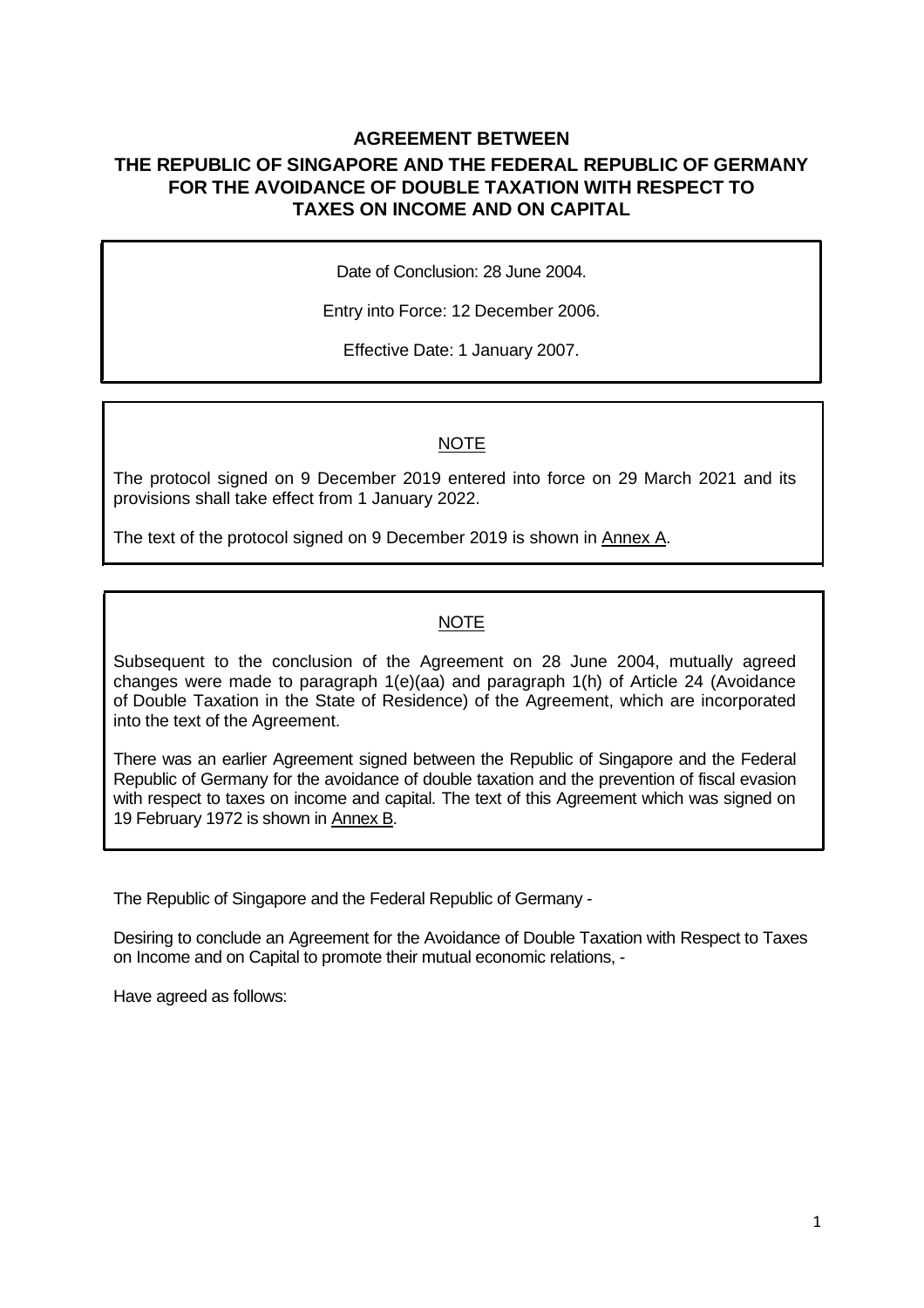## **Article 1 - Personal Scope**

This Agreement shall apply to persons who are residents of one or both of the Contracting States.

#### **Article 2 - Taxes Covered**

- 1. This Agreement shall apply to taxes on income and on capital imposed on behalf of a Contracting State, of a Land or a political subdivision or a local authority thereof, irrespective of the manner in which they are levied.
- 2. There shall be regarded as taxes on income and on capital all taxes imposed on total income, on total capital, or on elements of income or of capital, including taxes on gains from the alienation of movable or immovable property and taxes on capital appreciation.
- 3. The existing taxes to which this Agreement shall apply are in particular:
	- (a) in the Federal Republic of Germany:

the income tax (Einkommensteuer), the corporation tax (Körperschaftsteuer), the capital tax (Vermögensteuer), and the trade tax (Gewerbesteuer) including the supplements levied thereon

(hereinafter referred to as "German tax");

(b) in Singapore: the

income tax

(hereinafter referred to as "Singapore tax").

4. The Agreement shall apply also to any identical or substantially similar taxes which are imposed after the date of signature of the Agreement in addition to, or in place of, the existing taxes. The competent authorities of the Contracting States shall notify each other of any substantive changes which have been made in their respective taxation laws.

#### **Article 3 - General Definitions**

- 1. For the purposes of this Agreement, unless the context otherwise requires:
	- (a) the term "Federal Republic of Germany" means the territory of the Federal Republic of Germany, as well as the area of the sea-bed, its subsoil and the superjacent water column adjacent to the territorial sea, insofar as the Federal Republic of Germany exercises there, in conformity with international law and its national legislation, sovereign rights and jurisdiction to explore and exploit the natural resources;
	- (b) the term "Singapore" means the territory of the Republic of Singapore, as well as the area of the sea-bed, its subsoil and the superjacent water column adjacent to the territorial sea, insofar as the Republic of Singapore exercises there, in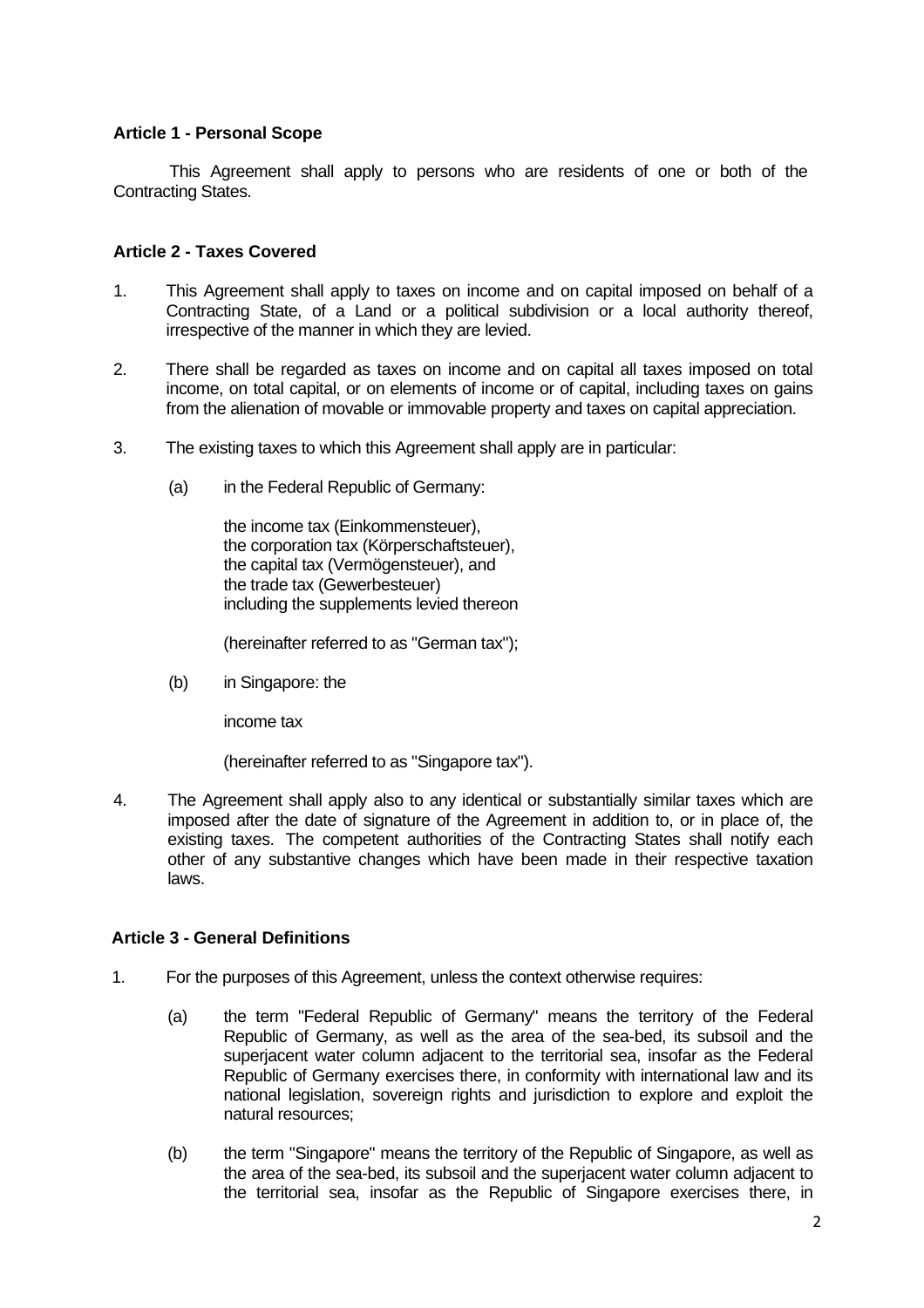conformity with international law and its national legislation, sovereign rights and jurisdiction to explore and exploit the natural resources;

- (c) the terms "a Contracting State" and "the other Contracting State" mean the Federal Republic of Germany or Singapore as the context requires;
- (d) the term "person" includes an individual, a company and any other body of persons;
- (e) the term "company" means any body corporate or any entity which is treated as a body corporate for tax purposes;
- (f) the terms "enterprise of a Contracting State" and "enterprise of the other Contracting State" mean respectively an enterprise carried on by a resident of a Contracting State and an enterprise carried on by a resident of the other Contracting State;
- (g) the term "international traffic" means any transport by a ship or aircraft operated by an enterprise which has its place of effective management in a Contracting State, except when the ship or aircraft is operated solely between places in the other Contracting State;
- (h) the term "national" means:
	- (aa) in respect of the Federal Republic of Germany:

any German within the meaning of the Basic Law of the Federal Republic of Germany or any legal person, partnership or association deriving its status as such from the laws in force in the Federal Republic of Germany;

(bb) in respect of Singapore:

any individual possessing the nationality of Singapore or any legal person, partnership or association deriving its status as such from the laws in force in Singapore;

- (i) the term "competent authority" means:
	- (aa) in the case of the Federal Republic of Germany, the Federal Ministry of Finance or the agency to which it has delegated its powers;
	- (bb) in the case of Singapore, the Minister for Finance or his authorised representative.
- 2. As regards the application of this Agreement at any time by a Contracting State any term not defined therein shall, unless the context otherwise requires, have the meaning that it has at that time under the law of that State for the purposes of the taxes to which the Agreement applies, any meaning under the applicable tax laws of that State prevailing over a meaning given to the term under other laws of that State.

#### **Article 4 - Resident**

1. For the purposes of this Agreement, the term "resident of a Contracting State" means any person who, under the laws of that State, is liable to tax therein by reason of his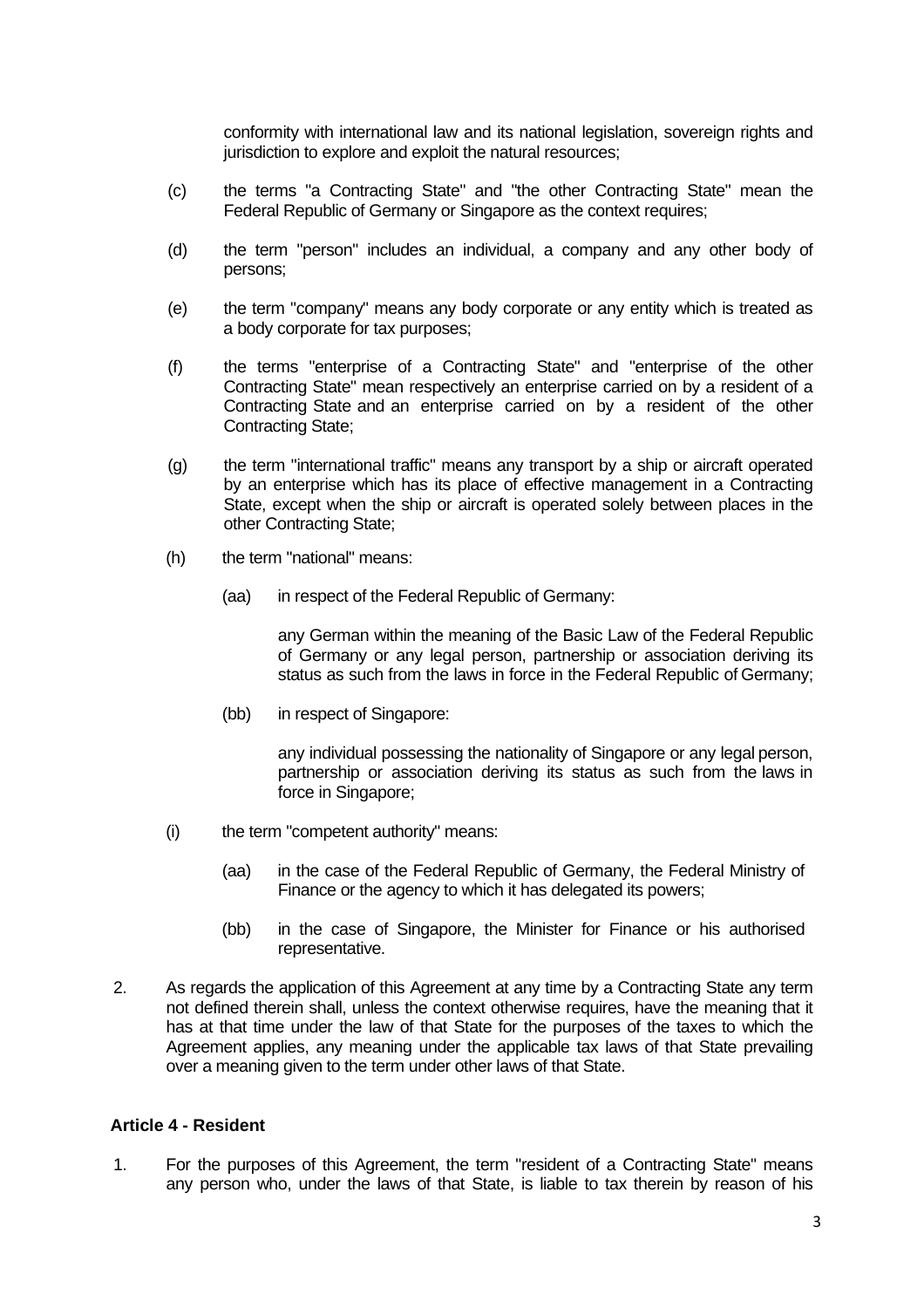domicile, residence, place of management or any other criterion of a similar nature, and also includes that State, a Land and any political subdivision or local authority or statutory body thereof.

- 2. Where by reason of the provisions of paragraph 1 above an individual is a resident of both Contracting States, then his status shall be determined as follows:
	- (a) he shall be deemed to be a resident of the State in which he has a permanent home available to him; if he has a permanent home available to him in both States, he shall be deemed to be a resident of the State with which his personal and economic relations are closer (centre of vital interests);
	- (b) if the State in which he has his centre of vital interests cannot be determined, or if he has not a permanent home available to him in either State, he shall be deemed to be a resident of the State in which he has an habitual abode;
	- (c) if he has an habitual abode in both States or in neither of them, he shall be deemed to be a resident of the State of which he is a national;
	- (d) in any other case, the competent authorities of the Contracting States shall settle the question by mutual agreement.
- 3. Where by reason of the provisions of paragraph 1 above a person other than an individual is a resident of both Contracting States, then it shall be deemed to be a resident of the State in which its place of effective management is situated.

#### **Article 5 - Permanent Establishment**

- 1. For the purposes of this Agreement, the term "permanent establishment" means a fixed place of business through which the business of an enterprise is wholly or partly carried on.
- 2. The term "permanent establishment" includes especially:
	- (a) a place of management;
	- (b) a branch;
	- (c) an office;
	- (d) a factory;
	- (e) a workshop; and
	- (f) a mine, an oil or gas well, a quarry or any other place of extraction of natural resources.
- 3. A building site or construction or installation or assembly project constitutes a permanent establishment only if it lasts more than six months.
- 4. Notwithstanding the preceding provisions of this Article, the term "permanent establishment" shall be deemed not to include:
	- (a) the use of facilities solely for the purpose of storage, display or delivery of goods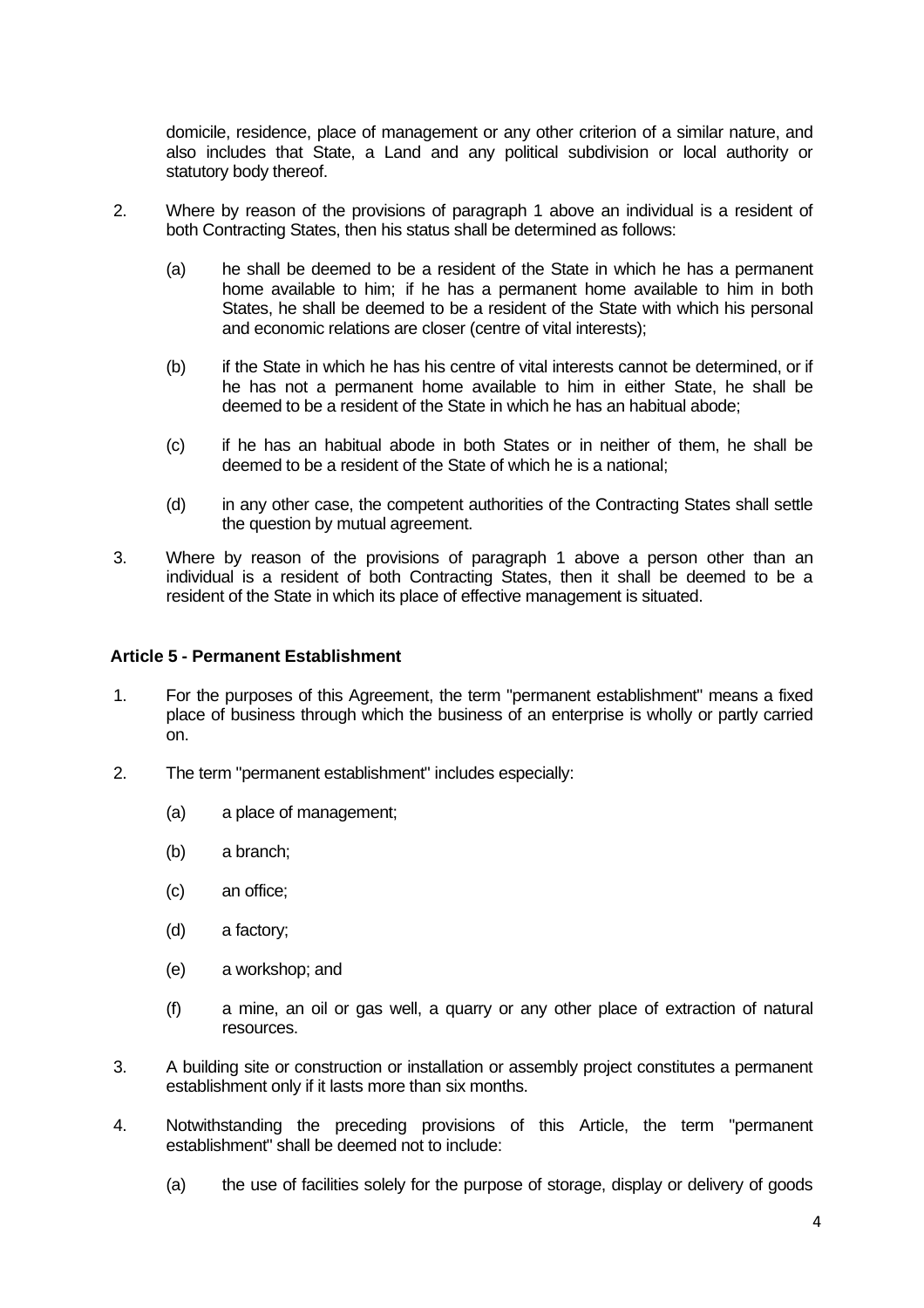or merchandise belonging to the enterprise;

- (b) the maintenance of a stock of goods or merchandise belonging to the enterprise solely for the purpose of storage, display or delivery;
- (c) the maintenance of a stock of goods or merchandise belonging to the enterprise solely for the purpose of processing by another enterprise;
- (d) the maintenance of a fixed place of business solely for the purpose of purchasing goods or merchandise or of collecting information, for the enterprise;
- (e) the maintenance of a fixed place of business solely for the purpose of carrying on, for the enterprise, any other activity of a preparatory or auxiliary character;
- (f) the maintenance of a fixed place of business solely for any combination of activities mentioned in sub-paragraphs (a) to (e) above, provided that the overall activity of the fixed place of business resulting from this combination is of a preparatory or auxiliary character.
- 5. Notwithstanding the provisions of paragraphs 1 and 2 above, where a person other than an agent of an independent status to whom paragraph 6 below applies - is acting on behalf of an enterprise and has, and habitually exercises, in a Contracting State an authority to conclude contracts in the name of the enterprise, that enterprise shall be deemed to have a permanent establishment in that State in respect of any activities which that person undertakes for the enterprise, unless the activities of such person are limited to those mentioned in paragraph 4 which, if exercised through a fixed place of business, would not make this fixed place of business a permanent establishment under the provisions of that paragraph.
- 6. An enterprise shall not be deemed to have a permanent establishment in a Contracting State merely because it carries on business in that State through a broker, general commission agent or any other agent of an independent status, provided that such persons are acting in the ordinary course of their business.
- 7. The fact that a company which is a resident of a Contracting State controls or is controlled by a company which is a resident of the other Contracting State or which carries on business in that other State (whether through a permanent establishment or otherwise), shall not of itself constitute either company a permanent establishment of the other.

## **Article 6 - Income from Immovable Property**

- 1. Income derived by a resident of a Contracting State from immovable property (including income from agriculture or forestry) situated in the other Contracting State may be taxed in that other State.
- 2. The term "immovable property" shall have the meaning which it has under the law of the Contracting State in which the property in question is situated. The term shall in any case include property accessory to immovable property, livestock and equipment used in agriculture and forestry, rights to which the provisions of general law respecting landed property apply, usufruct of immovable property and rights to variable or fixed payments as consideration for the working of, or the right to work, mineral deposits, sources and other natural resources; ships and aircraft shall not be regarded as immovable property.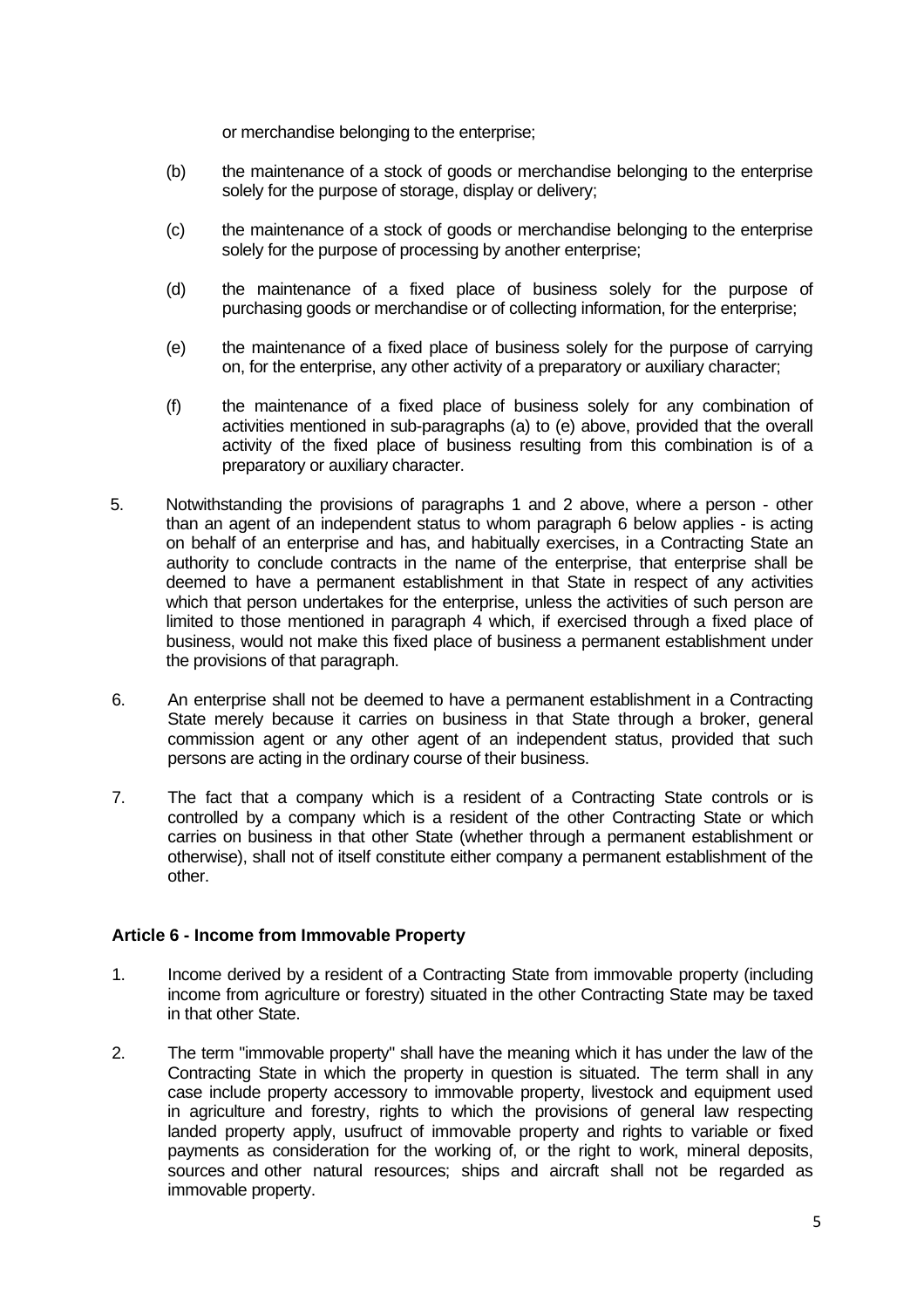- 3. The provisions of paragraph 1 above shall apply to income derived from the direct use, letting, or use in any other form of immovable property.
- 4. The provisions of paragraphs 1 and 3 above shall also apply to the income from immovable property of an enterprise and to income from immovable property used for the performance of independent personal services.

#### **Article 7 - Business Profits**

- 1. The profits of an enterprise of a Contracting State shall be taxable only in that State unless the enterprise carries on business in the other Contracting State through a permanent establishment situated therein. If the enterprise carries on business as aforesaid, the profits of the enterprise may be taxed in the other State but only so much of them as is attributable to that permanent establishment.
- 2. Subject to the provisions of paragraph 3, where an enterprise of a Contracting State carries on business in the other Contracting State through a permanent establishment situated therein, there shall in each Contracting State be attributed to that permanent establishment the profits which it might be expected to make if it were a distinct and separate enterprise engaged in the same or similar activities under the same or similar conditions and dealing wholly independently with the enterprise of which it is a permanent establishment.
- 3. In determining the profits of a permanent establishment, there shall be allowed as deductions all expenses, including executive and general administrative expenses, which would be deductible if the permanent establishment were an independent enterprise, whether incurred in the Contracting State in which the permanent establishment is situated or elsewhere.
- 4. Insofar as it has been customary in a Contracting State to determine the profits to be attributed to a permanent establishment on the basis of an apportionment of the total profits of the enterprise to its various parts, nothing in paragraph 2 shall preclude that Contracting State from determining the profits to be taxed by such an apportionment as may be customary; the method of apportionment adopted shall, however, be such that the result shall be in accordance with the principles contained in this Article.
- 5. No profits shall be attributed to a permanent establishment by reason of the mere purchase by that permanent establishment of goods or merchandise for the enterprise.
- 6. For the purposes of the preceding paragraphs of this Article, the profits to be attributed to the permanent establishment shall be determined by the same method year by year unless there is good and sufficient reason to the contrary.
- 7. This Article shall also apply to income of a resident of a Contracting State who carries on business in the other Contracting State as a partner of a partnership. It shall further apply to remuneration received by a partner from the partnership for activities in the service of the partnership and for the granting of loans or the provisions of assets to the partnership, where such remuneration is attributable under the tax law of the Contracting State in which the permanent establishment is situated to the income derived by a partner from that permanent establishment.
- 8. Where profits include items of income which are dealt with separately in other Articles of this Agreement, then the provisions of those Articles shall not be affected by the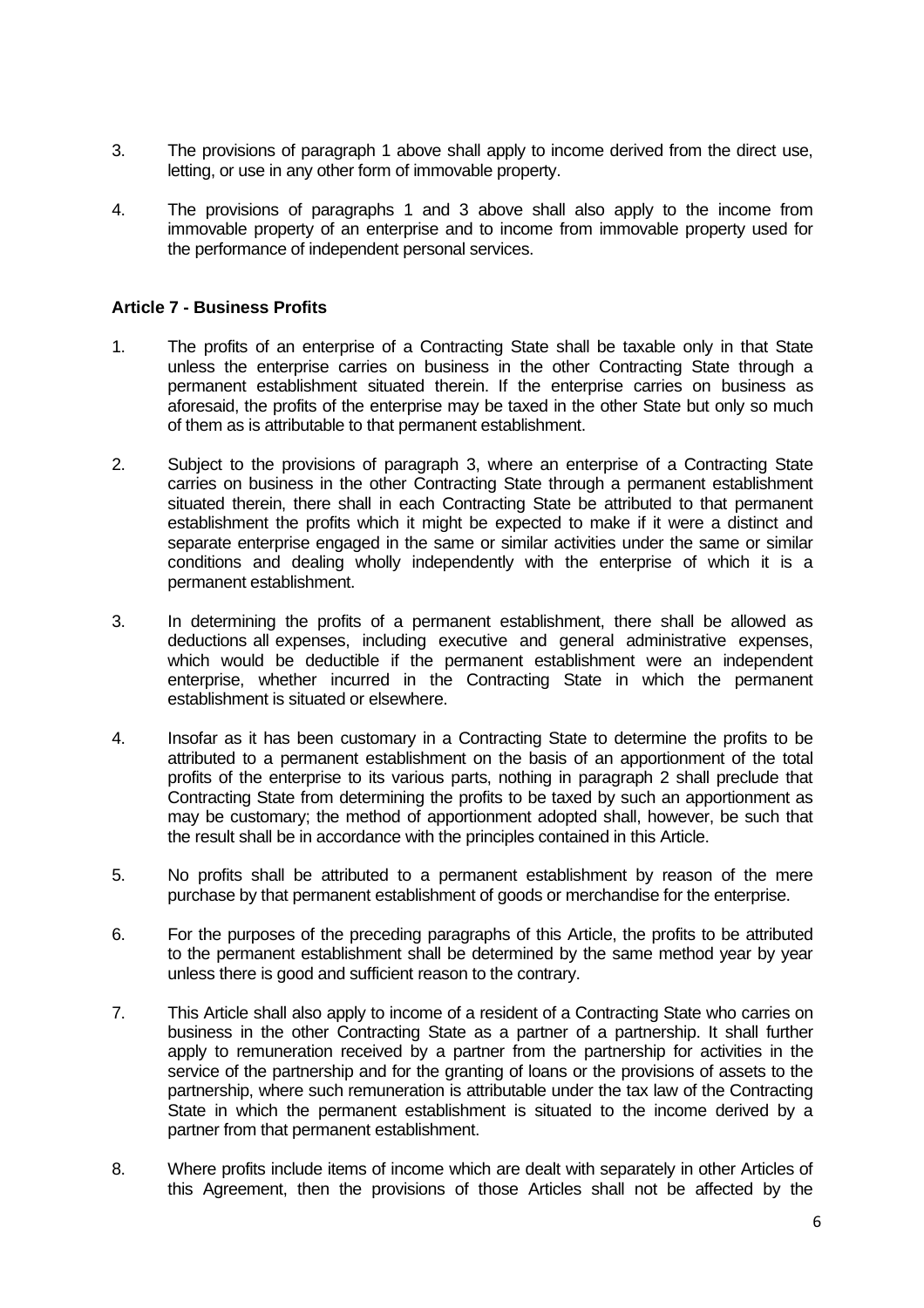provisions of this Article.

## **Article 8 - Shipping and Air Transport**

- 1. Profits from the operation of ships or aircraft in international traffic shall be taxable only in the Contracting State in which the place of effective management of the enterprise is situated.
- 2. For the purpose of this Article, profits from the operation of ships or aircraft in international traffic also include:
	- (a) income from the rental on a bareboat basis of ships or aircraft; and
	- (b) income from the use, maintenance or rental of containers (including trailers and related equipment for the transport of containers) used for the transport of goods or merchandise;

where such rental, use or maintenance, as the case may be, is incidental to the operation of ships or aircraft in international traffic.

- 3. If the place of effective management of a shipping enterprise is aboard a ship, then it shall be deemed to be situated in the Contracting State in which the home harbour of the ship is situated, or, if there is no such home harbour, in the Contracting State of which the operator of the ship is a resident.
- 4. The provisions of paragraph 1 above shall also apply to profits from the participation in a pool, a joint business or an international operating agency.

## **Article 9 - Associated Enterprises**

- 1. Where
	- (a) an enterprise of a Contracting State participates directly or indirectly in the management, control or capital of an enterprise of the other Contracting State, or
	- (b) the same persons participate directly or indirectly in the management, control or capital of an enterprise of a Contracting State and an enterprise of the other Contracting State,

and in either case conditions are made or imposed between the two enterprises in their commercial or financial relations which differ from those which would be made between independent enterprises, then any profits which would, but for those conditions, have accrued to one of the enterprises, but, by reason of those conditions, have not so accrued, may be included in the profits of that enterprise and taxed accordingly.

2. Where a Contracting State includes in the profits of an enterprise of that State - and taxes accordingly - profits on which an enterprise of the other Contracting State has been charged to tax in that other State and the profits so included are profits which would have accrued to the enterprise of the first-mentioned State if the conditions made between the two enterprises had been those which would have been made between independent enterprises, then that other State shall make an appropriate adjustment to the amount of the tax charged therein on those profits. In determining such adjustment, due regard shall be had to the other provisions of this Agreement and the competent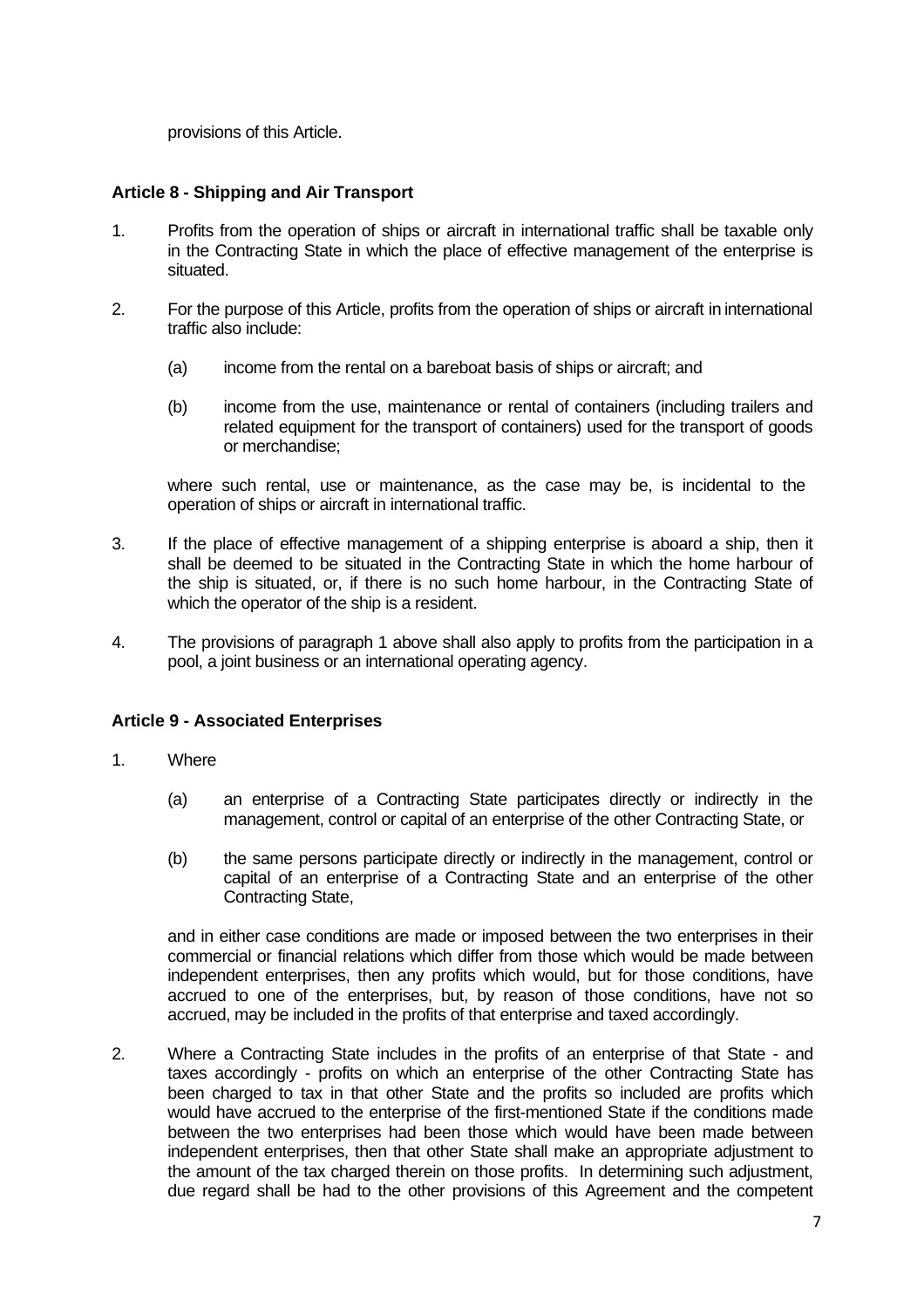authorities of the Contracting States shall if necessary consult each other.

#### **Article 10 - Dividends**

- 1. Dividends paid by a company which is a resident of a Contracting State to a resident of the other Contracting State may be taxed in that other State.
- 2. However, such dividends may also be taxed in the Contracting State of which the company paying the dividends is a resident and according to the laws of that State, but if the beneficial owner of the dividends is a resident of the other Contracting State, the tax so charged shall not exceed:
	- (a) 5 per cent of the gross amount of the dividends if the beneficial owner (other than an individual or a partnership) holds directly at least 10 per cent of the capital of the company paying the dividends;
	- (b) 15 per cent of the gross amount of the dividends in all other cases.

This paragraph shall not affect the taxation of the company in respect of the profits out of which the dividends are paid.

- 3. Notwithstanding the provisions of paragraphs 1 and 2 above, in the Federal Republic of Germany, income of a sleeping partner ("stiller Gesellschafter") from his participation as such or from a "partiarisches Darlehen" or a "Gewinnobligation" that is deductible in determining the profits of the debtor may be taxed in the Federal Republic of Germany according to its laws.
- 4. As long as Singapore does not impose a tax on dividends in addition to the tax chargeable on the profits or income of a company, dividends paid by a company which is a resident of Singapore to a resident of the Federal Republic of Germany shall be exempt from any tax in Singapore which may be chargeable on dividends in addition to the tax chargeable on the profits or income of the company. Under the full imputation system currently adopted in Singapore, the tax deductible from dividends is a tax on the profits or income of the company and not a tax on dividends within the meaning of this Article. If subsequent to the signing of the Agreement, Singapore imposes a tax on dividends in addition to the tax chargeable in respect of the profits or income of a company which is a resident of Singapore, such tax may be charged but the tax so charged on the dividends derived by a resident of the Federal Republic of Germany who is the beneficial owner of such dividends shall be in accordance with the provisions of paragraph 2.
- 5. The term "dividends" as used in this Article means income from shares, "jouissance" shares or "jouissance" rights, mining shares, founders' shares or other income which is subjected to the same taxation treatment as income from shares by the laws of the State of which the company making the distribution is a resident and includes distributions of an investment fund or investment trust. In the Federal Republic of Germany, the term "dividends" includes also income derived by a sleeping partner ("stiller Gesellschafter") from his participation as such or from a "partiarisches Darlehen" or a "Gewinnobligation".
- 6. The provisions of paragraphs 1 and 2 above shall not apply if the beneficial owner of the dividends, being a resident of a Contracting State, carries on business in the other Contracting State of which the company paying the dividends is a resident, through a permanent establishment situated therein, or performs in that other State independent personal services from a fixed base situated therein, and the holding in respect of which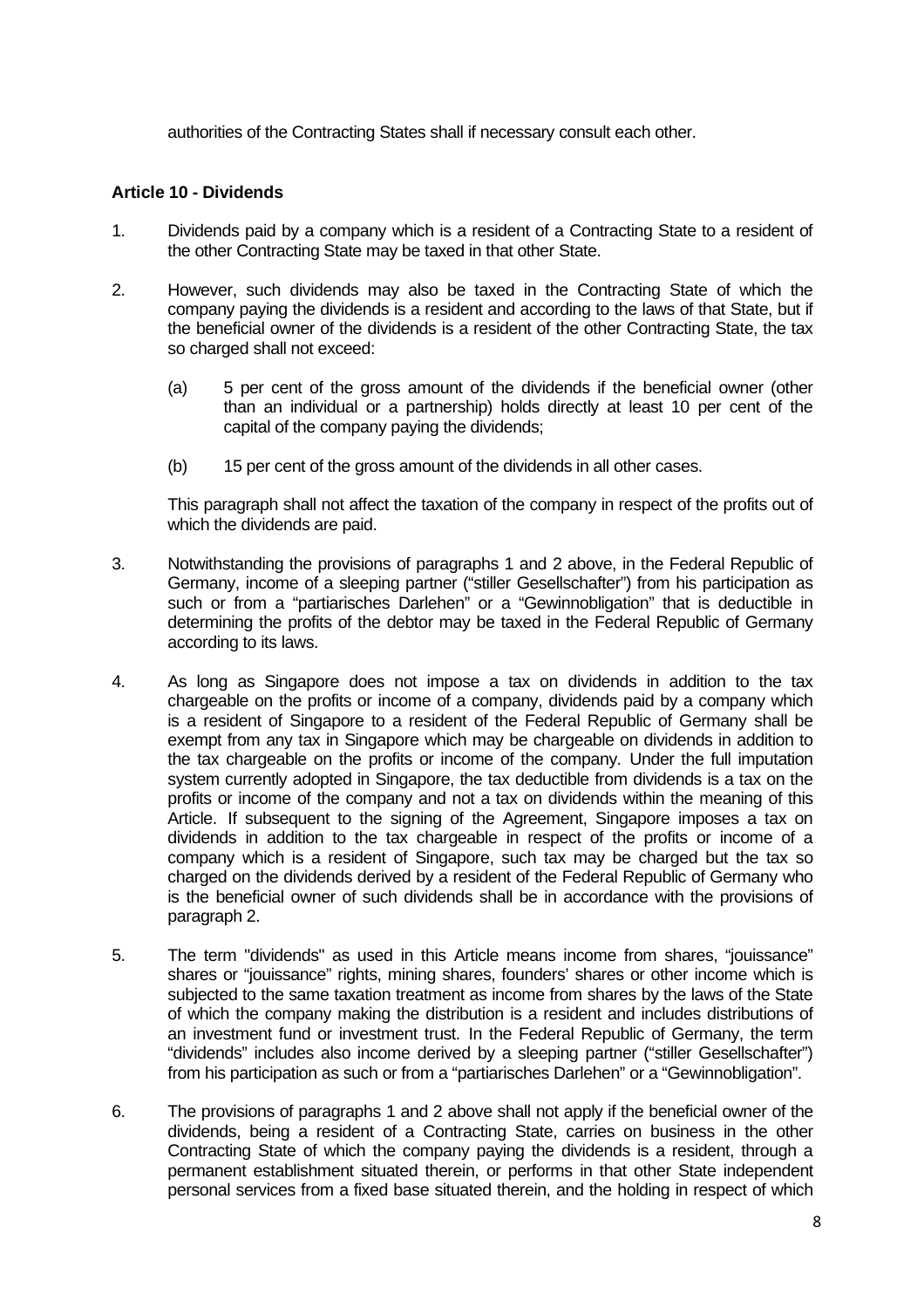the dividends are paid is effectively connected with such permanent establishment or fixed base. In such case the provisions of Article 7 or Article 14, as the case may be, shall apply.

7. Where a company which is a resident of a Contracting State derives profits or income from the other Contracting State, that other State may not impose any tax on the dividends paid by the company, except insofar as such dividends are paid to a resident of that other State or insofar as the holding in respect of which the dividends are paid is effectively connected with a permanent establishment or a fixed base situated in that other State, nor subject the company's undistributed profits to a tax on the company's undistributed profits, even if the dividends paid or the undistributed profits consist wholly or partly of profits or income arising in such other State.

#### **Article 11 - Interest**

- 1. Interest arising in a Contracting State and paid to a resident of the other Contracting State may be taxed in that other State.
- 2. However, such interest may also be taxed in the Contracting State in which it arises and according to the laws of that State, but if the beneficial owner of the interest is a resident of the other Contracting State, the tax so charged shall not exceed 8 per cent of the gross amount of the interest.
- 3. Notwithstanding the provisions of paragraph 2 above,
	- (a) interest arising in the Federal Republic of Germany and paid to the Government of Singapore, the Monetary Authority of Singapore and the Board of Commissioners of Currency, the Government of Singapore Investment Corporation Pte. Ltd. or any other similar institution as may be agreed from time to time between the competent authorities of the Contracting States and interest paid in consideration of a loan guaranteed by ECICS Credit Insurance Ltd. shall be exempt from German tax;
	- (b) interest arising in Singapore and paid to the Federal Republic of Germany, a Land, a political subdivision or a local authority thereof, the Deutsche Bundesbank, the Kreditanstalt für Wiederaufbau, the DEG – Deutsche Investitions – und Entwicklungsgesellschaft mbH or any other similar institution as may be agreed from time to time between the competent authorities of the Contracting States and interest paid in consideration of a loan guaranteed by HERMES-Deckung shall be exempt from Singapore tax.
- 4. The term "interest" as used in this Article means income from debt-claims of every kind, whether or not secured by mortgage, and in particular, income from government securities and income from bonds or debentures, including premiums and prizes attaching to such securities, bonds or debentures. Penalty charges for late payment shall not be regarded as interest for the purpose of this Article. However, the term "interest" shall not include income dealt with in Article 10.
- 5. The provisions of paragraphs 1, 2 and 3 above shall not apply if the beneficial owner of the interest, being a resident of a Contracting State, carries on business in the other Contracting State in which the interest arises, through a permanent establishment situated therein, or performs in that other State independent personal services from a fixed base situated therein, and the debt-claim in respect of which the interest is paid is effectively connected with such permanent establishment or fixed base. In such case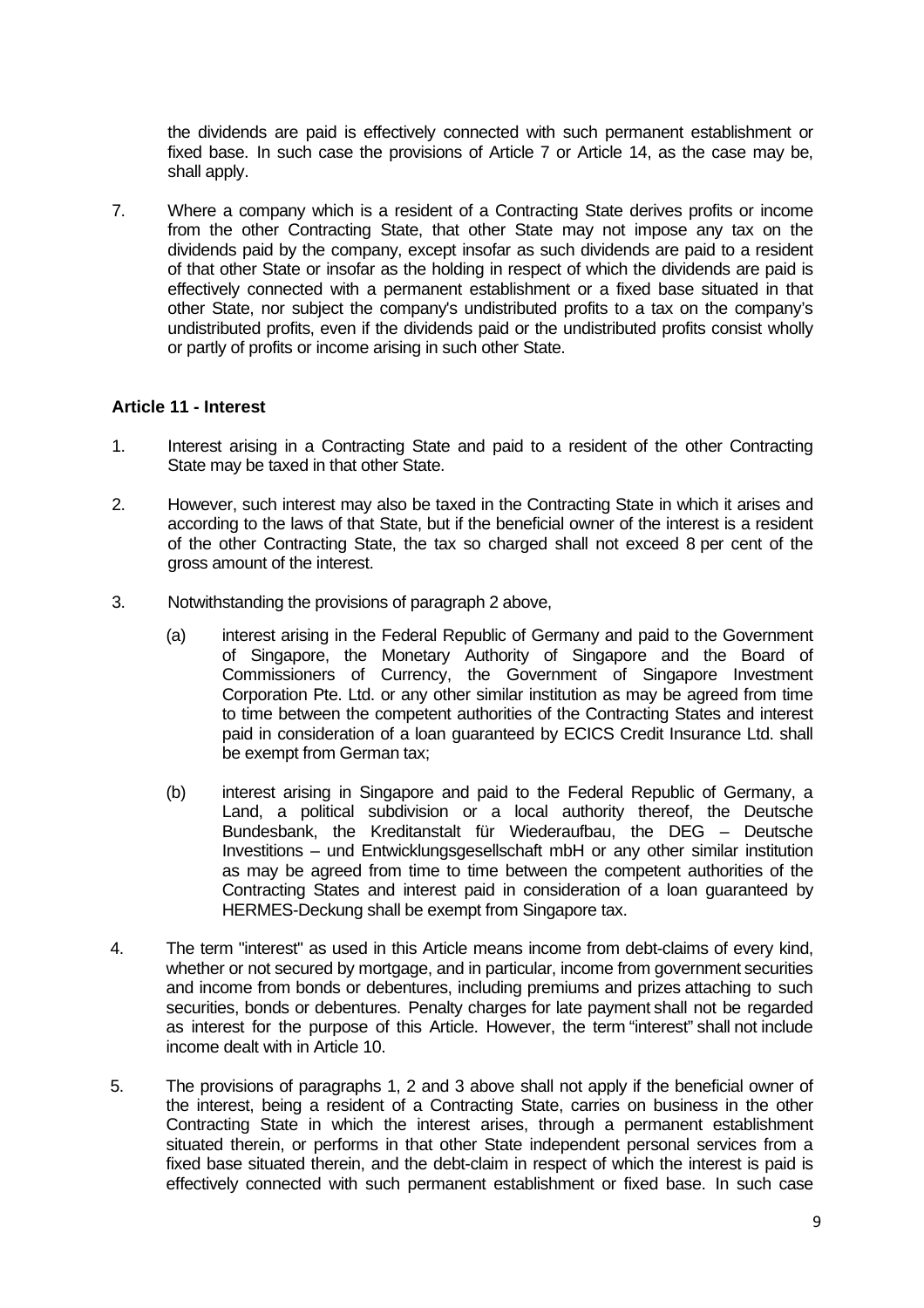the provisions of Article 7 or Article 14, as the case may be, shall apply.

- 6. Interest shall be deemed to arise in a Contracting State when the payer is that State itself, a Land, a political subdivision, a local authority or a resident of that State. Where, however, the person paying the interest, whether he is a resident of a Contracting State or not, has in a Contracting State a permanent establishment or a fixed base in connection with which the indebtedness on which the interest is paid was incurred, and such interest is borne by such permanent establishment or fixed base, then such interest shall be deemed to arise in the State in which the permanent establishment or fixed base is situated.
- 7. Where, by reason of a special relationship between the payer and the beneficial owner or between both of them and some other person, the amount of the interest, having regard to the debt-claim for which it is paid, exceeds the amount which would have been agreed upon by the payer and the beneficial owner in the absence of such relationship, the provisions of this Article shall apply only to the last-mentioned amount. In such case, the excess part of the payments shall remain taxable according to the laws of each Contracting State, due regard being had to the other provisions of this Agreement.

## **Article 12 - Royalties**

- 1. Royalties arising in a Contracting State and paid to a resident of the other Contracting State may be taxed in that other State.
- 2. However, such royalties may also be taxed in the Contracting State in which they arise and according to the laws of that State, but if the beneficial owner of the royalties is a resident of the other Contracting State, the tax so charged shall not exceed 8 per cent of the gross amount of the royalties.
- 3. The term "royalties" as used in this Article means payments of any kind received as a consideration for the use of, or the right to use, any copyright of literary, artistic or scientific work including cinematograph films, and films or tapes for radio or television broadcasting, any patent, trade mark, design or model, plan, secret formula or process, or for the use of, or the right to use, industrial, commercial or scientific equipment, or for information concerning industrial, commercial or scientific experience.
- 4. The provisions of paragraphs 1 and 2 above shall not apply if the beneficial owner of the royalties, being a resident of a Contracting State, carries on business in the other Contracting State in which the royalties arise, through a permanent establishment situated therein, or performs in that other State independent personal services from a fixed base situated therein, and the right or property in respect of which the royalties are paid is effectively connected with such permanent establishment or fixed base. In such case the provisions of Article 7 or Article 14, as the case may be, shall apply.
- 5. Royalties shall be deemed to arise in a Contracting State when the payer is that State itself, a Land, a political subdivision, a local authority or a resident of that State. Where, however, the person paying the royalties, whether he is a resident of a Contracting State or not, has in a Contracting State a permanent establishment or a fixed base in connection with which the liability to pay the royalties was incurred, and such royalties are borne by such permanent establishment or fixed base, then such royalties shall be deemed to arise in the Contracting State in which the permanent establishment or fixed base is situated.
- 6. Where, by reason of a special relationship between the payer and the beneficial owner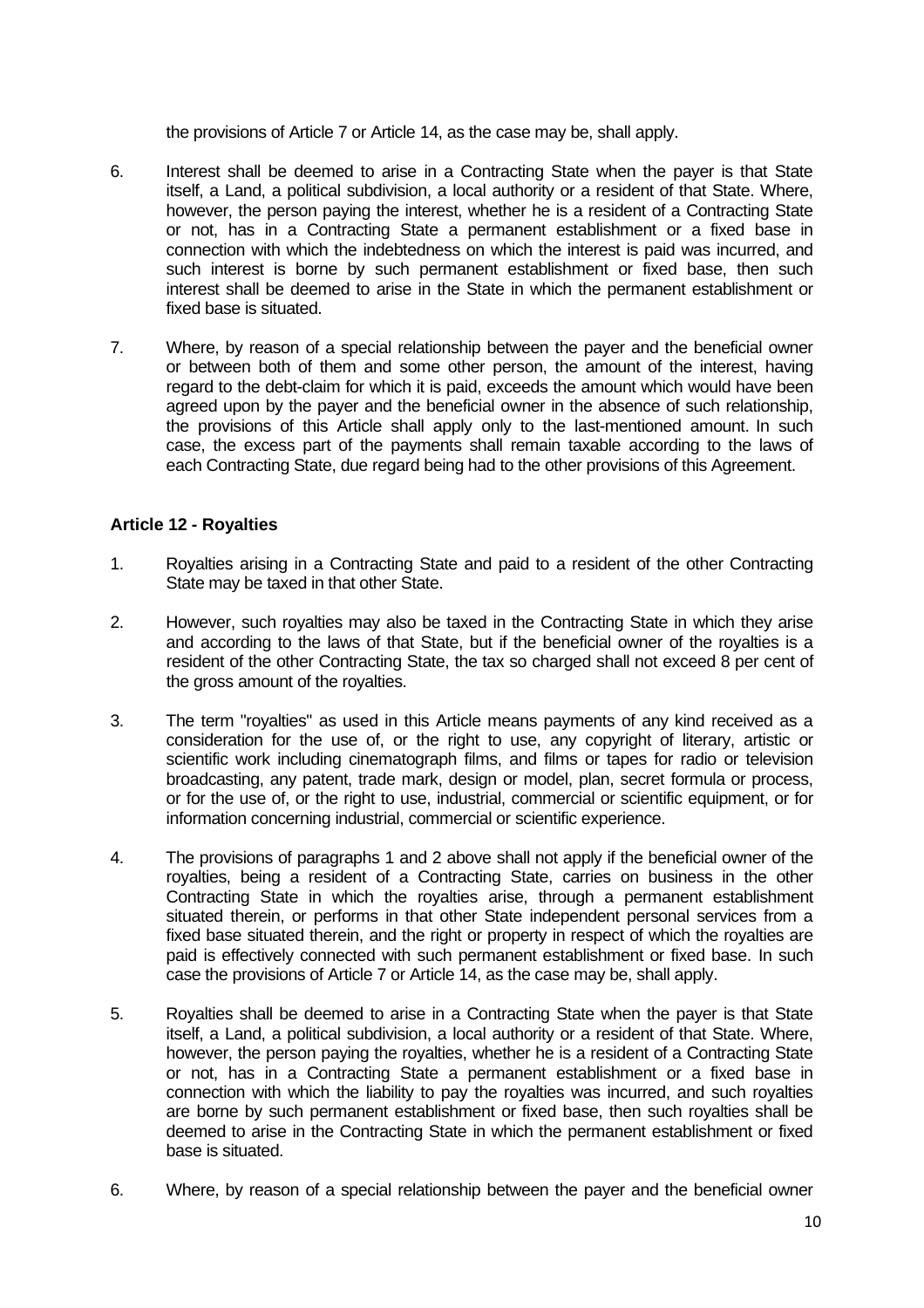or between both of them and some other person, the amount of the royalties, having regard to the use, right or information for which they are paid, exceeds the amount which would have been agreed upon by the payer and the beneficial owner in the absence of such relationship, the provisions of this Article shall apply only to the last-mentioned amount. In such case, the excess part of the payments shall remain taxable according to the laws of each Contracting State, due regard being had to the other provisions of this Agreement.

## **Article 13 - Capital Gains**

- 1. Gains derived by a resident of a Contracting State from the alienation of immovable property referred to in Article 6 and situated in the other Contracting State may be taxed in that other State.
- 2. Gains derived by a resident of a Contracting State from the alienation of shares and similar rights in a company, the assets of which derive at least 75 per cent of their value directly or indirectly from immovable property situated in the other Contracting State may be taxed in that other State. This shall not apply to shares traded on a recognised Stock Exchange.
- 3. Gains from the alienation of movable property forming part of the business property of a permanent establishment which an enterprise of a Contracting State has in the other Contracting State or of movable property pertaining to a fixed base available to a resident of a Contracting State in the other Contracting State for the purpose of performing independent personal services, including such gains from the alienation of such a permanent establishment (alone or with the whole enterprise) or of such fixed base, may be taxed in that other State.
- 4. Gains from the alienation of ships or aircraft operated in international traffic, or movable property pertaining to the operation of such ships or aircraft, shall be taxable only in the Contracting State in which the place of effective management of the enterprise is situated.
- 5. Gains from the alienation of any property other than that referred to in paragraphs 1 to 4 above shall be taxable only in the Contracting State of which the alienator is a resident.
- 6. Where an individual was a resident of a Contracting State for a period of 5 years or more and has become a resident of the other Contracting State, paragraph 5 above shall not prevent the first-mentioned State from taxing under its domestic law the capital appreciation of shares in a company resident in the first-mentioned State for the period of residency of that individual in the first-mentioned State. Where the first-mentioned Contracting State has taxed the appreciation of capital pursuant to the first sentence, this appreciation of capital shall not be included in the determination of the subsequent appreciation of capital by the other Contracting State.

## **Article 14 - Independent Personal Services**

- 1. Income derived by an individual who is a resident of a Contracting State from the performance of professional services or other activities of an independent character shall be taxable only in that State except in the following circumstances when such income may also be taxed in the other Contracting State:
	- (a) if he has a fixed base regularly available to him in the other State for the purpose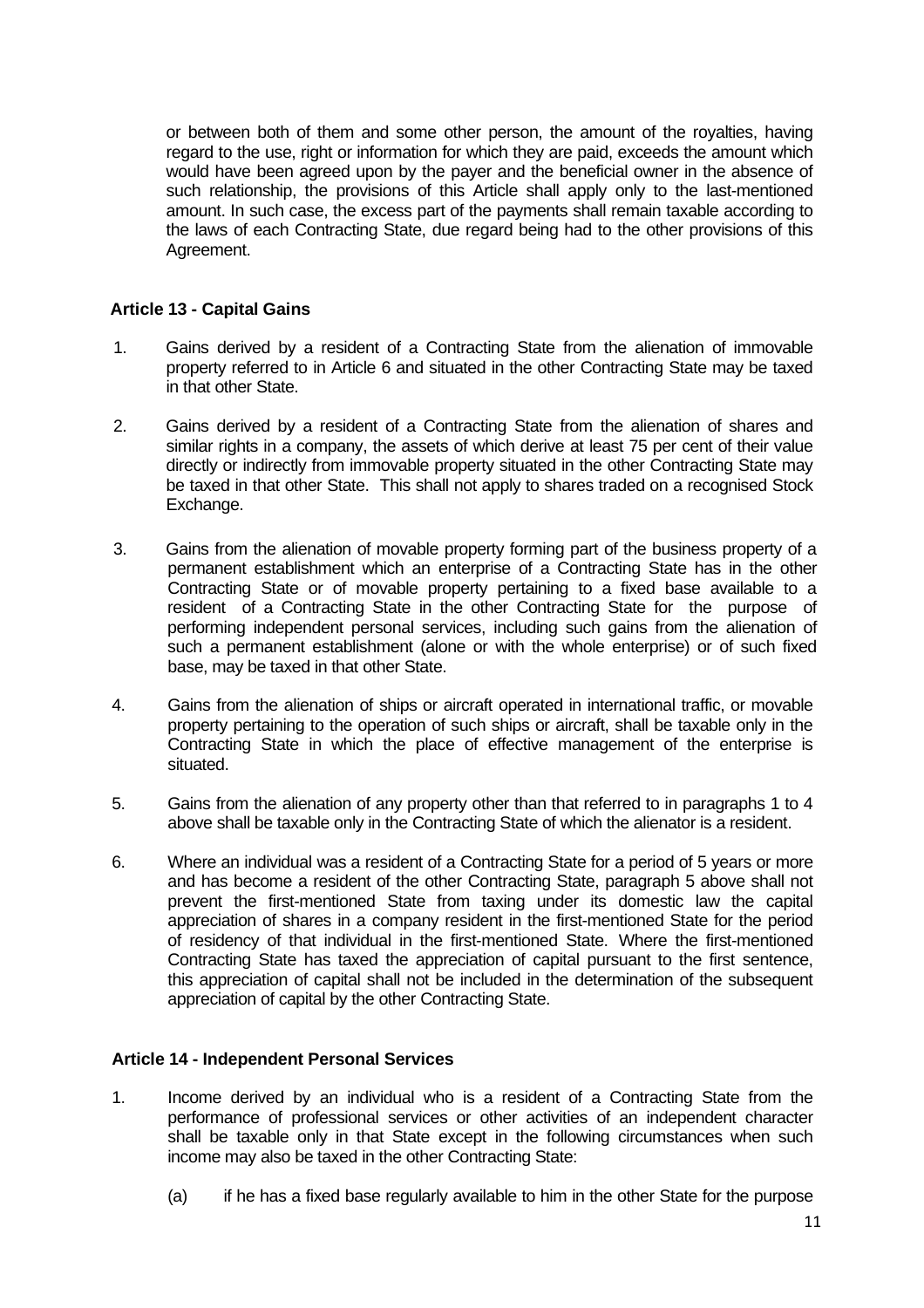of performing his activities; in that case, only so much of the income as is attributable to that fixed base may be taxed in that other State; or

- (b) if his presence in the other State is for a period or periods exceeding in the aggregate 183 days in the calendar year concerned; in that case, only so much of the income as is derived from his activities performed in that other State may be taxed in that other State.
- 2. The term "professional services" includes especially independent scientific, literary, artistic, educational or teaching activities as well as the independent activities of physicians, dentists, lawyers, engineers, architects and accountants.

#### **Article 15 - Dependent Personal Services**

- 1. Subject to the provisions of Articles 16, 18 and 19, salaries, wages and other similar remuneration derived by a resident of a Contracting State in respect of an employment shall be taxable only in that State unless the employment is exercised in the other Contracting State. If the employment is so exercised, such remuneration as is derived therefrom may be taxed in that other State.
- 2. Notwithstanding the provisions of paragraph 1 above, remuneration derived by a resident of a Contracting State in respect of an employment exercised in the other Contracting State shall be taxable only in the first-mentioned State if:
	- (a) the recipient is present in the other State for a period or periods not exceeding in the aggregate 183 days in any twelve-month period commencing or ending in the calendar year concerned, and
	- (b) the remuneration is paid by, or on behalf of, an employer who is not a resident of the other State, and
	- (c) the remuneration is not borne by a permanent establishment or a fixed base which the employer has in the other State, and
	- (d) the remuneration is subject to tax in the first-mentioned State.
- 3. Notwithstanding the preceding provisions of this Article, remuneration derived in respect of an employment exercised aboard a ship or aircraft operated in international traffic shall be taxable only in the Contracting State in which the place of effective management of the enterprise which operates the ship or aircraft is situated. However, if the remuneration is derived by a resident of the other Contracting State, it may also be taxed in that other State.

## **Article 16 - Directors' Fees**

Directors' fees and other similar payments derived by a resident of a Contracting State in his capacity as a member of the board of directors of a company which is a resident of the other Contracting State may be taxed in that other State.

#### **Article 17 - Artistes and Sportsmen**

1. Notwithstanding the provisions of Articles 7, 14 and 15, income derived by a resident of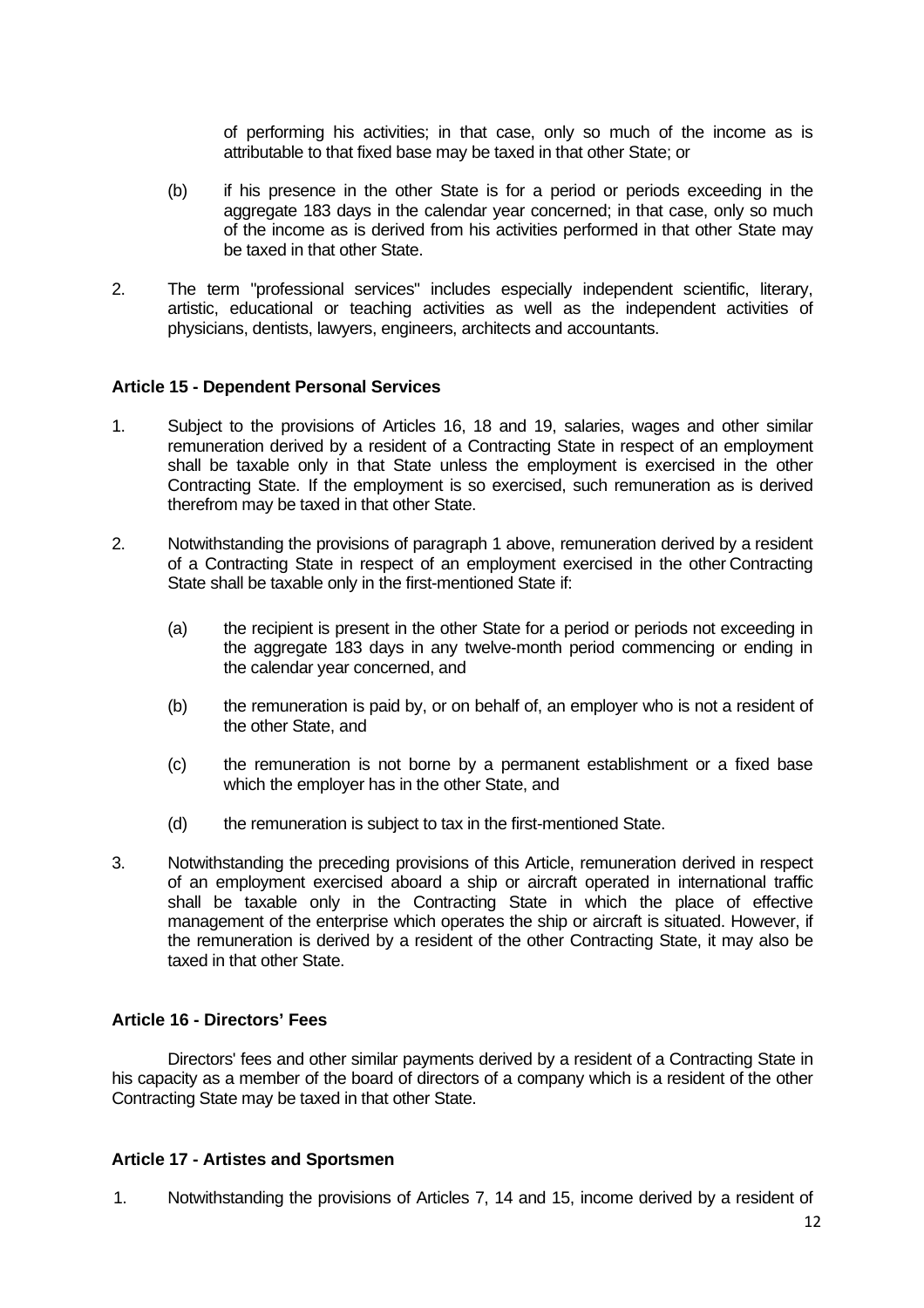a Contracting State as an entertainer, such as a theatre, motion picture, radio or television artiste, or a musician, or as a sportsman, from his personal activities as such exercised in the other Contracting State may be taxed in that other State.

- 2. Notwithstanding the provisions of Article 12, the income derived by the person mentioned in paragraph 1 above from his personal activities exercised in the other Contracting State shall also include:
	- (a) remuneration of any kind paid for the use of or the right to use his name, picture or other personal rights; and
	- (b) income derived from any right for the recording and transmission of his artistic or athletic performances by radio, television or any other media,

provided that such remuneration or income is effectively connected with his personal activities exercised in the other Contracting State.

- 3. Where income as defined in paragraphs 1 and 2 above accrues not to the entertainer or sportsman himself but to another person, that income may, notwithstanding the provisions of Articles 7, 14 and 15, be taxed in the Contracting State in which the activities of the entertainer or sportsman are exercised.
- 4. Paragraphs 1 and 3 above shall not apply to income accruing from the exercise of activities by artistes or sportsmen in a Contracting State where the visit to that State is financed entirely or mainly from public funds of a State, a Land, a political subdivision or a local authority thereof or by a recognised charitable organisation in the Federal Republic of Germany or by a statutory body in Singapore. In such a case the income shall be taxable only in the Contracting State of which the person is a resident.

#### **Article 18 - Pensions, Annuities and Similar Payments**

- 1. Pensions and similar payments or annuities paid to a resident of a Contracting State from the other Contracting State shall be taxable only in the first-mentioned State.
- 2. Notwithstanding the provisions of paragraph 1 above, payments received by an individual being a resident of a Contracting State from the statutory social insurance of the other Contracting State shall be taxable only in that other State.
- 3. Notwithstanding the provisions of paragraph 1 above, recurrent or non-recurrent payments made by one of the Contracting States or a political subdivision thereof to a person resident in the other Contracting State for damages sustained as a result of war or political persecution or of military or civil service (including restitution payments) shall be taxable only in the first-mentioned State.
- 4. The term "annuities" means certain amounts payable periodically at stated times, for life or for a specified or ascertainable period of time, under an obligation to make the payments in return for adequate and full consideration in money or money's worth.

## **Article 19 - Government Service**

1. Salaries, wages and other similar remuneration, other than pensions, paid by a Contracting State, a Land, a political subdivision or a local authority thereof or some other legal entity under public law of that State to an individual in respect of services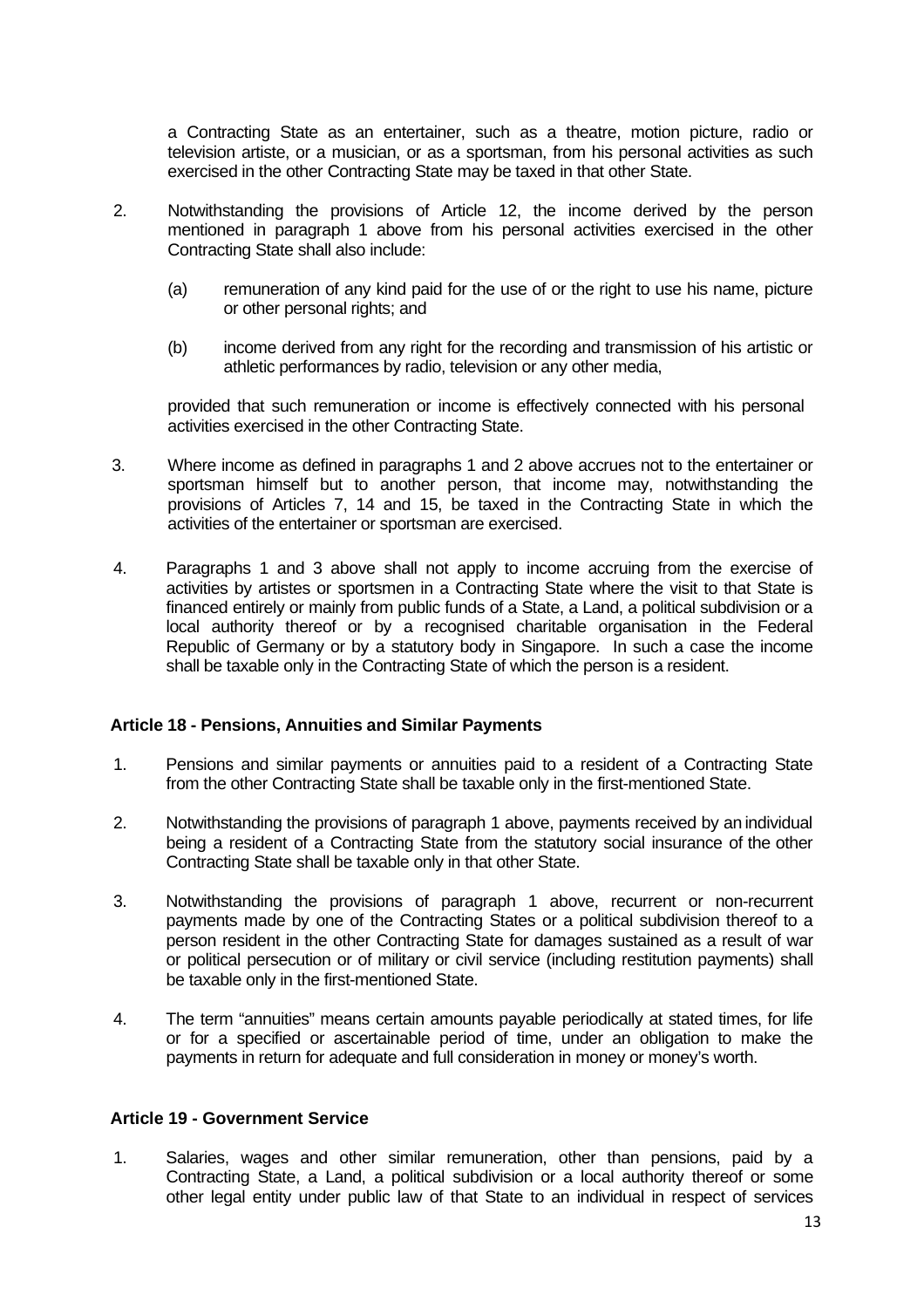rendered to that State, a Land, a political subdivision or a local authority thereof or some other legal entity under public law shall be taxable only in that State. However, such salaries, wages and other similar remuneration shall be taxable only in the other Contracting State if the services are rendered in that State and if the individual is a resident of that State and:

- (a) is a national of that State; or
- (b) did not become a resident of that State solely for the purpose of rendering the services.
- 2. Notwithstanding the provisions of Article 18,
	- (a) Pensions paid by a Contracting State, a Land, a political subdivision or a local authority thereof or some other legal entity under public law of that State to an individual in respect of services rendered to that State, a Land, a political subdivision or a local authority thereof or some other legal entity under public law shall be taxable only in that State.
	- (b) However, such pensions shall be taxable only in the other Contracting State if the individual is a resident of that State and a national of that State.
- 3. The provisions of Articles 15, 16 and 18 shall apply to salaries, wages and other similar remuneration and pensions in respect of services rendered in connection with a business carried on by a Contracting State, a Land, a political subdivision or a local authority thereof or some other legal entity under public law of that State.
- 4. The provisions of paragraph 1 above shall likewise apply in respect of salaries, wages and other similar remuneration paid, under a development assistance programme of a Contracting State, a Land, a political subdivision or a local authority thereof or some other legal entity under public law of that State, out of funds exclusively supplied by that State, Land, political subdivision, local authority or other legal entity under public law, to a specialist or volunteer seconded to the other Contracting State with the consent of that other State.
- 5. The provisions of paragraph 1 above shall likewise apply in respect of salaries, wages and other similar remuneration paid by or for the Goethe Institute of the Federal Republic of Germany. Corresponding treatment of the salaries, wages and other similar remuneration of other comparable institutions of the Contracting States may be arranged by the competent authorities by mutual agreement. If such salaries, wages and other similar remuneration are not taxed in the State where the institution was founded, the provisions of Article 15 shall apply.

## **Article 20 - Visiting Professors, Teachers and Students**

- 1. An individual who visits a Contracting State at the invitation of that State or of a university, college, school, museum or other cultural institution of that State or under an official programme of cultural exchange for a period not exceeding two years solely for the purpose of teaching, giving lectures or carrying out research at such institution and who is, or was immediately before that visit, a resident of the other Contracting State shall be exempt from tax in the first-mentioned State on his remuneration for such activity, provided that such remuneration is paid to him from outside that State.
- 2. Payments which a student or business apprentice who is or was immediately before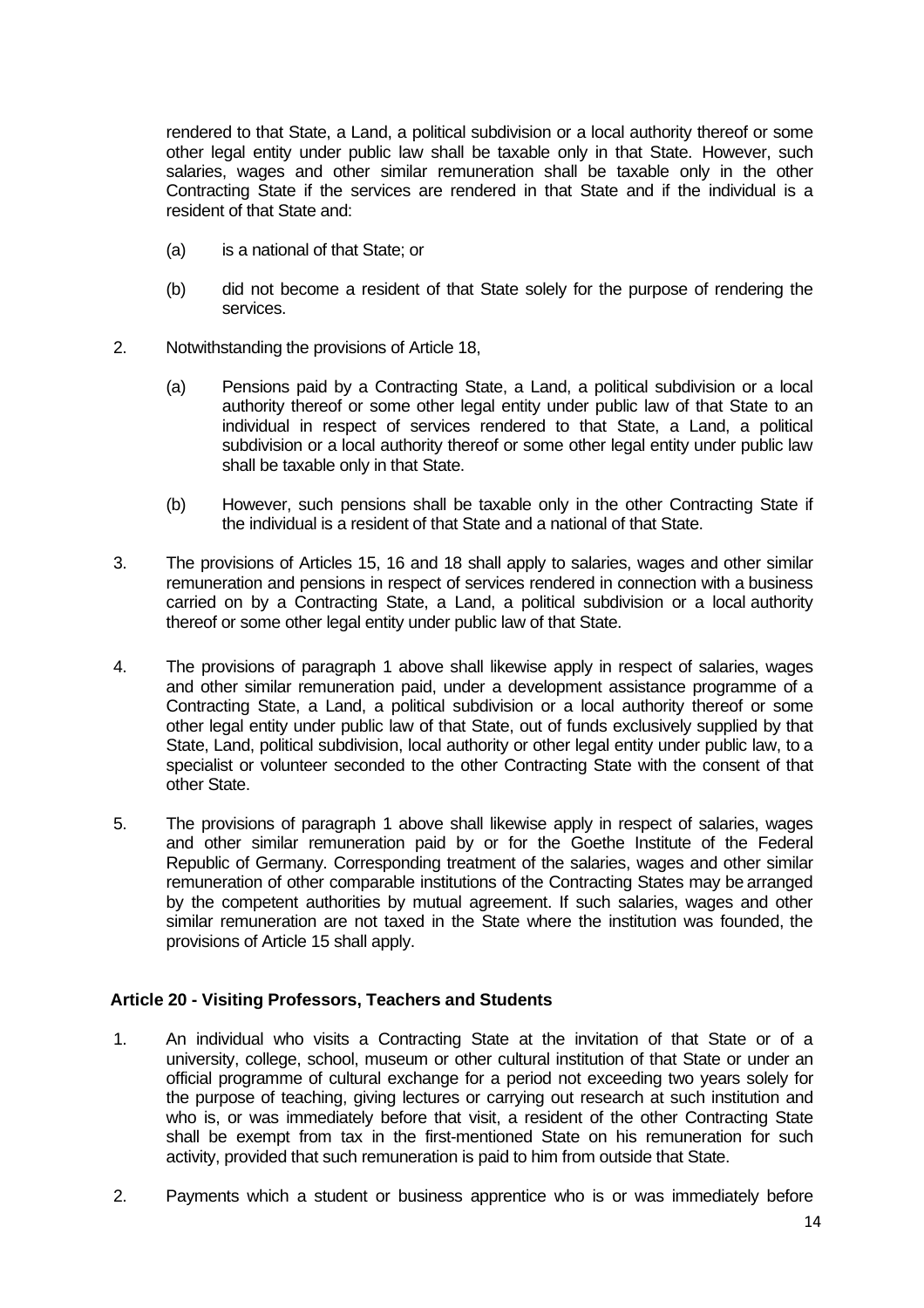visiting a Contracting State a resident of the other Contracting State and who is present in the first-mentioned State solely for the purpose of his education or training receives for the purpose of his maintenance, education or training shall not be taxed in that State, provided that such payments arise from sources outside that State.

#### **Article 21 - Other Income**

- 1. Items of income of a resident of a Contracting State, wherever arising, not dealt with in the foregoing Articles of this Agreement shall be taxable only in that State.
- 2. The provisions of paragraph 1 above shall not apply to income, other than income from immovable property as defined in paragraph 2 of Article 6, if the recipient of such income, being a resident of a Contracting State, carries on business in the other Contracting State through a permanent establishment situated therein, or performs in that other State independent personal services from a fixed base situated therein, and the right or property in respect of which the income is paid is effectively connected with such permanent establishment or fixed base. In such case the provisions of Article 7 or Article 14, as the case may be, shall apply.

#### **Article 22 - Remittance Clause**

- 1. Where this Agreement provides (with or without other conditions) that income from sources in a Contracting State shall be exempt from tax, or taxed at a reduced rate, in that State and under the laws in force in the other Contracting State the said income is subject to tax by reference to the amount thereof which is remitted to or received in that other State and not by reference to the full amount thereof, then the exemption or reduction of tax to be allowed under this Agreement in the first-mentioned State shall apply only to so much of the income as is remitted to or received in the other State.
- 2. However, this limitation does not apply to income derived, in the case of Singapore, by the Government of Singapore including its agencies and statutory bodies, and, in the case of the Federal Republic of Germany, by the Federal Republic of Germany, a Land, a political subdivision or a local authority thereof. This limitation also does not apply to income derived by any person of a Contracting State approved by the competent authority of that State.

## **Article 23 - Capital**

- 1. Capital represented by immovable property, owned by a resident of a Contracting State and situated in the other Contracting State, may be taxed in that other State.
- 2. Capital represented by movable property forming part of the business property of a permanent establishment which an enterprise of a Contracting State has in the other Contracting State, or by movable property pertaining to a fixed base available to a resident of a Contracting State in the other Contracting State for the purpose of performing independent personal services, may be taxed in that other State.
- 3. Capital represented by ships and aircraft operated in international traffic, and by movable property pertaining to the operation of such ships and aircraft, shall be taxable only in the Contracting State in which the place of effective management of the enterprise is situated.
- 4. All other elements of capital of a resident of a Contracting State shall be taxable only in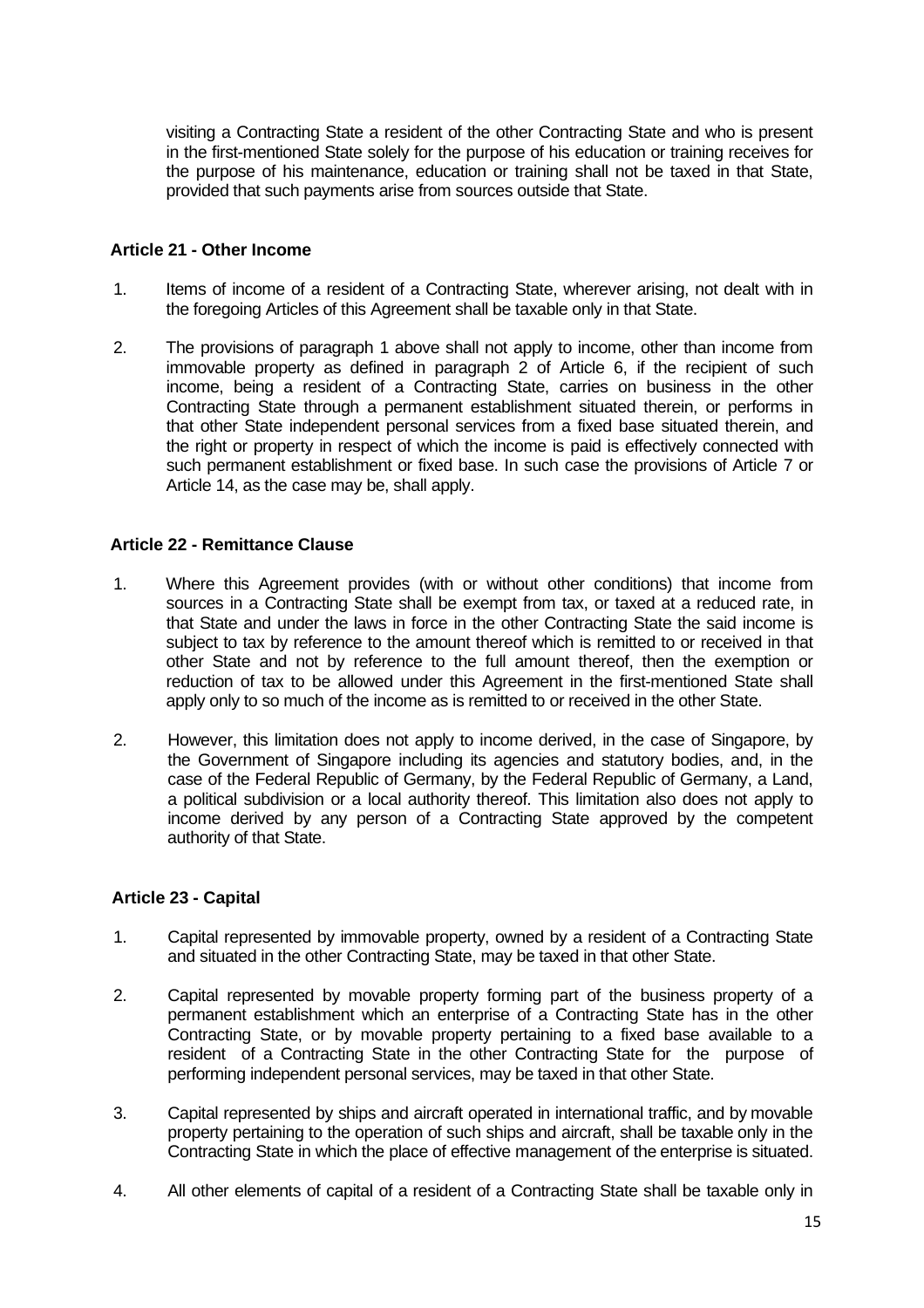that State.

#### **Article 24 - Avoidance of Double Taxation in the State of Residence**

- 1. Tax shall be determined in the case of a resident of the Federal Republic of Germany as follows:
	- (a) Unless foreign tax credit is to be allowed under sub-paragraph (b), there shall be exempted from the assessment basis of the German tax any item of income arising in Singapore and any item of capital situated within Singapore which, according to this Agreement, may be taxed in Singapore.

In the case of items of income from dividends the preceding provision shall apply only to such dividends as are paid to a company (not including partnerships) being a resident of the Federal Republic of Germany by a company being a resident of Singapore at least 10 per cent of the capital of which is owned directly by the German company and which were not deducted when determining the profits of the company distributing these dividends.

There shall be exempted from the assessment basis of the taxes on capital any shareholding the dividends of which, if paid, would be exempted according to the foregoing sentences.

- (b) Subject to the provisions of German tax law regarding credit for foreign tax, there shall be allowed as a credit against German tax payable in respect of the following items of income the Singapore tax paid under the laws of Singapore and in accordance with this Agreement:
	- (aa) dividends not dealt with in sub-paragraph (a) above;
	- (bb) interest;
	- (cc) royalties;
	- (dd) items of income that may be taxed in Singapore according to paragraph 2 of Article 13;
	- (ee) items of income that may be taxed in Singapore according to paragraph 3 of Article 15;
	- (ff) directors' fees as defined in Article 16;
	- (gg) items of income as defined in Article 17.
- (c) The provisions of sub-paragraph (b) above shall apply instead of the provisions of sub-paragraph (a) above to items of income as defined in Articles 7 and 10 and to the assets from which such income is derived if the resident of the Federal Republic of Germany does not prove that the gross income of the permanent establishment in the business year in which the profit has been realized or of the company resident in Singapore in the business year for which the dividends were paid was derived exclusively or almost exclusively from activities within the meaning of nos. 1 to 6 of paragraph 1 of section 8 of the German Law on External Tax Relations (Aussensteuergesetz); the same shall apply to immovable property used by a permanent establishment (paragraph 4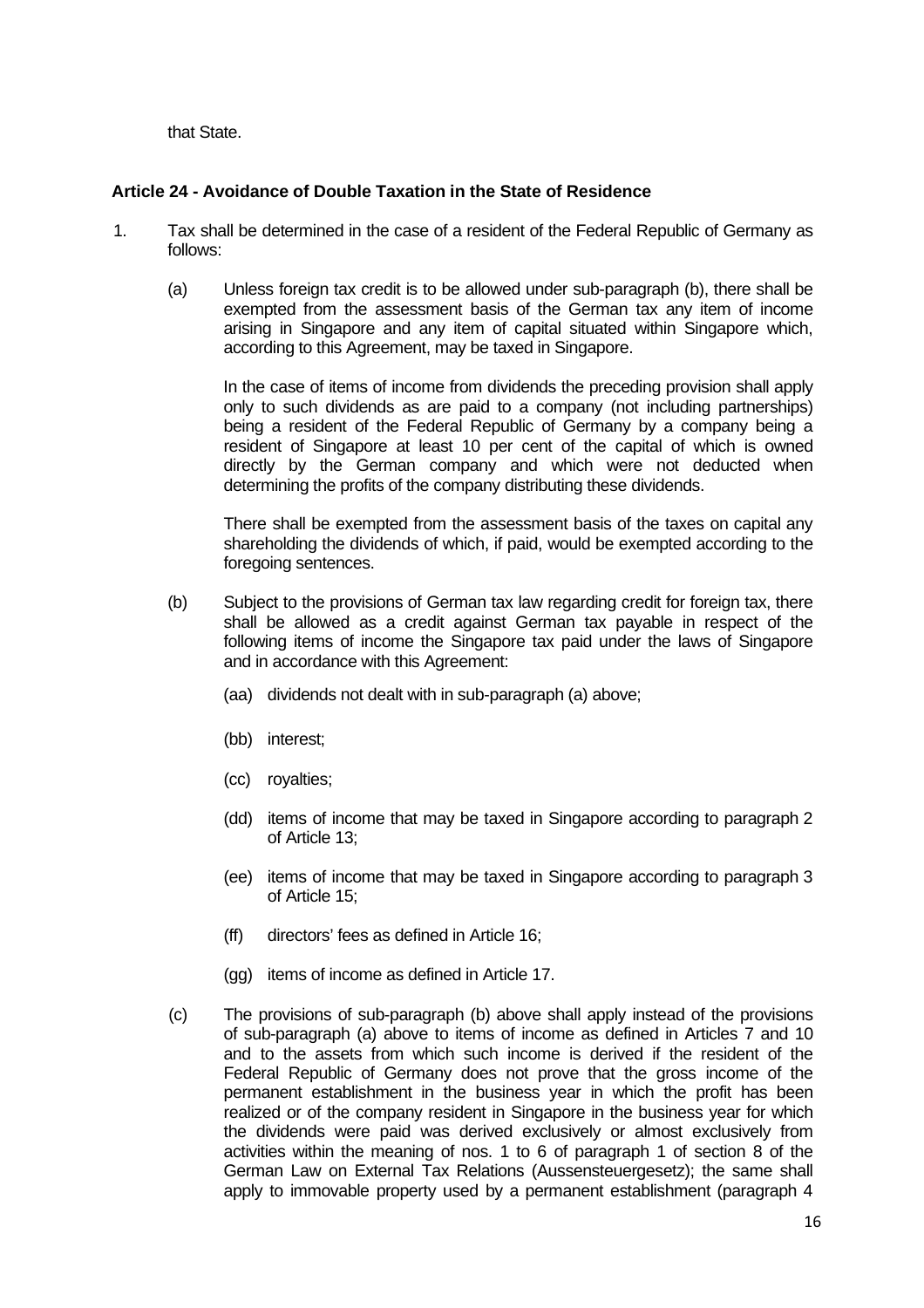of Article 6) and to profits from the alienation of such immovable property (paragraph 1 of Article 13) and of the movable property forming part of the business property of the permanent establishment (paragraph 3 of Article 13).

- (d) The Federal Republic of Germany, however, retains the right to take into account in the determination of its rate of tax the items of income and capital, which are under the provisions of this Agreement exempted from German tax.
- (e) Notwithstanding the provisions of sub-paragraph (a) double taxation shall be avoided by allowing a tax credit as laid down in sub-paragraph (b):
	- (aa) if in the Contracting States items of income or capital are placed under differing provisions of this Agreement or attributed to different persons (except pursuant to Article 9) and this conflict cannot be settled by a procedure in accordance with paragraph 3 of Article 26 and if as a result of this difference in placement or attribution the relevant income or capital would remain untaxed or be taxed lower than without this conflict or
	- (bb) if after due consultation with the competent authority of Singapore the Federal Republic of Germany notifies through diplomatic channels of other items of income to which it intends to apply the provisions of subparagraph (b). Double taxation is then avoided for the notified income by allowing a tax credit from the first day of the calendar year next following that in which the notification was made.<sup>[1](#page-16-0)</sup>
- (f) For the purposes of credit referred to in sub-paragraph (b), where the rate of Singapore tax on interest to which paragraph 2 of Article 11 applies is reduced below 8 per cent of the gross amount of such interest by virtue of special incentive measures designed to promote economic development in Singapore, the amount of Singapore tax shall be deemed to be 8 per cent of the gross amount of such interest.
- (g) For the purposes of credit referred to in sub-paragraph (b), where the rate of Singapore tax on royalties to which paragraph 2 of Article 12 applies is reduced below 8 per cent of the gross amount of such royalties by virtue of special incentive measures designed to promote economic development in Singapore, the amount of Singapore tax shall be deemed to be 8 per cent of the gross amount of such royalties.
- (h) The provisions of sub-paragraphs (f) and (g) shall cease to have effect for interest and royalties which arise or accrue in Singapore after 31 December 2005.
- 2. Tax shall be determined in the case of a resident of Singapore as follows:

Where a resident of Singapore derives income from the Federal Republic of Germany which, in accordance with the provisions of this Agreement, may be taxed in the Federal Republic of Germany, Singapore shall, subject to its laws regarding the allowance as a

<span id="page-16-0"></span><sup>1</sup> The Federal Republic of Germany has notified Singapore on 16 August 2021 that with effect from 1 January 2022, for income from capital gains for which Singapore has taxing rights pursuant to paragraph 3 of Article 13 of the DTA (as amended by the Protocol signed on 9 December 2019), the Federal Republic of Germany will avoid double taxation on persons resident in Germany by applying the tax credit method set out in sub-paragraph (b) of paragraph 1 of Article 24 of the DTA.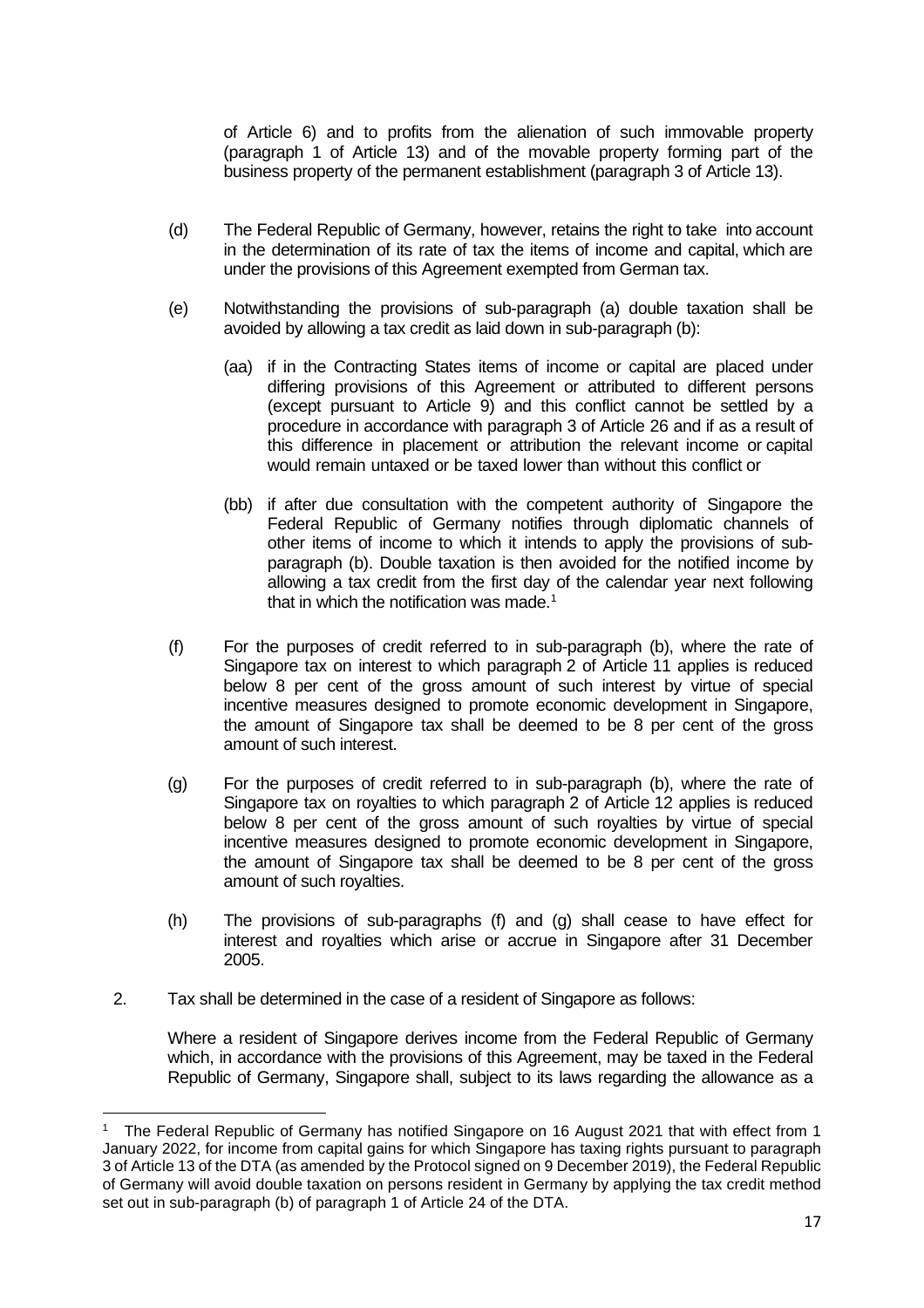credit against Singapore tax of tax payable in any country other than Singapore, allow the German tax paid, whether directly or by deduction, as a credit against the Singapore tax payable on the income of that resident. Where such income is a dividend paid by a company (not including a partnership) which is a resident of the Federal Republic of Germany to a resident of Singapore which is a company owning directly or indirectly not less than 10 per cent of the share capital of the first-mentioned company, the credit shall take into account the German tax paid by that company on the portion of its profits out of which the dividend is paid.

#### **Article 25 - Non-discrimination**

- 1. Nationals of a Contracting State shall not be subjected in the other Contracting State to any taxation or any requirement connected therewith, which is other or more burdensome than the taxation and connected requirements to which nationals of that other State in the same circumstances, especially with respect to residence, are or may be subjected. This provision shall, notwithstanding the provisions of Article 1, also apply to persons who are not residents of one or both of the Contracting States.
- 2. The taxation on a permanent establishment which an enterprise of a Contracting State has in the other Contracting State shall not be less favourably levied in that other State than the taxation levied on enterprises of that other State carrying on the same activities.
- 3. Nothing in this Article shall be construed as obliging a Contracting State to grant to:
	- (a) residents of the other Contracting State any personal allowances, reliefs and reductions for tax purposes which it grants to its own residents; or
	- (b) nationals of the other Contracting State those personal allowances, reliefs and reductions for tax purposes which it grants to its own nationals who are not residents of that State or to such other persons who have been granted such personal allowances, reliefs and reductions under the taxation laws of that State as at the date of the signing of this Agreement.
- 4. Except where the provisions of paragraph 1 of Article 9, paragraph 7 of Article 11, or paragraph 6 of Article 12, apply, interest, royalties and other disbursements paid by an enterprise of a Contracting State to a resident of the other Contracting State shall, for the purpose of determining the taxable profits of such enterprise, be deductible under the same conditions as if they had been paid to a resident of the first-mentioned State. Similarly, any debts of an enterprise of a Contracting State to a resident of the other Contracting State shall, for the purpose of determining the taxable capital of such enterprise, be deductible under the same conditions as if they had been contracted to a resident of the first-mentioned State.
- 5. Enterprises of a Contracting State, the capital of which is wholly or partly owned or controlled, directly or indirectly, by one or more residents of the other Contracting State, shall not be subjected in the first-mentioned State to any taxation or any requirement connected therewith which is other or more burdensome than the taxation and connected requirements to which other similar enterprises of the first-mentioned State are or may be subjected.
- 6. In this Article, the term "taxation" means taxes which are the subject of this Agreement.

#### **Article 26 - Mutual Agreement Procedure**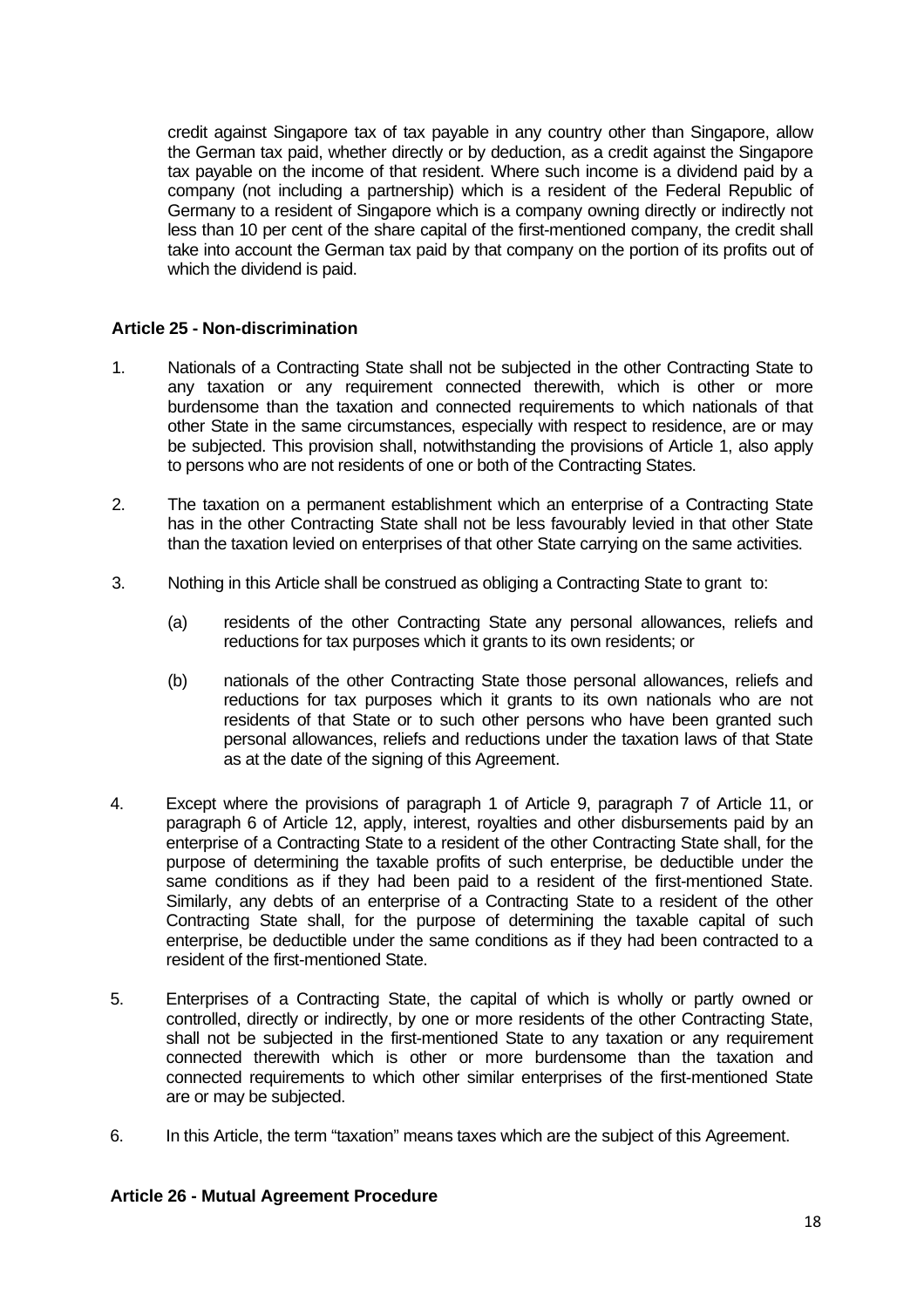- 1. Where a person considers that the actions of one or both of the Contracting States result or will result for him in taxation not in accordance with the provisions of this Agreement, he may, irrespective of the remedies provided by the domestic law of those States, present his case to the competent authority of the Contracting State of which he is a resident or, if his case comes under paragraph 1 of Article 25, to that of the Contracting State of which he is a national. The case must be presented within three years from the first notification of the action resulting in taxation not in accordance with the provisions of the Agreement.
- 2. The competent authority shall endeavour, if the objection appears to it to be justified and if it is not itself able to arrive at a satisfactory solution, to resolve the case by mutual agreement with the competent authority of the other Contracting State, with a view to the avoidance of taxation which is not in accordance with the Agreement. Any agreement reached shall be implemented notwithstanding any time limits in the domestic law of the Contracting States.
- 3. The competent authorities of the Contracting States shall endeavour to resolve by mutual agreement any difficulties or doubts arising as to the interpretation or application of the Agreement. They may also consult together for the avoidance of double taxation in cases not provided for in the Agreement.
- 4. The competent authorities of the Contracting States may communicate with each other directly for the purpose of reaching an agreement in the sense of the preceding paragraphs.

## **Article 27 - Exchange of Information**

- 1. The competent authorities of the Contracting States shall exchange such information as is necessary for carrying out the provisions of this Agreement or of the domestic laws of the Contracting States concerning taxes covered by the Agreement insofar as the taxation thereunder is not contrary to the Agreement. Any information received by a Contracting State shall be treated as secret in the same manner as information obtained under the domestic laws of that State and shall be disclosed only to persons or authorities (including courts and administrative bodies) involved in the assessment or collection of, the enforcement or prosecution in respect of, or the determination of appeals in relation to, the taxes covered by the Agreement. Such persons or authorities shall use the information only for such purposes. They may disclose the information in public court proceedings or in judicial decisions.
- 2. In no case shall the provisions of paragraph 1 be construed so as to impose on a Contracting State the obligation:
	- (a) to carry out administrative measures at variance with the laws and administrative practice of that or of the other Contracting State;
	- (b) to supply information which is not obtainable under the laws or in the normal course of the administration of that or of the other Contracting State;
	- (c) to supply information which would disclose any trade, business, industrial, commercial or professional secret or trade process, or to supply information the disclosure of which would be contrary to public policy.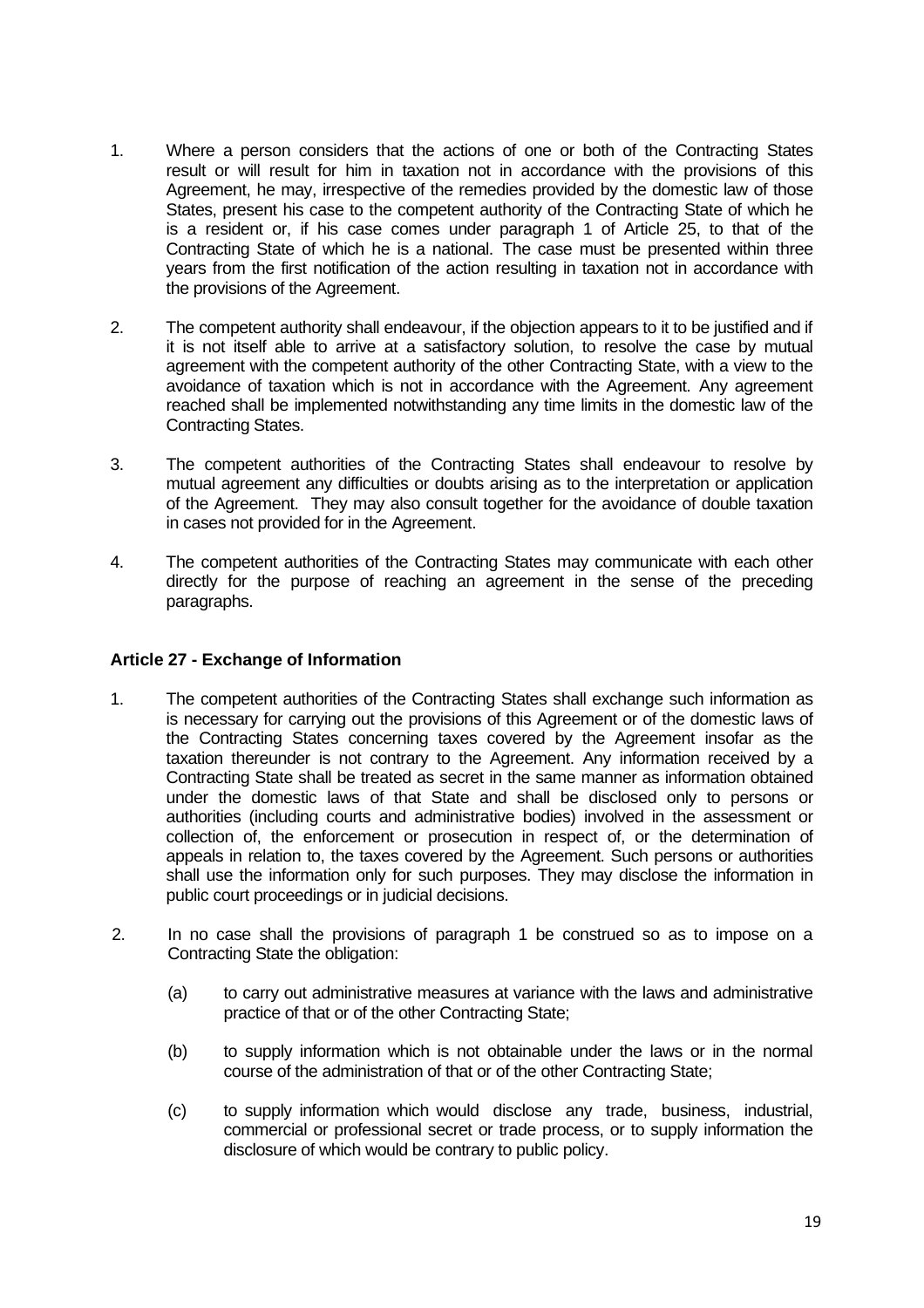## **Article 28 - Refund of Withholding Tax**

- 1. If in one of the Contracting States the taxes on dividends, interest, royalties or other items of income derived by a person who is a resident of the other Contracting State are levied by withholding at source, the right of the first-mentioned State to apply the withholding of tax at the rate provided under its domestic law shall not be affected by the provisions of this Agreement. The tax withheld at source shall be refunded on application by the taxpayer if and to the extent that it is reduced by this Agreement or ceases to apply.
- 2. Refund applications must be submitted by the end of the fourth year following the calendar year in which the withholding tax was applied to the dividends, interest, royalties or other items of income.
- 3. The Contracting State in which the items of income arise may ask for a certificate by the competent authority on the residence in the other Contracting State.
- 4. The competent authorities may by mutual agreement implement the provisions of this Article and if necessary establish other procedures for the implementation of tax reductions or exemptions provided for under this Agreement.

# **Article 29 - Application of the Agreement in Special Cases**

- 1. This Agreement shall not be interpreted to mean that a Contracting State is prevented from applying its domestic legal provisions on the prevention of tax evasion or tax avoidance.
- 2. If the above provisions result in double taxation, the competent authorities shall consult pursuant to paragraph 3 of Article 26 on how to avoid double taxation.

## **Article 30 - Members of Diplomatic Missions and Consular Posts**

- 1. Nothing in this Agreement shall affect the fiscal privileges of members of a diplomatic mission, a consular post or an international organisation under the general rules of international law or under the provisions of special agreements.
- 2. Insofar as, to the extent that, due to fiscal privileges granted to diplomatic agents or consular officers under the general rules of international law or under the provisions of special international agreements, items of income or capital are not subject to tax in the receiving State, the sending State shall have the right to tax such items of income or capital.
- 3. Notwithstanding the provisions of Article 4, an individual who is a member of a diplomatic mission, a consular post or a permanent mission or a Contracting State which is situated in the other Contracting State or in a third State shall be deemed for the purposes of this Agreement to be a resident of the sending State if:
	- (a) in accordance with international law he is not liable to tax in the receiving State in respect of items of income from sources outside that State; and
	- (b) he is liable in the sending State to the same obligations in relation to tax on his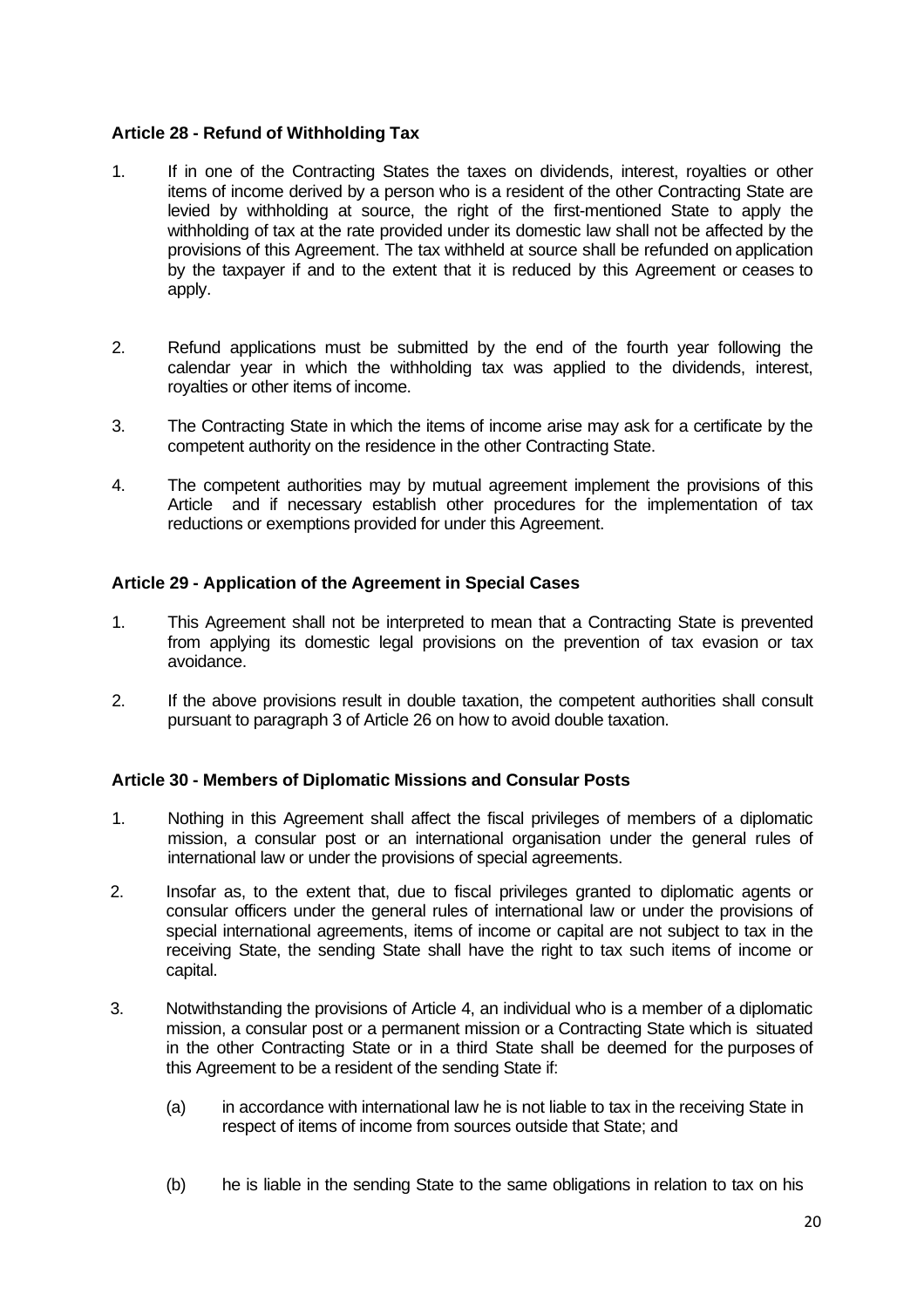- total income or on capital as are residents of that State.
- 4. This Agreement shall not apply to international organisations, to organs or officials thereof, and to members of a diplomatic mission or consular post of a third State and persons related to them, being present in a Contracting State but not being treated in either Contracting State for purposes of taxes on income and on capital as residents are treated.

## **Article 31 - Entry into Force**

- 1. This Agreement shall be ratified and the instruments of ratification shall be exchanged at Berlin as soon as possible.
- 2. This Agreement shall enter into force on the day of the exchange of the instruments of ratification and shall have effect:
	- (a) in the Federal Republic of Germany:
		- (aa) in the case of taxes withheld at source, in respect of amounts paid on or after the first day of January of the calendar year next following that in which the Agreement entered into force;
		- (bb) in the case of other taxes, in respect of taxes levied for any assessment period beginning on or after the first day of January of the calendar year next following that in which the Agreement entered into force;
	- (b) in Singapore:
		- (aa) in the case of taxes withheld at source, in respect of amounts paid on or after the first day of January of the calendar year next following that in which the Agreement entered into force;
		- (bb) in the case of other taxes, in respect of taxes levied on any basis period beginning on or after the first day of January of the calendar year next following that in which the Agreement entered into force.
- 3. The Agreement between the Republic of Singapore and the Federal Republic of Germany for the Avoidance of Double Taxation with respect to Taxes on Income and Capital signed on 19th February 1972 shall cease to have effect for all cases covered by this Agreement as from the date on which the provisions of this Agreement commence to have effect.

#### **Article 32 - Termination**

This Agreement shall remain in effect indefinitely but either of the Contracting States may, on or before the thirtieth day of June in any calendar year beginning after the expiration of a period of five years from the date of its entry into force, give the other Contracting State, through diplomatic channels, written notice of termination and, in such event, this Agreement shall cease to have effect:

- (a) in the Federal Republic of Germany:
	- (aa) in the case of taxes withheld at source, in respect of amounts paid on or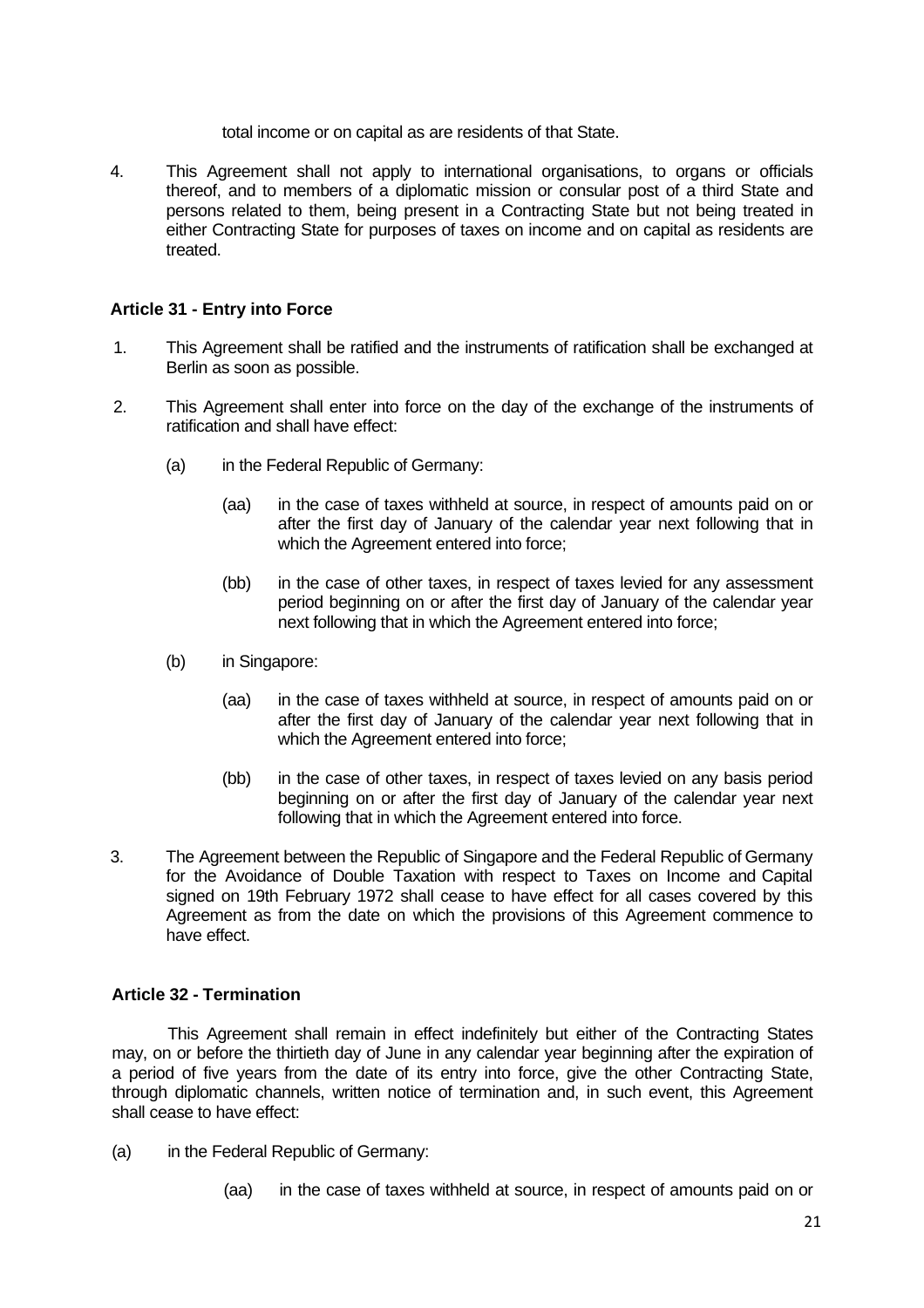after the first day of January of the calendar year next following that in which notice of termination is given;

- (bb) in the case of other taxes, in respect of taxes levied for any assessment period beginning on or after the first day of January of the calendar year next following that in which notice of termination is given;
- (b) in Singapore:
	- (aa) in the case of taxes withheld at source, in respect of amounts paid on or after the first day of January of the calendar year next following that in which notice of termination is given;
	- (bb) in the case of other taxes, in respect of taxes levied on any basis period beginning on or after the first day of January of the calendar year next following that in which notice of termination is given.

#### **Article 33 - Protocol**

The attached Protocol shall form an integral part of this Agreement.

Done at Singapore this 28th day of June 2004 in two originals, each in the English and German languages, both texts being equally authentic.

**For the Republic of Singapore For the Federal Republic of Germany**

**Koh Cher Siang Commissioner of Inland Revenue** **Andreas Michaelis Ambassador**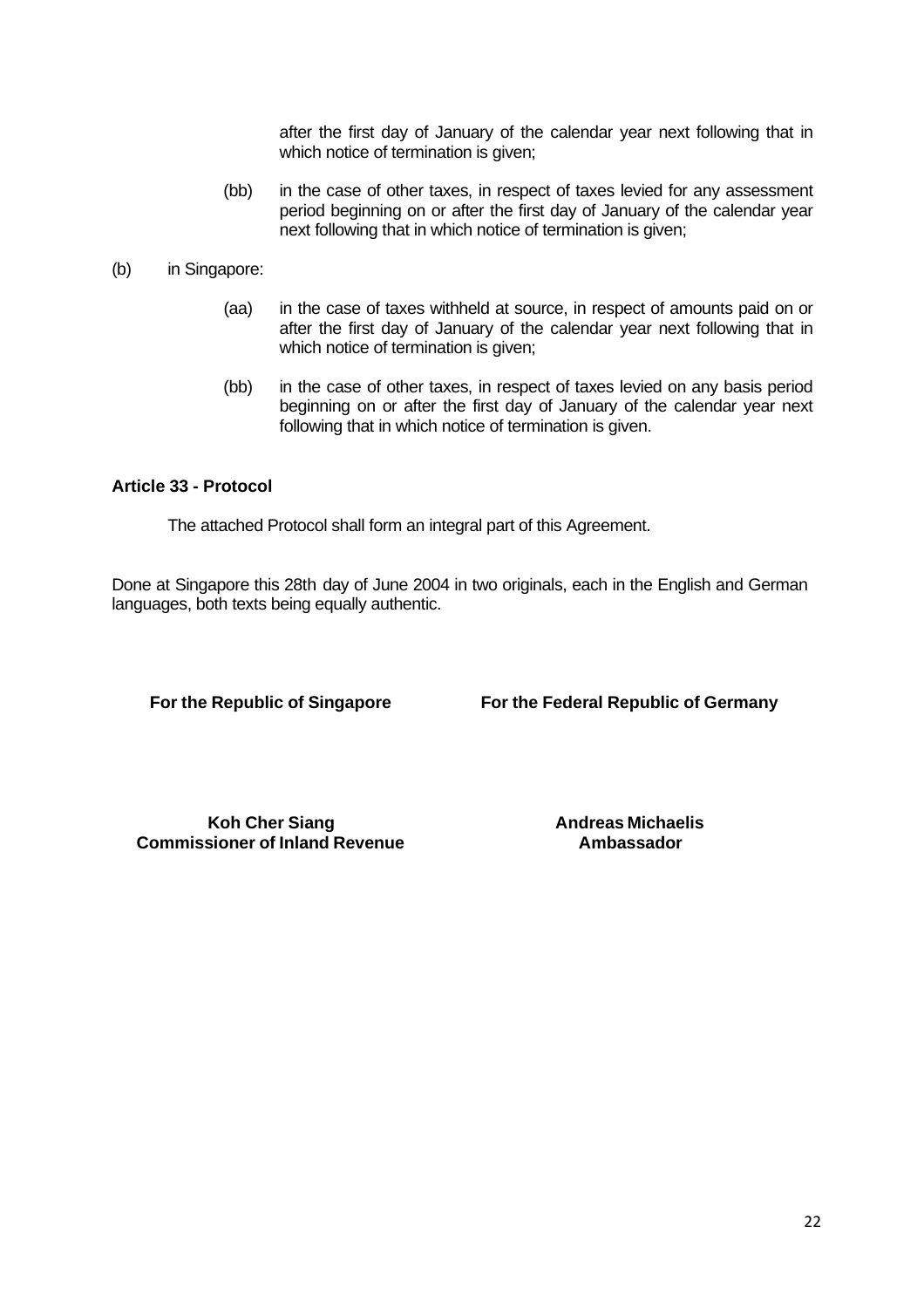## **PROTOCOL**

Protocol to the Agreement between the Republic of Singapore and the Federal Republic of Germany for the Avoidance of Double Taxation with respect to Taxes on Income and on Capital signed on 28th June 2004 at Singapore.

On signing the agreement between the Republic of Singapore and the Federal Republic of Germany for the Avoidance of Double Taxation with respect to Taxes on Income and on Capital the Contracting States have agreed on the following provisions which shall form an integral part of the said Agreement:

### 1. With reference to Article 4:

The term "statutory body" means a body constituted by any statute of a Contracting State and performing functions which would otherwise be performed by the Government of that Contracting State.

The competent authority of a Contracting State shall upon request confirm to the competent authority of the other Contracting State whether a particular entity is a statutory body of the first-mentioned Contracting State.

#### 2. With reference to Article 7:

- (a) In the case of contracts, in particular for the survey, supply, installation or construction of industrial, commercial or scientific equipment or premises, or of public works, where the enterprise has a permanent establishment in the other Contracting State, the profits of such permanent establishment shall not be determined on the basis of the total amount of the contract, but only on the basis of that part of the contract which is effectively carried out by the permanent establishment in the Contracting State in which it is situated. Profits derived from the supply of goods to that permanent establishment or profits related to the part of the contract which is carried out in the Contracting State in which the head office of the enterprise is situated shall be taxable only in that State.
- (b) Payments received as a consideration for technical services, including studies or surveys of a scientific, geological or technical nature, or for engineering contracts including blue prints related thereto, or for consultancy or supervisory services shall be deemed to be payments to which the provisions of Article 7 or Article 14 of the Agreement apply.

## 3. With reference to Articles 8 and 23:

The provisions of Articles 8 and 23 of the Agreement shall apply to any item of income derived from the Federal Republic of Germany, or to any item of capital situated within the Federal Republic of Germany owned, by a company or a body of persons treated as an entity for tax purposes which is a resident of Singapore more than 50 per cent of the capital of which is owned directly or indirectly by persons who are not residents of Singapore, only if such company or body of persons proves that the Singapore tax appropriate to the income is equal to the Singapore tax which would have been appropriate to such income if the Singapore tax were computed without regard to any provision identical or similar to the provisions of section 13A of the Singapore Income Tax Act.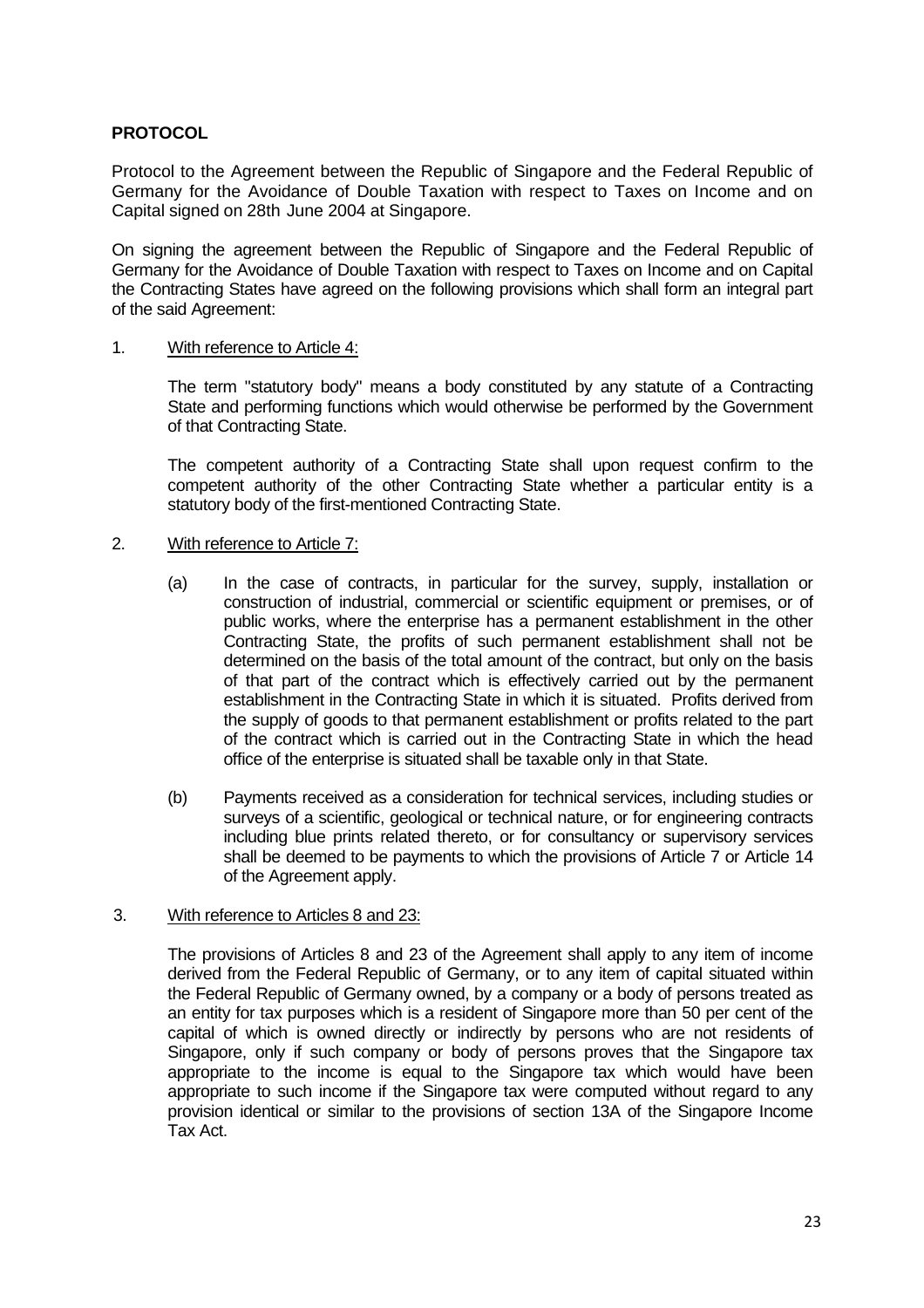## 4. With reference to Article 24 paragraph 1 sub-paragraph (e)(bb):

The Federal Republic of Germany shall not make use of the right of notification until five years have elapsed since the entry into force of the Agreement.

5. With reference to Article 25

Nothing in this Article shall prevent the Republic of Singapore from applying section 42 A of the Income Tax Act (Chapter 134).

#### 6. With reference to Article 27

If personal data are exchanged under this Agreement, the following additional provisions shall apply subject to the legal provisions in effect for each Contracting State:

- (a) The recipient shall upon request inform the supplying agency about the purpose for which the supplied data was used.
- (b) The supplying agency shall be obliged to ensure that the data to be supplied are accurate and that they are necessary for and commensurate with the purpose for which they are supplied. If it emerges that inaccurate data, or data which should not have been supplied, have been supplied, the recipient shall be informed of this without delay. The recipient shall be obliged to correct or to delete such data.
- (c) The Contracting States shall be obliged to keep official records of the supply and receipt of personal data.
- (d) The supplying and the receiving agencies shall be obliged to take effective measures to protect the personal data supplied against unauthorised access, unauthorised alteration and unauthorised disclosure.

**For the Republic of Singapore For the Federal Republic of Germany**

**Koh Cher Siang Commissioner of Inland Revenue** **Andreas Michaelis Ambassador**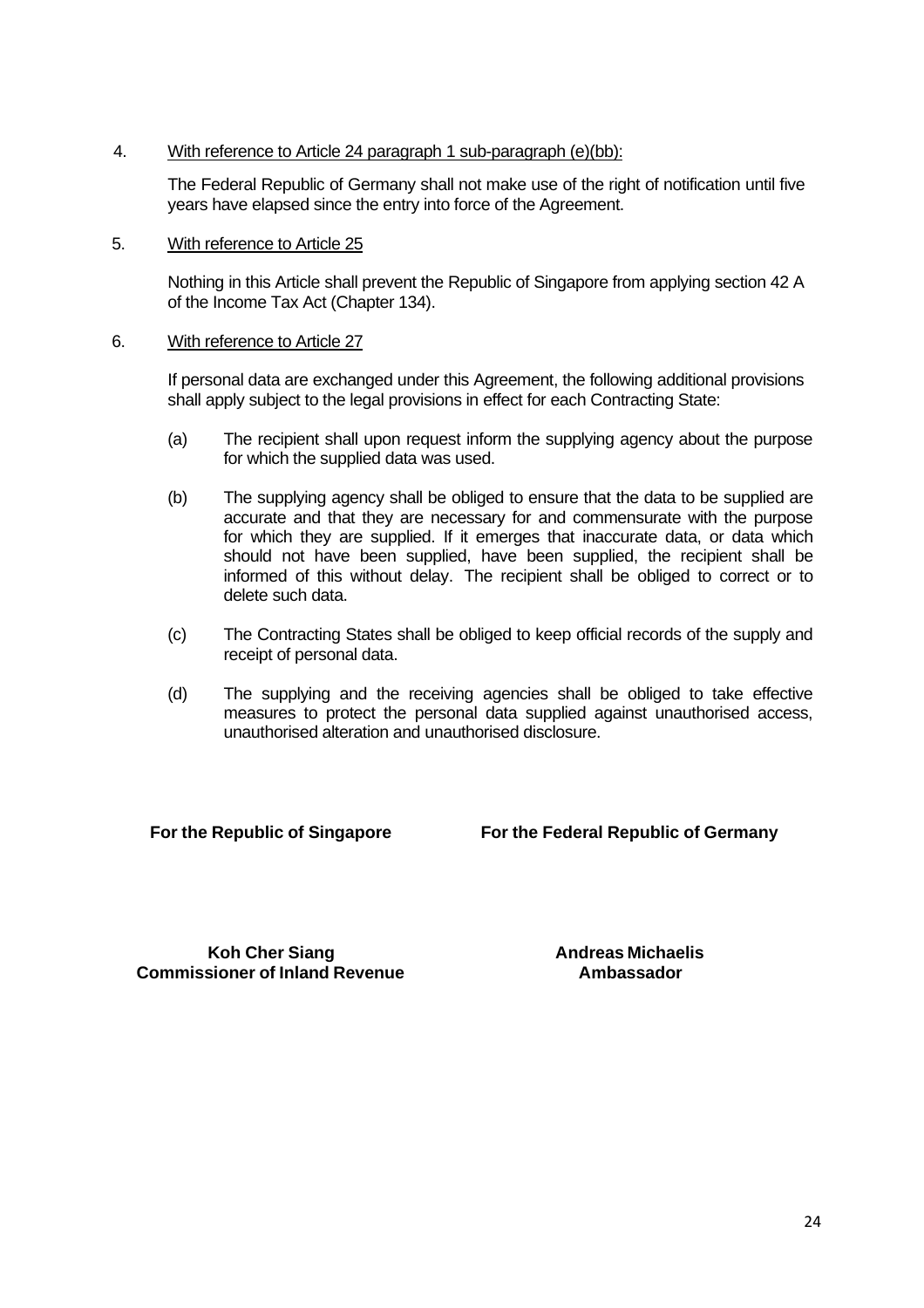# **ANNEX A**

## **PROTOCOL AMENDING THE AGREEMENT SIGNED ON 28 JUNE 2004 BETWEEN THE REPUBLIC OF SINGAPORE AND THE FEDERAL REPUBLIC OF GERMANY FOR THE AVOIDANCE OF DOUBLE TAXATION WITH RESPECT TO TAXES ON INCOME AND ON CAPITAL**

The Republic of Singapore and the Federal Republic of Germany

Desiring to amend the Agreement signed on 28 June 2004 between the Republic of Singapore and the Federal Republic of Germany for the Avoidance of Double Taxation with respect to Taxes on Income and on Capital, and the attached Protocol signed on 28 June 2004, hereinafter referred to as "the Agreement",

Have agreed as follows:

## **Article 1**

The preamble of the Agreement shall be replaced by the following:

"The Republic of Singapore and Federal Republic of Germany,

intending to eliminate double taxation with respect to the taxes covered by this Agreement without creating opportunities for non-taxation or reduced taxation through tax evasion or avoidance (including through treaty-shopping arrangements aimed at obtaining reliefs provided in this Agreement for the indirect benefit of residents of third jurisdictions),

have agreed as follows:"

## **Article 2**

Paragraph 3 of Article 5 of the Agreement shall be replaced by the following paragraph:

"3. A building site or construction or installation or assembly project constitutes a permanent establishment only if it lasts more than twelve months."

## **Article 3**

Article 10 of the Agreement shall be amended as follows: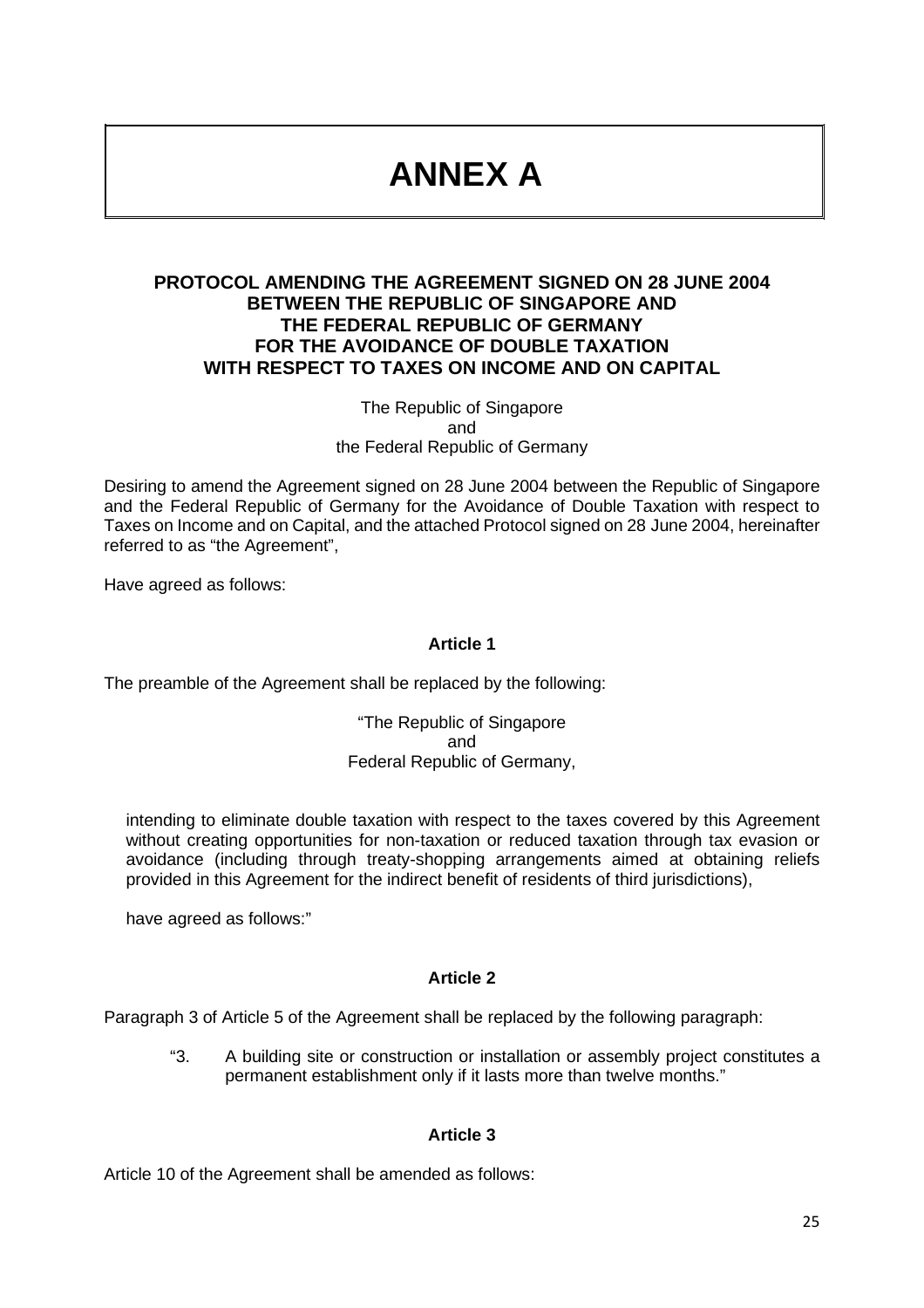- 1. Sub-paragraph (b) of paragraph 2 shall be replaced by the following sub-paragraph:
	- "(b) 10 per cent of the gross amount of the dividends in all other cases;"
- 2. A new sub-paragraph (c) shall be inserted after sub-paragraph (b) of paragraph 2:
	- "(c) notwithstanding the provisions of sub-paragraphs (a) and (b), 15 per cent of the gross amount of the dividends if the company paying the dividend is a real estate investment company or trust, as the case may be."
- 3. A new paragraph 3 shall be inserted after paragraph 2:
	- "3. For the purpose of Article 10 of the Agreement, the term "company" shall include:
		- (a) in the case of the Federal Republic of Germany, a real estate investment company that is a company according to paragraph 1 of Section 1 of the German Act on German Real Estate Stock Corporations with Listed Shares (REIT Act); and
		- (b) in the case of Singapore, a real estate investment trust that is a trust constituted as a collective investment scheme authorised under Section 286 of the Securities and Futures Act (Cap. 289) and listed on the Singapore Exchange, and that invests or proposes to invest in immovable property and immovable property-related assets, and that is not taxed at the trustee level pursuant to Section 43(2A) of the Singapore Income Tax Act (Cap. 134)."
- 4. The current paragraph 3 shall be renumbered as paragraph 4.
- 5. The current paragraph 4 shall be renumbered as paragraph 5 and the following sentence shall be deleted:

"Under the full imputation system currently adopted in Singapore, the tax deductible from dividends is a tax on the profits or income of the company and not a tax on dividends within the meaning of this Article."

6. The current paragraphs 5 through 7 shall be renumbered as paragraphs 6 through 8.

## **Article 4**

Article 11 of the Agreement shall be amended as follows:

- 1. Paragraph 1 shall be replaced by the following paragraph:
	- "1. Interest arising in a Contracting State and beneficially owned by a resident of the other Contracting State shall be taxable only in that other State."
- 2. Paragraphs 2, 3 and 6 shall be deleted.
- 3. Paragraph 5 shall be deleted and replaced by the following paragraph:
	- "3. The provisions of paragraph 1 above shall not apply if the beneficial owner of the interest, being a resident of a Contracting State, carries on business in the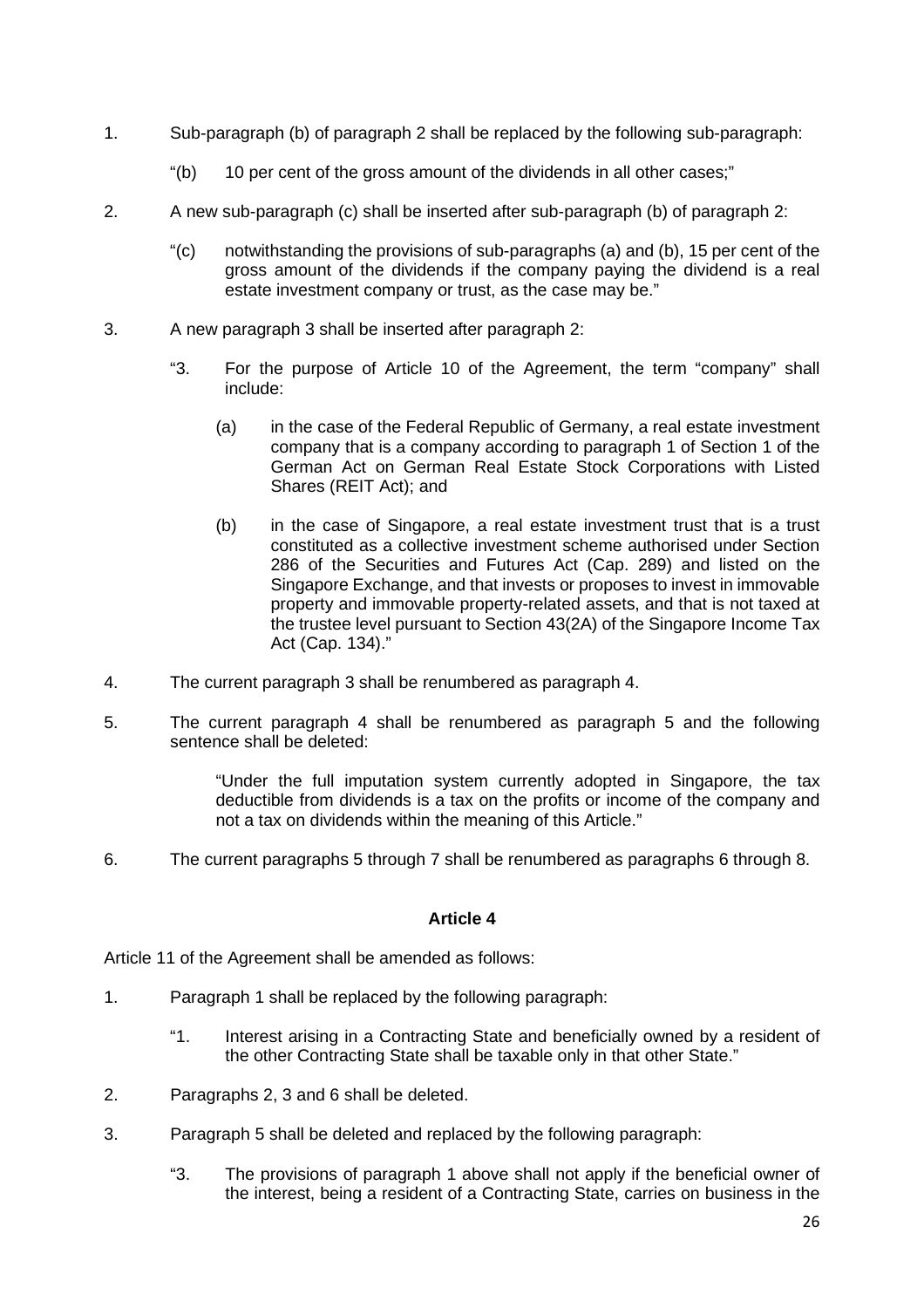other Contracting State in which the interest arises, through a permanent establishment situated therein, or performs in that other State independent personal services from a fixed base situated therein, and the debt-claim in respect of which the interest is paid is effectively connected with such permanent establishment or fixed base. In such case the provisions of Article 7 or Article 14, as the case may be, shall apply."

4. Paragraphs 4 and 7 shall be renumbered as paragraphs 2 and 4 respectively.

#### **Article 5**

Article 12 of the Agreement shall be amended as follows:

- 1. In respect of paragraph 2, the term "8 per cent" shall be replaced by "5 per cent".
- 2. In respect of paragraph 3, the phrase "or for the use of, or the right to use, industrial, commercial or scientific equipment," shall be deleted.

#### **Article 6**

Article 13 of the Agreement shall be amended as follows:

- 1. A new paragraph 3 shall be inserted after paragraph 2:
	- "3. Gains other than those referred to in paragraph 2 derived by a resident of a Contracting State from the alienation of shares, participations, or other rights representing more than 50 per cent of the vote, value or capital stock in a company which is a resident of the other Contracting State may be taxed in that other Contracting State if the alienator had held directly or indirectly such shares, participations, or other rights for a period of less than 12 months preceding such alienation."
- 2. The current paragraphs 3 and 4 shall be renumbered as paragraphs 4 and 5 respectively.
- 3. The current paragraph 5 shall be renumbered as paragraph 6 and shall be replaced by the following paragraph:
	- "6. Gains from the alienation of any property other than that referred to in paragraphs 1 to 5 above shall be taxable only in the Contracting State of which the alienator is a resident."
- 4. The current paragraph 6 shall be renumbered as paragraph 7 and shall be replaced by the following paragraph:
	- "7. Where an individual was a resident of a Contracting State for a period of 5 years or more and has become a resident of the other Contracting State, paragraph 6 above shall not prevent the first-mentioned State from taxing under its domestic law the capital appreciation of shares in a company resident in the firstmentioned State for the period of residency of that individual in the firstmentioned State. Where the first-mentioned Contracting State has taxed the appreciation of capital pursuant to the first sentence, this appreciation of capital shall not be included in the determination of the subsequent appreciation of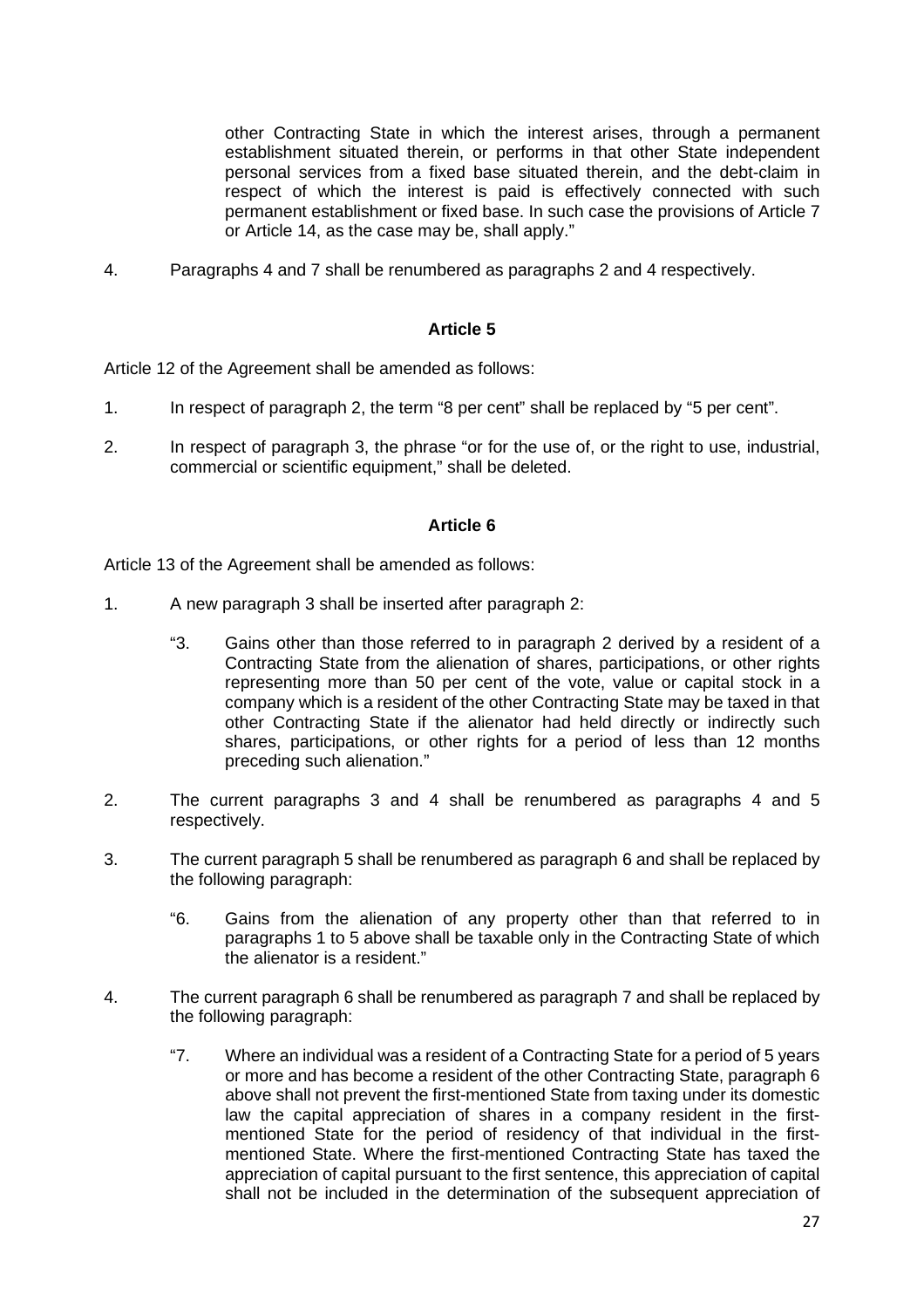capital by the other Contracting State."

## **Article 7**

Article 18 of the Agreement shall be amended as follows:

- 1. Paragraph 4 shall be renumbered as paragraph 5.
- 2. A new paragraph 4 shall be inserted after paragraph 3:
	- "4. Notwithstanding the provisions of paragraph 1 above:
		- (a) in the case of Singapore, withdrawals made by a resident of the Federal Republic of Germany from his Supplementary Retirement Scheme account under Section 10L of the Singapore Income Tax Act (Cap. 134) shall be taxable only in Singapore;
		- (b) in the case of the Federal Republic of Germany, a pension, similar remuneration or annuity arising in the Federal Republic of Germany, which is attributable in whole or in part to contributions which for more than 5 years in the Federal Republic of Germany
			- (aa) did not form part of the taxable income from employment; or
			- (bb) were tax-deductible; or
			- (cc) were tax-relieved in some other ways

shall be taxable only in the Federal Republic of Germany."

## **Article 8**

Paragraph 2 of Article 22 of the Agreement shall be replaced by the following paragraph:

- "2. Paragraph 1 above shall not be construed to apply:
	- (a) in the case of Singapore:
		- (aa) when Singapore exempts income referred to in sub-paragraph (b) of paragraph 2 of Article 24 of the Agreement; in such case, the exemption or reduction of tax to be allowed under this Agreement in the Federal Republic of Germany shall apply to the amount of income from sources in the Federal Republic of Germany that is exempted from tax in Singapore; and
		- (bb) to income derived by the Government of Singapore and any statutory body thereof, GIC Private Limited, and the Central Bank of Singapore; and
	- (b) in the case of the Federal Republic of Germany, to income derived by the Federal Republic of Germany, a Land, a political subdivision or a local authority thereof."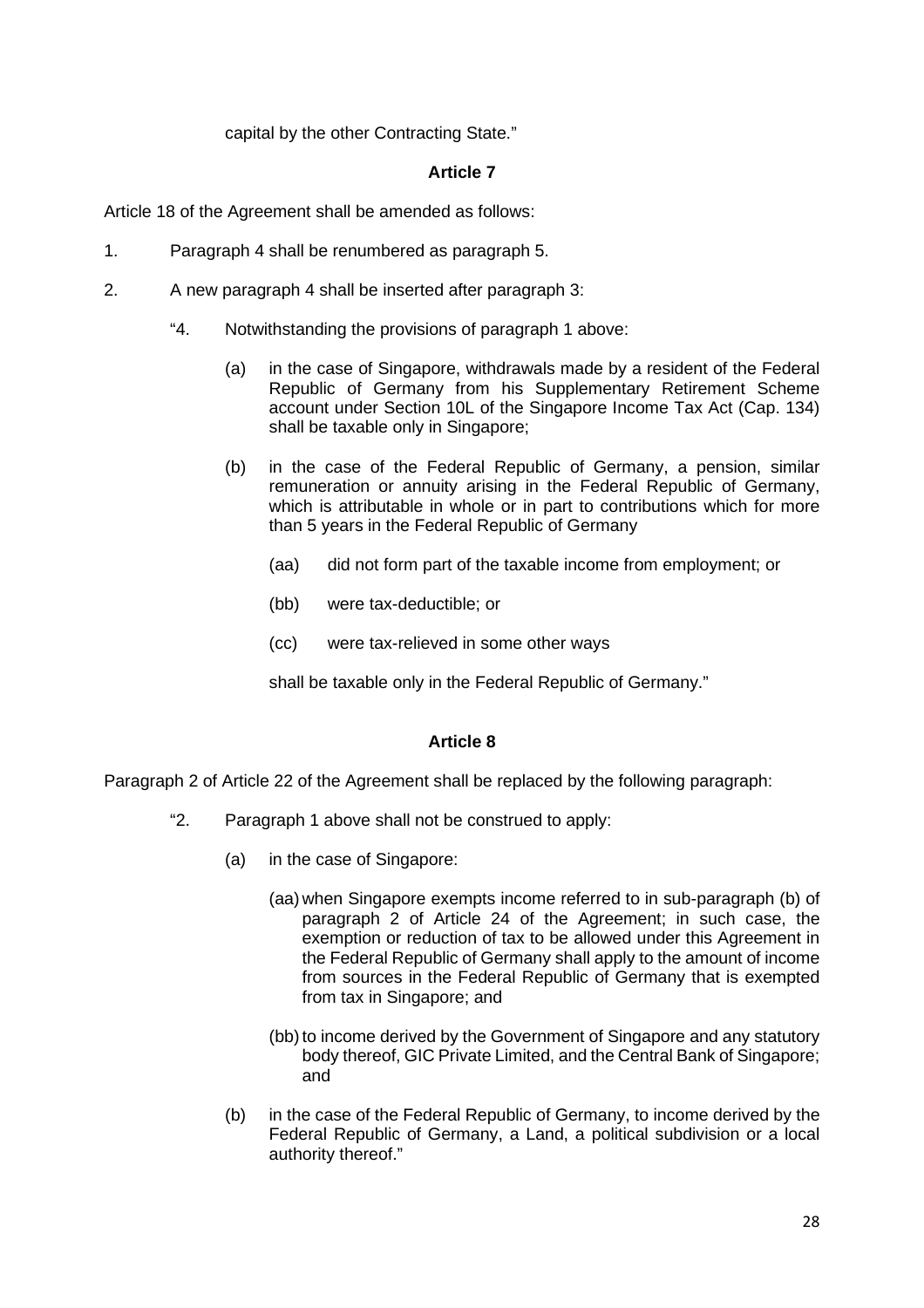## **Article 9**

Article 24 of the Agreement shall be amended as follows:

- 1. In respect of sub-paragraph (c) of paragraph 1, the term "(paragraph 3 of Article 13)" shall be replaced by "(paragraph 4 of Article 13)".
- 2. Sub-paragraphs (f) through (h) of paragraph 1 shall be deleted.
- 3. Paragraph 2 shall be replaced by the following paragraph:
	- "2. Tax shall be determined in the case of a resident of Singapore as follows:
		- (a) Where a resident of Singapore derives income from the Federal Republic of Germany which, in accordance with the provisions of this Agreement, may be taxed in the Federal Republic of Germany, Singapore shall, subject to its laws regarding the allowance as a credit against Singapore tax of tax payable in any country other than Singapore, allow the German tax paid, whether directly or by deduction, as a credit against the Singapore tax payable on the income of that resident. Where such income is a dividend paid by a company (not including a partnership) which is a resident of the Federal Republic of Germany to a resident of Singapore which is a company owning directly or indirectly not less than 10 per cent of the share capital of the first-mentioned company, the credit shall take into account the German tax paid by that company on the portion of its profits out of which the dividend is paid.
		- (b) Where a resident of Singapore derives income from the Federal Republic of Germany and remits such income to Singapore, Singapore shall, subject to the conditions of exemption for income received from outside Singapore provided for in Sections 13(7A), 13(8) and 13(12) of the Singapore Income Tax Act (Cap. 134) or any identical or substantially similar provisions enacted after the signature of the Agreement, being satisfied, exempt such income from tax in Singapore."

# **Article 10**

In respect of the first sentence of paragraph 4 of Article 25 of the Agreement, the term "paragraph 7 of Article 11" shall be replaced by "paragraph 4 of Article 11".

## **Article 11**

A new paragraph 5 shall be added after paragraph 4 of Article 26 of the Agreement:

- "5. Where,
	- (a) under paragraph 1, a person has presented a case, except a case that is not eligible for arbitration, to the competent authority of a Contracting State on the basis that the actions of one or both of the Contracting States have resulted for that person in taxation not in accordance with the provisions of this Agreement, and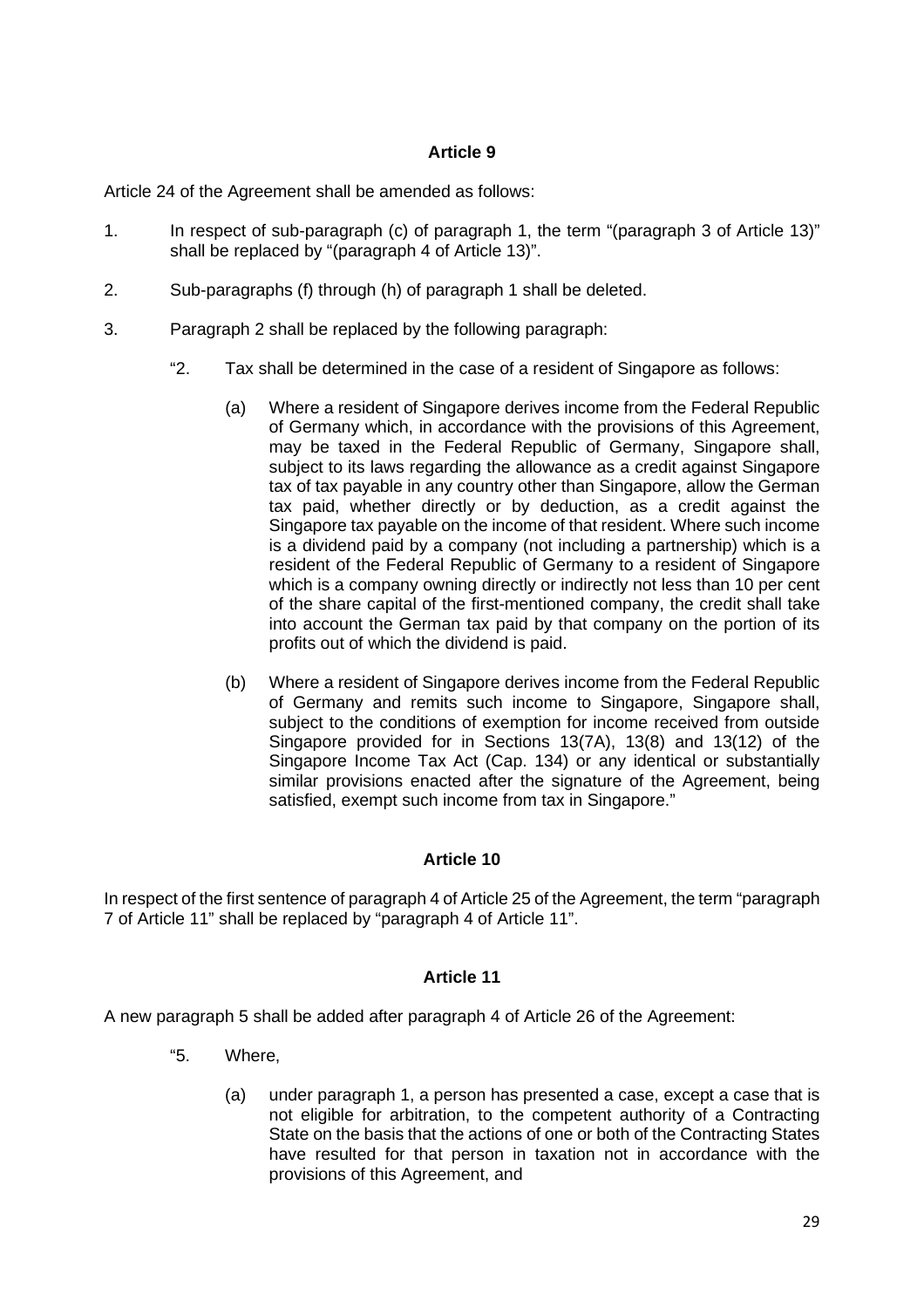(b) the competent authorities are unable to reach an agreement to resolve that case pursuant to paragraph 2 within three years from the date when all the information required by the competent authorities in order to address the case has been provided to both competent authorities,

any unresolved issues arising from the case shall be submitted to arbitration if the person so requests in writing. These unresolved issues shall not, however, be submitted to arbitration if a final decision on these issues has already been rendered by a court or administrative tribunal of either State. Unless a person directly affected by the case does not accept the mutual agreement that implements the arbitration decision, that decision shall be binding on both Contracting States and shall be implemented notwithstanding any time limits in the domestic laws of these States. The competent authorities of the Contracting States shall by mutual agreement settle the mode of application of this paragraph."

## **Article 12**

Article 27 of the Agreement shall be replaced by the following Article:

#### **"Article 27 - Exchange of Information**

- 1. The competent authorities of the Contracting States shall exchange such information as is foreseeably relevant for carrying out the provisions of this Agreement or to the administration or enforcement of the domestic laws concerning taxes of every kind and description imposed on behalf of a Contracting State, of a Land or a political subdivision or a local authority thereof, insofar as the taxation thereunder is not contrary to the Agreement. The exchange of information is not restricted by Articles 1 and 2.
- 2. Any information received under paragraph 1 by a Contracting State shall be treated as secret in the same manner as information obtained under the domestic laws of that State and shall be disclosed only to persons or authorities (including courts and administrative bodies) concerned with the assessment or collection of, the enforcement or prosecution in respect of, the determination of appeals in relation to the taxes referred to in paragraph 1, or the oversight of the above. Such persons or authorities shall use the information only for such purposes. They may disclose the information in public court proceedings or in judicial decisions.
- 3. In no case shall the provisions of paragraphs 1 and 2 be construed so as to impose on a Contracting State the obligation:
	- (a) to carry out administrative measures at variance with the laws and administrative practice of that or of the other Contracting State;
	- (b) to supply information which is not obtainable under the laws or in the normal course of the administration of that or of the other Contracting State;
	- (c) to supply information which would disclose any trade, business, industrial, commercial or professional secret or trade process, or information the disclosure of which would be contrary to public policy (ordre public).
- 4. If information is requested by a Contracting State in accordance with this Article,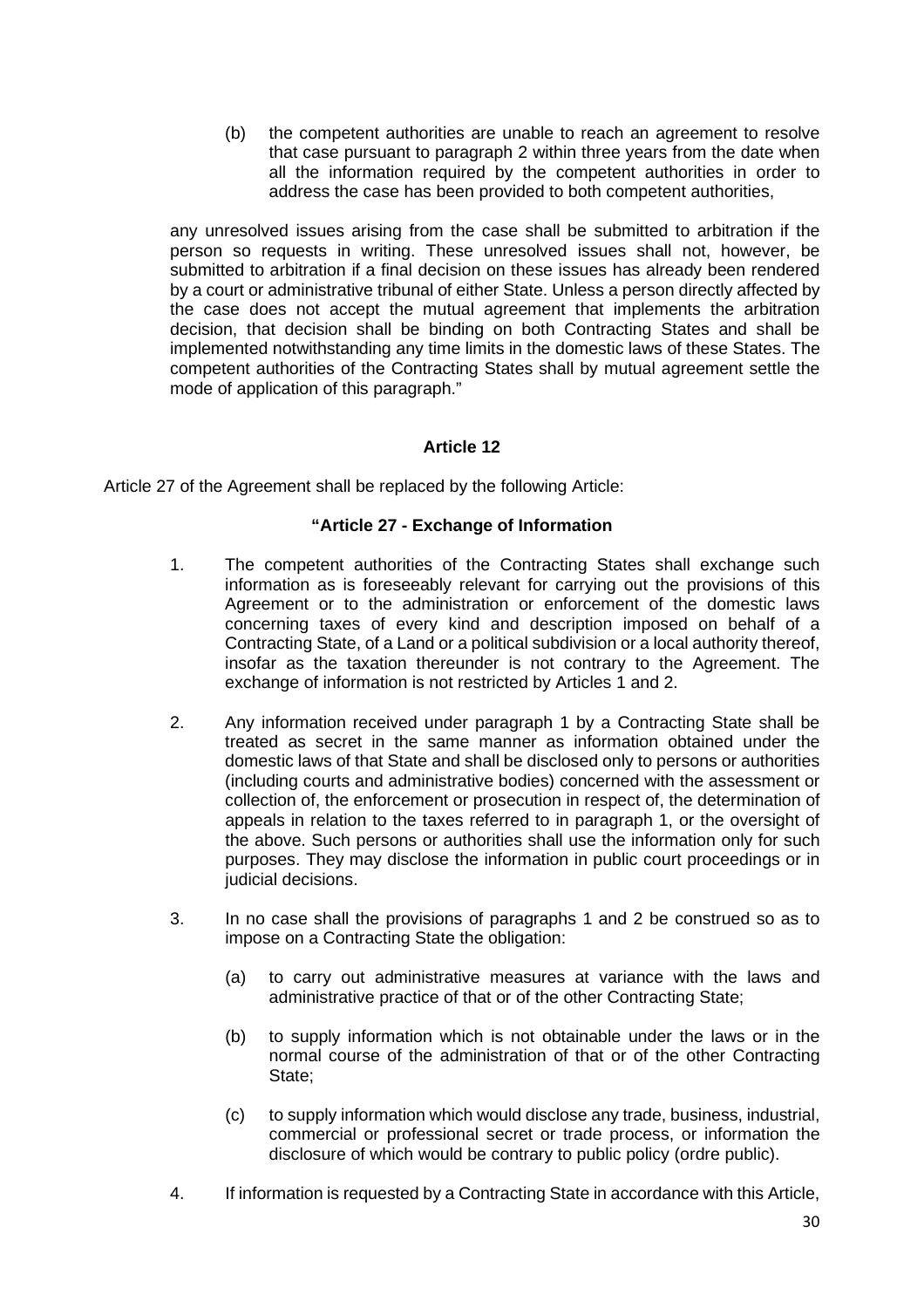the other Contracting State shall use its information gathering measures to obtain the requested information, even though that other State may not need such information for its own tax purposes. The obligation contained in the preceding sentence is subject to the limitations of paragraph 3 but in no case shall such limitations be construed to permit a Contracting State to decline to supply information solely because it has no domestic interest in such information.

5. In no case shall the provisions of paragraph 3 be construed to permit a Contracting State to decline to supply information solely because the information is held by a bank, other financial institution, nominee or person acting in an agency or a fiduciary capacity or because it relates to ownership interests in a person."

## **Article 13**

Article 29 of the Agreement shall be amended as follows:

- 1. Paragraph 1 shall be preceded by the following new paragraph 1:
	- "1. Notwithstanding any provisions of this Agreement, a benefit under this Agreement shall not be granted in respect of an item of income or capital if it is reasonable to conclude, having regard to all relevant facts and circumstances, that obtaining that benefit was one of the principal purposes of any arrangement or transaction that resulted directly or indirectly in that benefit, unless it is established that granting that benefit in these circumstances would be in accordance with the object and purpose of the relevant provisions of this Agreement."
- 2. The current paragraphs 1 and 2 shall be renumbered as paragraphs 2 and 3 respectively.

## **Article 14**

The Protocol to the Agreement shall be amended as follows:

- 1. Paragraph 4 shall be deleted.
- 2. Paragraph 5 shall be renumbered as paragraph 4.
- 3. A new paragraph 5 shall be inserted after paragraph 4:
	- "5. With reference to paragraph 5 of Article 26:

The following cases are not eligible for arbitration under paragraph 5 of Article 26 of the Agreement:

(a) any case in which a domestic law or tax treaty anti-abuse rule (e.g. Parts 4, 5 and 7 of the German External Tax Relations Act (Außensteuergesetz), Section 42 of the German Fiscal Code (Abgabenordnung), Section 50d Paragraph 3 of the German Income Tax Act (Einkommensteuergesetz)) has been applied;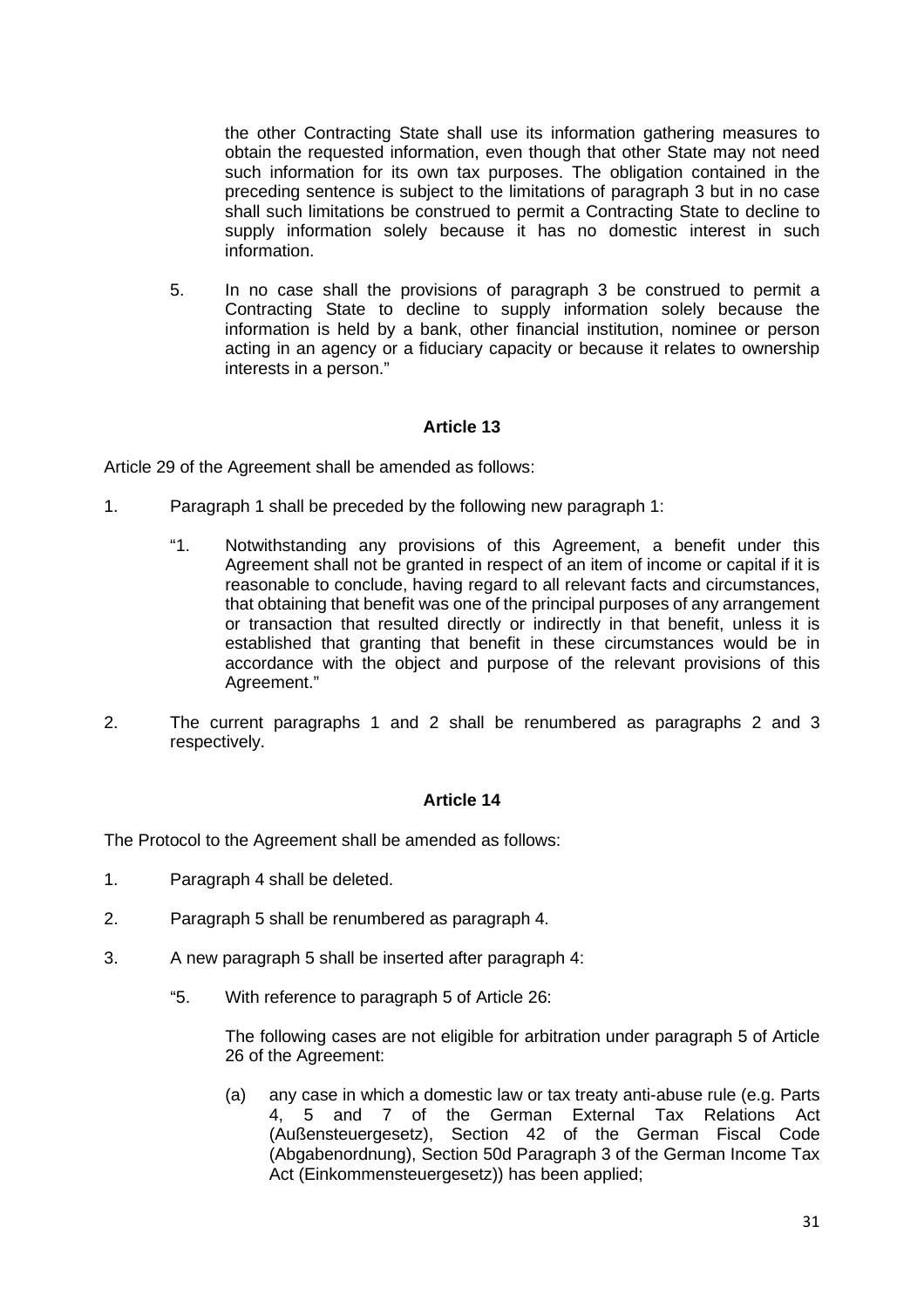- (b) any case involving conduct for which the taxpayer, a person acting on his or her behalf, or a related person has been found guilty by a court for a tax offence or has been subject to the imposition of a serious penalty;
- (c) any case concerning items of income or capital that are not taxed by a Contracting State because they are not included in the taxable base in that Contracting State or because they are subject to an exemption or zero tax rate provided under the domestic tax law of that Contracting State;
- (d) any case that falls within the scope of application of the Convention on the Elimination of Double Taxation in Connection with the Adjustment of Profits of Associated Enterprises (90/436/EEC) as amended, or any subsequent regulation;
- (e) any case involving the application of any domestic law or tax treaty provision to items of income or capital resulting in the avoidance of double taxation by the credit method instead of the exemption method;
- (f) any facts determined as part of a "mutual agreement on facts" (tatsächliche Verständigung) defined in the German Federal Ministry of Finance circular of 30 July 2008 (Federal Tax Gazette I 2008, p. 831), as amended, or in any subsequent regulation, between the tax administration of a Contracting State and the taxpayer;
- (g) any case involving the application of domestic general anti-avoidance rules contained in Section 33 of the Singapore Income Tax Act (Cap. 134), case law or judicial doctrines, and any subsequent provisions replacing, amending or updating these anti-avoidance rules."
- 4. Sub-paragraph (a) of paragraph 6 shall be replaced by the following sub-paragraph:
	- "(a) The receiving agency shall on request inform the supplying agency on a caseby-case basis about the use of the supplied data and the results achieved thereby."
- 5. Two new paragraphs 7 and 8 shall be added after paragraph 6:
	- "7. With reference to Article 27:

It is understood that both Contracting States will explore ways to enhance bilateral cooperation as regards the exchange of information in tax matters.

8. With reference to paragraph 2 of Article 27:

Information that has been received under paragraph 1 of Article 27 by a Contracting State and that is disclosed in public court proceedings or in judicial decisions may only be used by the Contracting State for the purposes specified in Article 27."

# **Article 15**

1. This Protocol shall be subject to ratification and the instruments of ratification shall be exchanged at Singapore as soon as possible.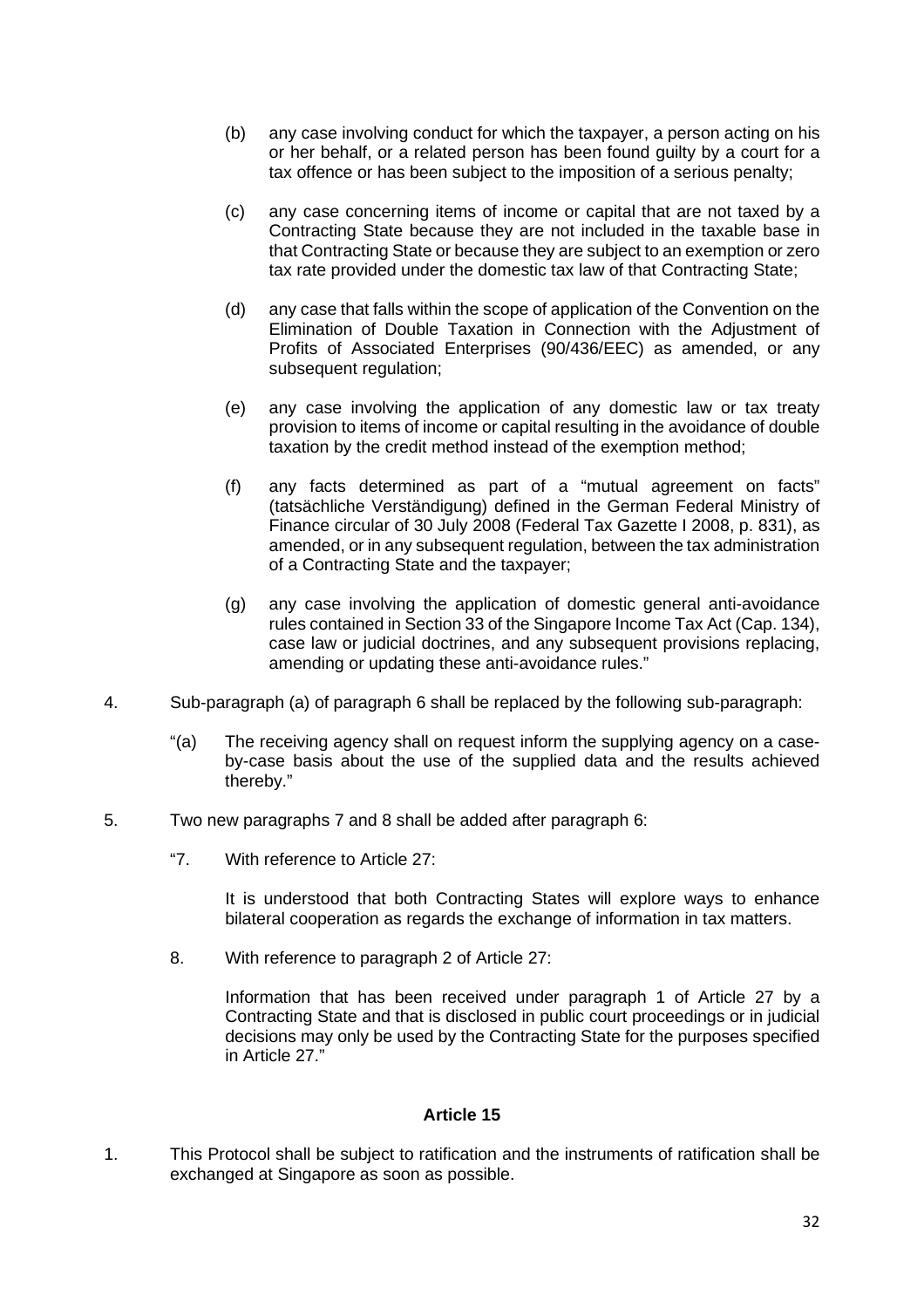- 2. This Protocol shall enter into force on the date on which the instruments of ratification are exchanged and shall have effect:
	- (a) in the Federal Republic of Germany:
		- (aa) in the case of taxes withheld at source, in respect of amounts paid on or after the first day of January of the calendar year next following that in which this Protocol entered into force:
		- (bb) in the case of other taxes, in respect of taxes levied for any assessment period beginning on or after the first day of January of the calendar year next following that in which this Protocol entered into force;
		- (cc) regarding Article 27, in respect of requests made on or after the date of entry into force concerning information that relates to any assessment period or any chargeable event in accordance with the law of the requesting Contracting State.
	- (b) in Singapore:
		- (aa) in the case of taxes withheld at source, in respect of amounts paid on or after the first day of January of the calendar year next following that in which this Protocol entered into force:
		- (bb) in the case of other taxes, in respect of taxes levied for any basis period beginning on or after the first day of January of the calendar year next following that in which this Protocol entered into force;
		- (cc) regarding Article 27, in respect of requests made on or after the date of entry into force concerning information that relates to any taxable period or any chargeable event in accordance with the law of the requesting Contracting State.

## **Article 16**

This Protocol shall remain in force as long as the Agreement remains in force.

Done in duplicate at Berlin on 9th December 2019 in the English and German languages, both texts being equally authentic.

**For the Republic of Singapore For the Federal Republic of Germany**

LEE CHONG HOCK PETRA SIGMUND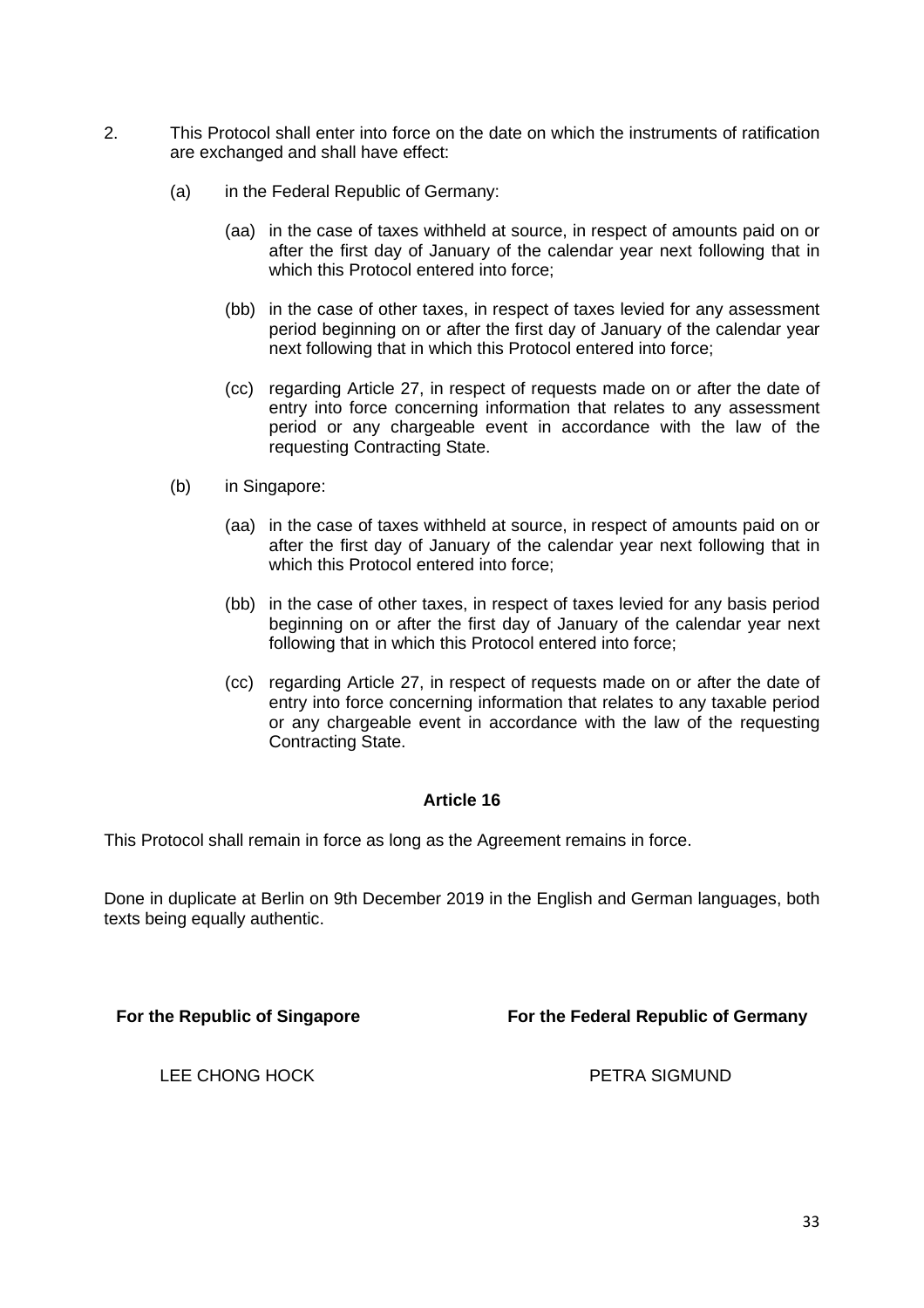# **ANNEX B**

# **AGREEMENT BETWEEN THE REPUBLIC OF SINGAPORE AND THE FEDERAL REPUBLIC OF GERMANY FOR THE AVOIDANCE OF DOUBLE TAXATION WITH RESPECT TO TAXES ON INCOME AND CAPITAL**

The Republic of Singapore and the Federal Republic of Germany,

Desiring to conclude an Agreement for the avoidance of double taxation with respect to taxes on income and capital,

Have agreed as follows:

## **ARTICLE 1 - PERSONAL SCOPE**

This Agreement shall apply to persons who are residents of one or both of the Contracting States.

## **ARTICLE 2 - TAXES COVERED**

1. This Agreement shall apply to taxes on income and on capital imposed on behalf of each Contracting State or of its Laender, political subdivisions or local authorities, irrespective of the manner in which they are levied.

2. There shall be regarded as taxes on income and on capital all taxes imposed on total income, on total capital, or on elements of income or of capital, including taxes on gains from the alienation of movable or immovable property, as well as taxes on capital appreciation.

- 3. The existing taxes to which this Agreement shall apply are, in particular:
	- (a) in the Federal Republic of Germany:
		- the Einkommensteuer (income tax) including the Ergänzungsabgabe (surcharge) thereon,
		- the Körperschaftsteuer (corporation tax) including the Ergänzungsabgabe (surcharge) thereon,
		- the Vermögensteuer (capital tax) and
		- the Gewerbesteuer (trade tax) (hereinafter referred to as "German tax");
	- (b) in Singapore: the income tax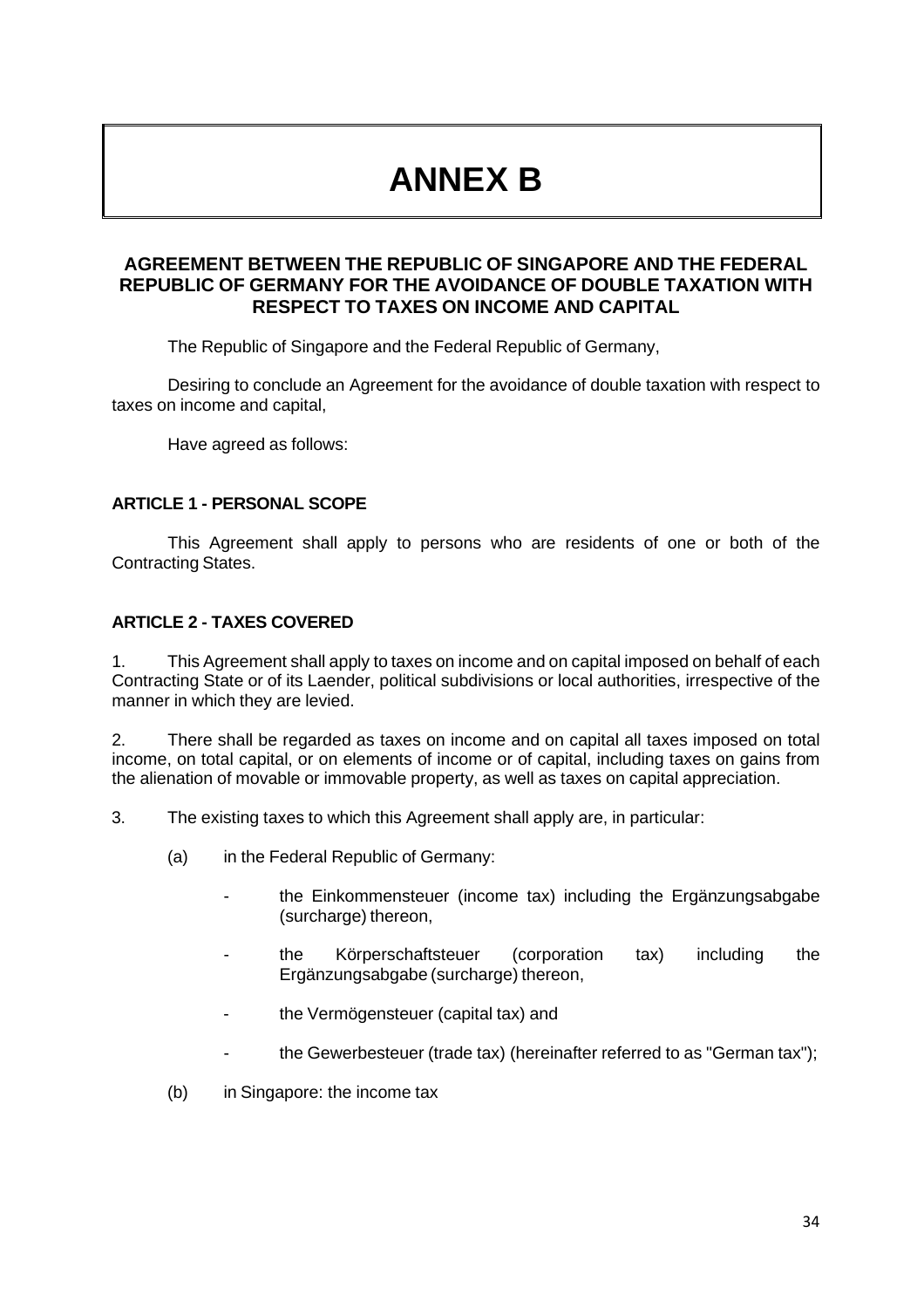(hereinafter referred to as "Singapore tax").

4. This Agreement shall also apply to any identical or substantially similar taxes which are subsequently imposed in addition to, or in place of, the existing taxes.

5. The provisions of this Agreement in respect of taxation of income or capital shall likewise apply to the German trade tax, computed on a basis other than income or capital.

## **ARTICLE 3 - GENERAL DEFINITIONS**

- 1. In this Agreement, unless the context otherwise requires:
	- (a) the term "Federal Republic of Germany", when used in a geographical sense, means the territory in which the Basic Law for the Federal Republic of Germany is in force, as well as any area adjacent to the territorial waters of the Federal Republic of Germany designated, in accordance with international law as related to the rights which the Federal Republic of Germany may exercise with respect to the sea bed and sub-soil and their natural resources, as domestic area for tax purposes;
	- (b) the term "Singapore" means the Republic of Singapore, and, when used in a geographical sense, the territory of Singapore as well as any area adjacent to the territorial waters of Singapore designated in accordance with international law as related to the rights which Singapore may exercise with respect to the sea bed and sub-soil and their natural resources, as domestic area for tax purposes;
	- (c) the terms "a Contracting State" and "the other Contracting State" mean the Federal Republic of Germany or Singapore, as the context requires;
	- (d) the term "person" includes an individual, a company and any body of persons treated as an entity for tax purposes;
	- (e) the term "company" means any body corporate or any entity, which is treated as a body corporate for tax purposes;
	- (f) the terms "resident of a Contracting State" and "resident of the other Contracting State" mean a person who is a resident of the Federal Republic of Germany or a person who is a resident of Singapore, as the context requires;
	- (g) the terms "enterprise of a Contracting State" and "enterprise of the other Contracting State" mean respectively an enterprise carried on by a resident of a Contracting State and an enterprise carried on by a resident of the other Contracting State;
	- (h) the term "citizen" means:
		- (aa) in respect of the Federal Republic of Germany any German in the meaning of Article 116, paragraph 1, of the Basic Law for the Federal Republic of Germany and any legal person, partnership and association deriving its status as such from the law in force in the Federal Republic of Germany;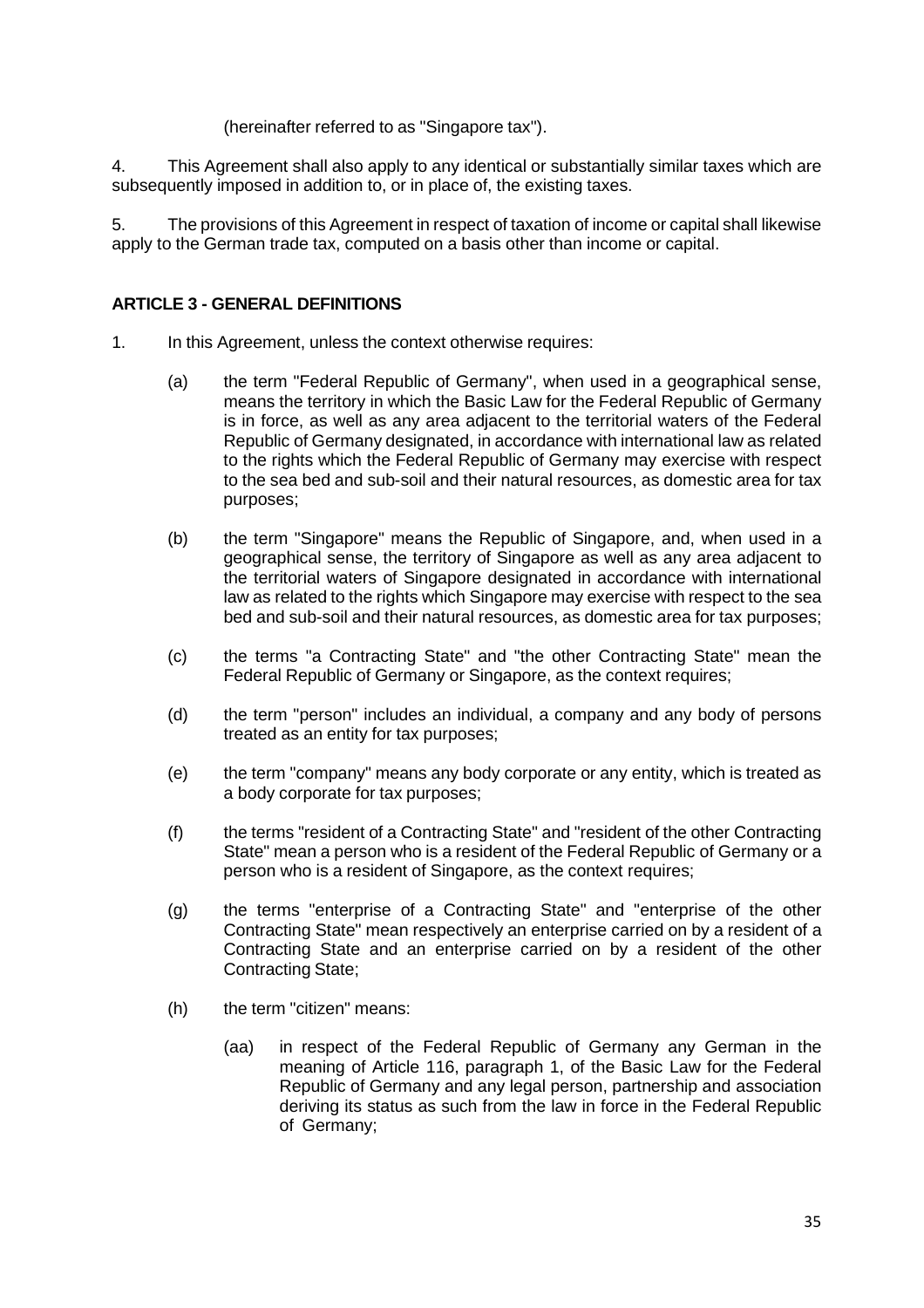- (bb) in respect of Singapore any citizen of Singapore and any legal person, partnership and association deriving its status as such from the law in force in Singapore;
- (i) the term "competent authority" means in the case of the Federal Republic of Germany the Federal Minister for Economics and Finance, and in the case of Singapore the Minister for Finance or his authorized representative.

2. As regards the application of the Agreement by a Contracting State any term not otherwise defined shall, unless the context otherwise requires, have the meaning which it has under the laws of that Contracting State relating to the taxes which are the subject of the Agreement.

# **ARTICLE 4 - FISCAL DOMICILE**

1. For the purposes of this Agreement, the term "resident of a Contracting State" means any person who, under the law of the State, is liable to taxation therein by reason of his domicile, residence, place of management or any other criterion of a similar nature.

2. Where by reason of the provisions of paragraph 1 an individual is a resident of both Contracting States, then this case shall be determined in accordance with the following rules:

- (a) he shall be deemed to be a resident of the Contracting State in which he has a permanent home available to him. If he has a permanent home available to him in both Contracting States, he shall be deemed to be a resident of the Contracting State with which his personal and economic relations are closest (centre of vital interests);
- (b) if the Contracting State in which he has his centre of vital interests cannot be determined, or if he has not a permanent home available to him in either Contracting State, he shall be deemed to be a resident of the Contracting State in which he has an habitual abode;
- (c) if he has an habitual abode in both Contracting States or in neither of them, the competent authorities of the Contracting States shall settle the question by mutual agreement.

3. Where by reason of the provisions of paragraph 1 a person other than an individual is a resident of both Contracting States, then it shall be deemed to be a resident of the Contracting State in which its place of effective management is situated.

## **ARTICLE 5 - PERMANENT ESTABLISHMENT**

1. For the purposes of this Agreement, the term "permanent establishment" means a fixed place of business in which the business of the enterprise is wholly or partly carried on.

- 2. The term "permanent establishment" shall include especially:
	- (a) a place of management;
	- (b) a branch;
	- (c) an office;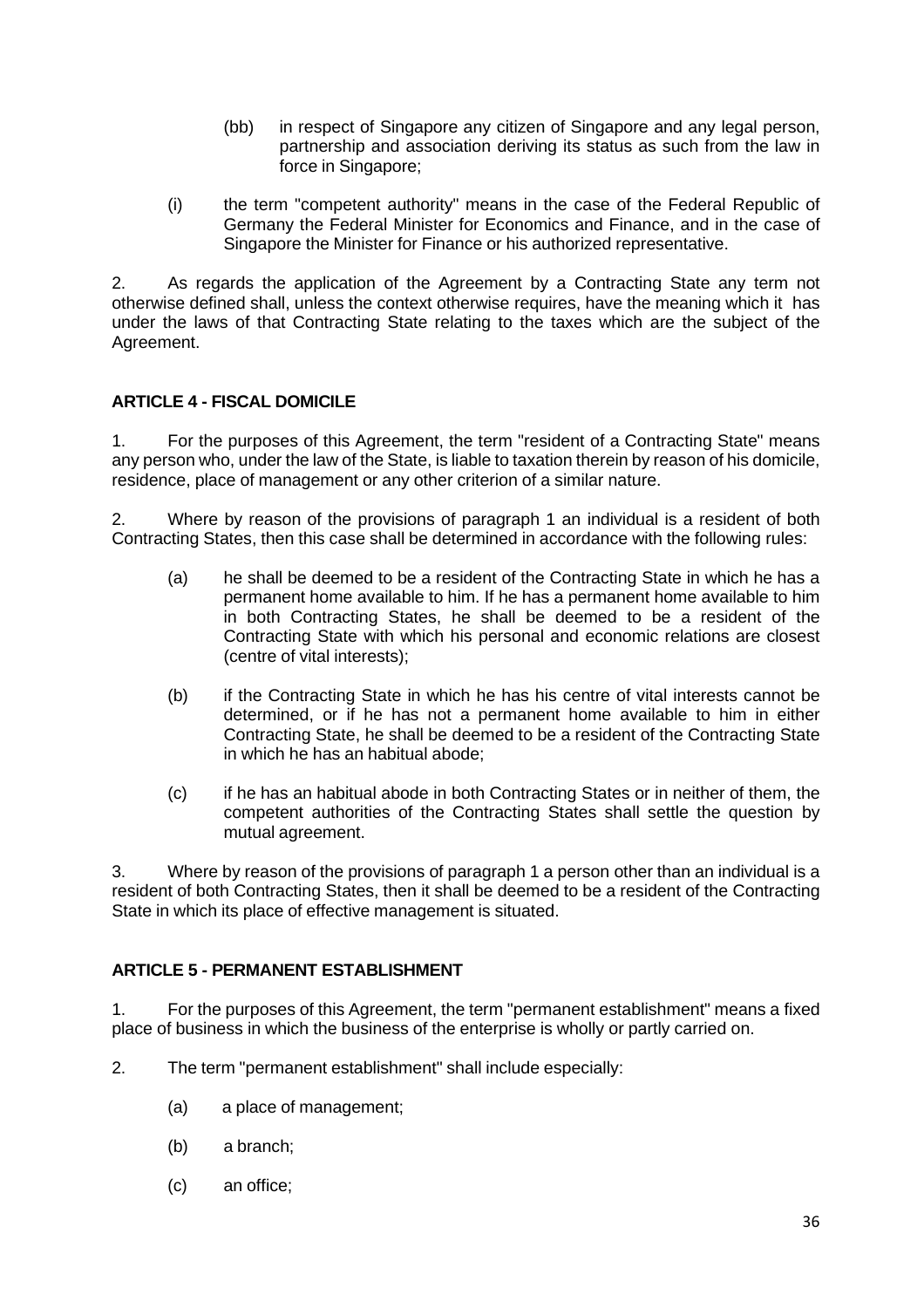- (d) a factory;
- (e) a workshop;
- (f) a farm or plantation;
- (g) a mine, oil well, quarry or other place of extraction of natural resources;
- (h) a building site or construction or assembly project which exists for more than six months.
- 3. The term "permanent establishment" shall not be deemed to include:
	- (a) the use of facilities solely for the purpose of storage, display or delivery of goods or merchandise belonging to the enterprise;
	- (b) the maintenance of a stock of goods or merchandise belonging to the enterprise solely for the purpose of storage, display or delivery;
	- (c) the maintenance of a stock of goods or merchandise belonging to the enterprise solely for the purpose of processing by another enterprise;
	- (d) the maintenance of a fixed place of business solely for the purpose of purchasing goods or merchandise, or for collecting information, for the enterprise;
	- (e) the maintenance of a fixed place of business solely for the purpose of advertising, for the supply of information, for scientific research or for similar activities which have a preparatory or auxiliary character, for the enterprise.

4. A person acting in a Contracting State on behalf of an enterprise of the other Contracting State - other than an agent of an independent status to whom paragraph 5 applies - shall be deemed to be a permanent establishment in the first-mentioned State if:-

- (a) he has, and habitually exercises in that State, an authority to conclude contracts in the name of the enterprise, unless his activities are limited to the purchase of goods or merchandise for the enterprise;
- (b) he has, and habitually exercises in that State, an authority to fill orders on behalf of the enterprise from a stock of goods or merchandise which he maintains in that State and which belongs to the enterprise.

5. An enterprise of a Contracting State shall not be deemed to have a permanent establishment in the other Contracting State merely because it carries on business in that other State through a broker, general commission agent or any other agent of an independent status, where such persons are acting in the ordinary course of their business.

6. The fact that a company which is a resident of a Contracting State controls or is controlled by a company which is a resident of the other Contracting State, or which carries on business in that other State (whether through a permanent establishment or otherwise), shall not of itself make either company a permanent establishment of the other.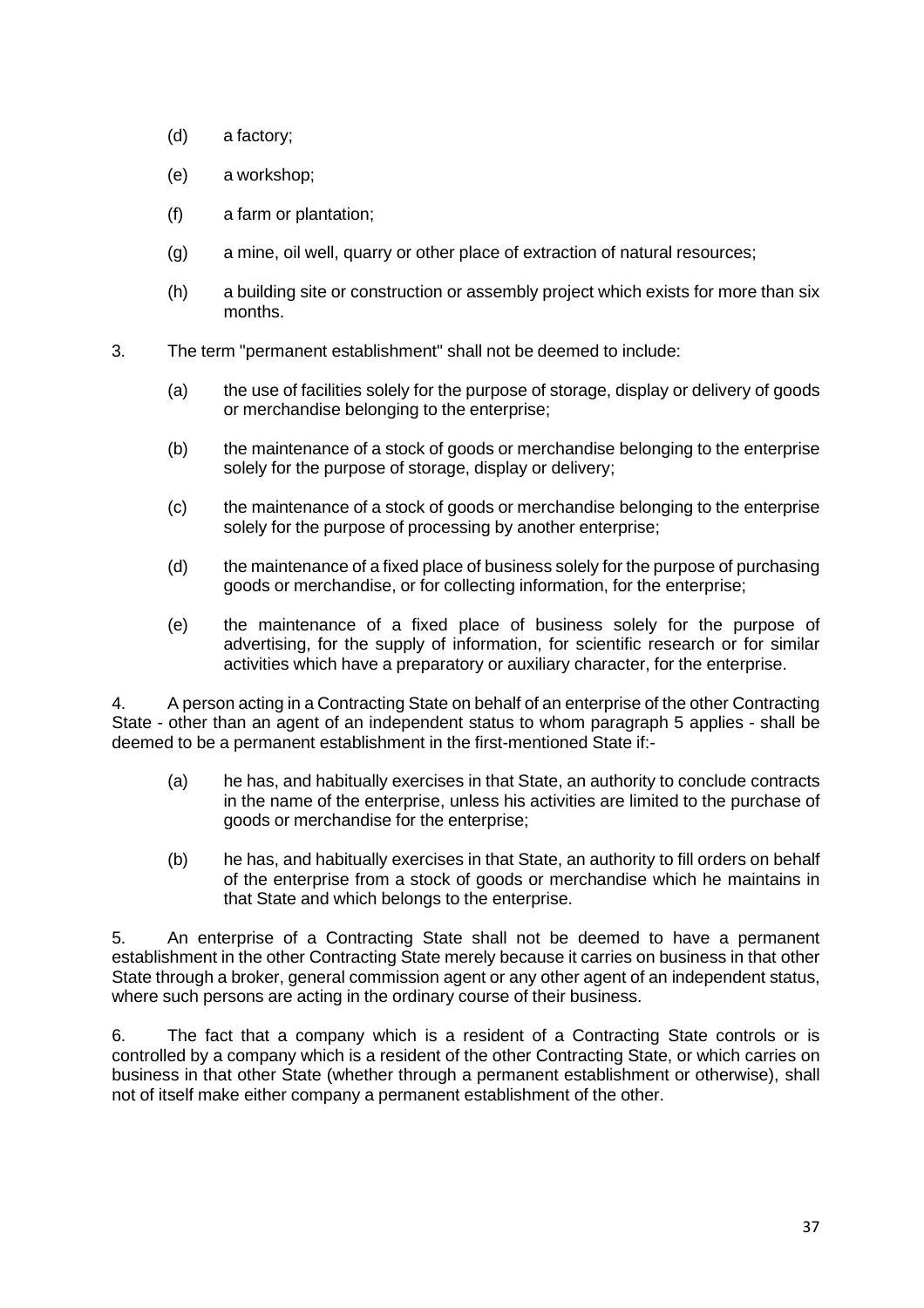# **ARTICLE 6 - IMMOVABLE PROPERTY**

1. Income from immovable property may be taxed in the Contracting State in which such property is situated.

2. The term "immovable property" shall be defined in accordance with the law of the Contracting State in which the property in question is situated. The term shall in any case include rights to variable or fixed payments as consideration for the working of, or the right to work, mines, oil wells, quarries or other places of extraction of natural resources. Ships, boats and aircraft shall not be regarded as immovable property.

3. The provisions of paragraph 1 shall apply to income derived from the direct use, letting or use in any other form of immovable property.

4. The provisions of paragraphs 1 and 3 shall also apply to the income from immovable property of an enterprise and to income from immovable property used for the performance of professional services.

# **ARTICLE 7 - BUSINESS PROFITS**

1. The profits of an enterprise of a Contracting State shall be taxable only in the State unless the enterprise carries on business in the other Contracting State through a permanent establishment situated therein. If the enterprise carries on business as aforesaid, the profits of the enterprise may be taxed in the other State but only so much of them as is attributable to that permanent establishment.

2. Where an enterprise of a Contracting State carries on business in the other Contracting State through a permanent establishment situated therein, there shall in each Contracting State be attributed to that permanent establishment the profits which it might be expected to make if it were a distinct and separate enterprise engaged in the same or similar activities under the same or similar conditions and dealing wholly independently with the enterprise of which it is a permanent establishment.

3. In the determination of the profits of a permanent establishment, there shall be allowed as deductions expenses which are incurred for the purposes of the permanent establishment including executive and general administrative expenses so incurred, whether in the State in which the permanent establishment is situated or elsewhere.

4. No profits shall be attributed to a permanent establishment by reason of the mere purchase by the permanent establishment of goods or merchandise for the enterprise.

5. Where profits include items of income which are dealt with separately in other Articles of this Agreement, then the provisions of those Articles shall not be affected by the provisions of this Article.

# **ARTICLE 8 - SHIPS AND AIRCRAFT**

1. Profits of an enterprise of a Contracting State from the operation of ships or aircraft in international traffic shall be taxable only in that State.

2. The provisions of paragraph 1 shall likewise apply in respect of participations in pools, in a joint business or in an international operation agency of any kind by enterprises engaged in the operation of ships or aircraft in international traffic.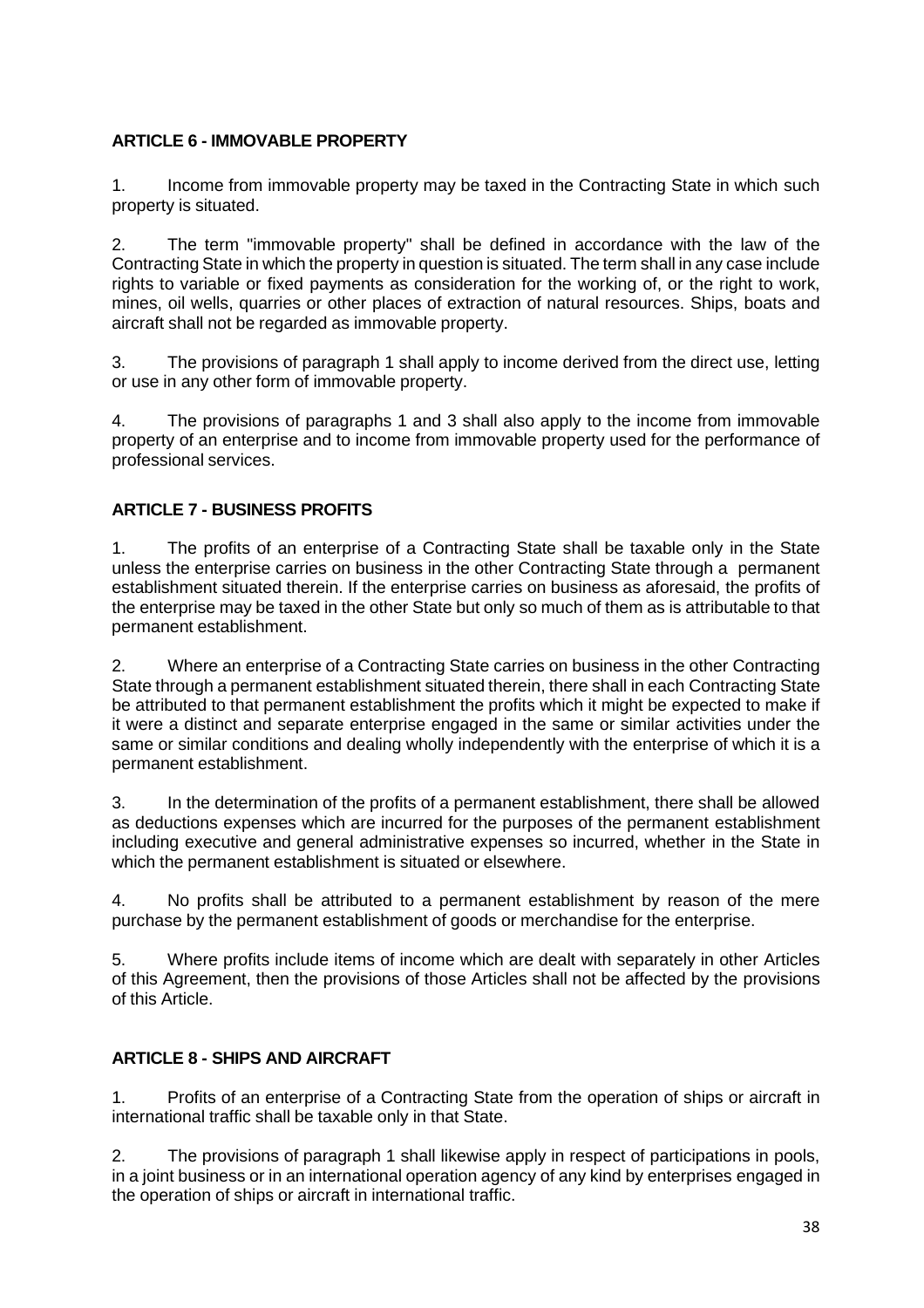## **ARTICLE 9 - RELATED PERSONS**

**Where** 

- (a) an enterprise of a Contracting State participates directly or indirectly in the management, control or capital of an enterprise of the other Contracting State, or
- (b) the same persons participate directly or indirectly in the management, control or capital of an enterprise of a Contracting State and an enterprise of the other Contracting State,

and in either case conditions are made or imposed between the two enterprises in their commercial or financial relations which differ from those which would be made between independent enterprises, then any profits which would, but for those conditions, have accrued to one of the enterprises, but, by reason of those conditions, have not so accrued, may be included in the profits of that enterprise and taxed accordingly.

## **ARTICLE 10 - DIVIDENDS**

1. Dividends paid by a company which is a resident of a Contracting State to a resident of the other Contracting State may be taxed in that other State.

2. However, such dividends may be taxed in the Contracting State of which the company paying the dividends is a resident, and according to the law of that State, but the tax so charged shall not exceed:

- (a) 10 per cent of the gross amount of the dividends if the recipient is a company which owns directly at least 25 per cent of the capital of the company paying the dividends;
- (b) in all other cases, 15 per cent of the gross amount of the dividends.

3. Notwithstanding the provisions of paragraph 2, German tax on dividends paid to a company which is a resident of Singapore by a company which is a resident of the Federal Republic of Germany, at least 25 per cent of the capital of which is owned directly or indirectly by the former company itself, or by it together with other persons controlling it or being under common control with it, may be charged at a rate exceeding 15 per cent but not exceeding 27 per cent if the rate of German corporation tax on distributed profits is lower than that on undistributed profits and the difference between those two rates is 15 percentage points or more.

4. Notwithstanding the provisions of paragraph 2, as long as Singapore does not impose a tax on dividends in addition to the tax chargeable on the profits or income of a company, dividends paid by a company which is a resident of Singapore to a resident of the Federal Republic of Germany shall be exempt from any tax in Singapore which may be chargeable on dividends in addition to the tax chargeable on the profits or income of the company.

Provided that nothing in this paragraph shall affect the provisions of Singapore law under which the tax in respect of a dividend paid by a company which is a resident of Singapore from which Singapore tax has been, or has been deemed to be deducted, may be adjusted by reference to the rate of tax appropriate to the Singapore year of assessment immediately following that in which the dividend was paid.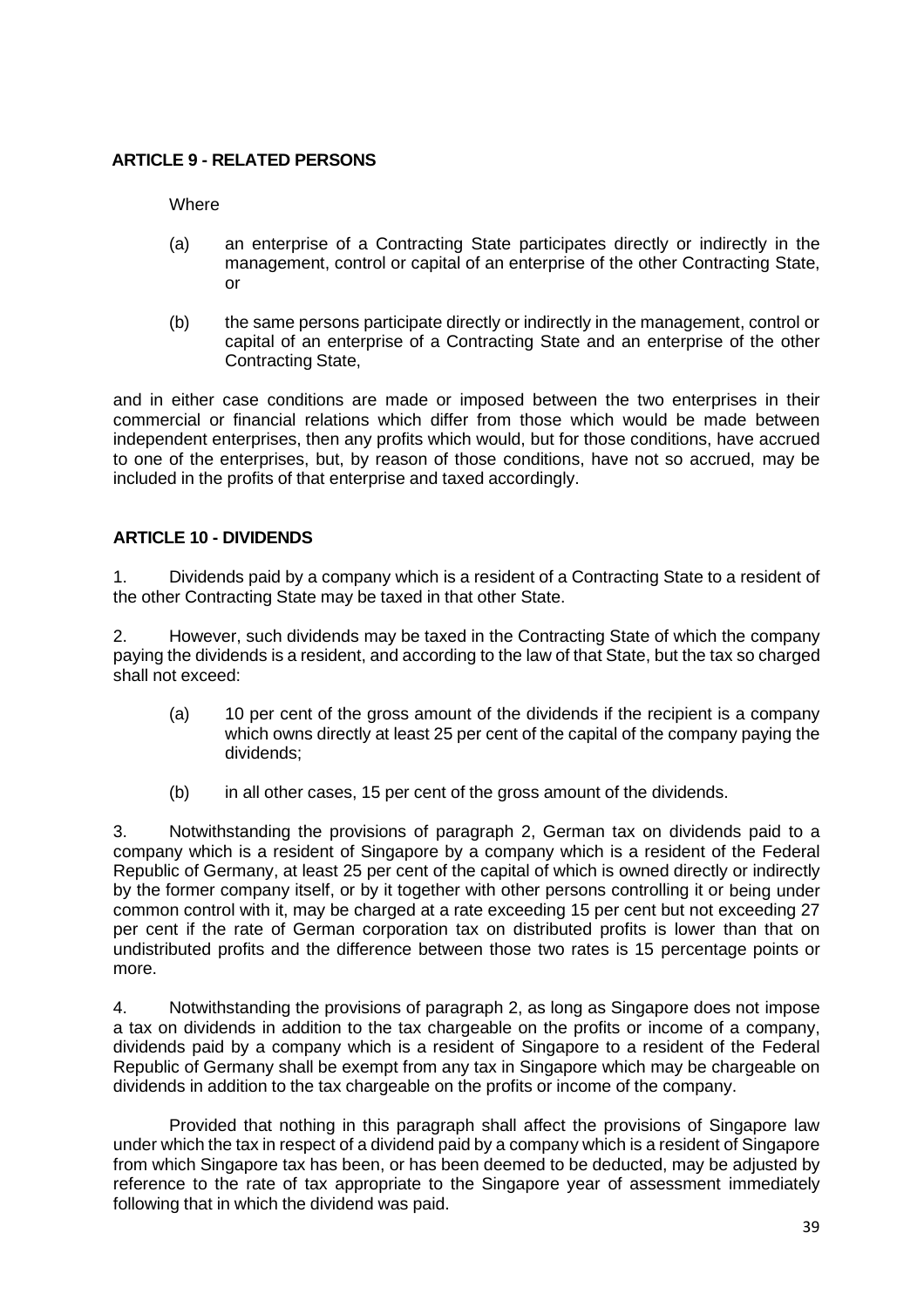5. The term "dividends" as used in this Article means income from shares as well as income from other corporate rights assimilated to income from shares by the taxation law of the State of which the company making the distribution is a resident and includes distributions of an investment trust, and also includes in the case of the Federal Republic of Germany the income derived by a sleeping partner from his participation as such.

6. The provisions of paragraphs 1 to 4 shall not apply if the recipient of the dividends, being a resident of a Contracting State, has in the other Contracting State, of which the company paying the dividends is a resident, a permanent establishment with which the holding by virtue of which the dividends are paid is effectively connected. In such a case, the provisions of Article 7 shall apply.

7. Where a company which is a resident of a Contracting State derives profits or income from the other Contracting State, that other State may not impose any tax on the dividends paid by the company to persons who are not residents of that other State, or subject the company's undistributed profits to a tax on undistributed profits even if the dividends paid or the undistributed profits consist wholly or partly of profits or income arising in such other State.

## **ARTICLE 11 - INTEREST**

1. Interest derived from a Contracting State by a resident of the other Contracting State may be taxed in that other State.

2. However, such interest may be taxed in the Contracting State from which it is derived, and according to the law of that State, but the tax so charged shall not exceed 10 per cent of the gross amount of such interest.

3. Notwithstanding the provisions of paragraph 2, interest derived from a Contracting State shall be exempt from tax in that State if the interest is received by

- (a) the other Contracting State, a Land, a political subdivision or a local authority thereof, or
- (b) in the case of the Federal Republic of Germany, the "Deutsche Bundesbank", the "Kreditanstalt für Wiederaufbau" or the "Deutsche Gesellschaft für wirtschaftliche Zusammenarbeit (Entwicklungsgesellschaft)", and in the case of Singapore, the Board of Commissioners of Currency or the Monetary Authority of Singapore.

The competent authorities of the Contracting States shall determine by mutual agreement any other governmental institution to which this paragraph shall apply.

4. The term "interest" as used in this Article means income from Government securities, bonds or debentures, whether or not secured by mortgage and whether or not carrying a right to participate in profits, and debt-claims of every kind as well as all other income assimilated to income from money lent by the taxation law of the State from which the income is derived.

5. The provisions of paragraphs 1 to 3 shall not apply if the recipient of the interest, being a resident of a Contracting State, has in the other Contracting State from which the interest is derived a permanent establishment with which the debt-claim from which the interest arises is effectively connected. In such a case, the provisions of Article 7 shall apply.

6. Interest shall be deemed to be derived from a Contracting State when the payer is that State itself, a Land, a political subdivision, a local authority or a resident of that State. Where,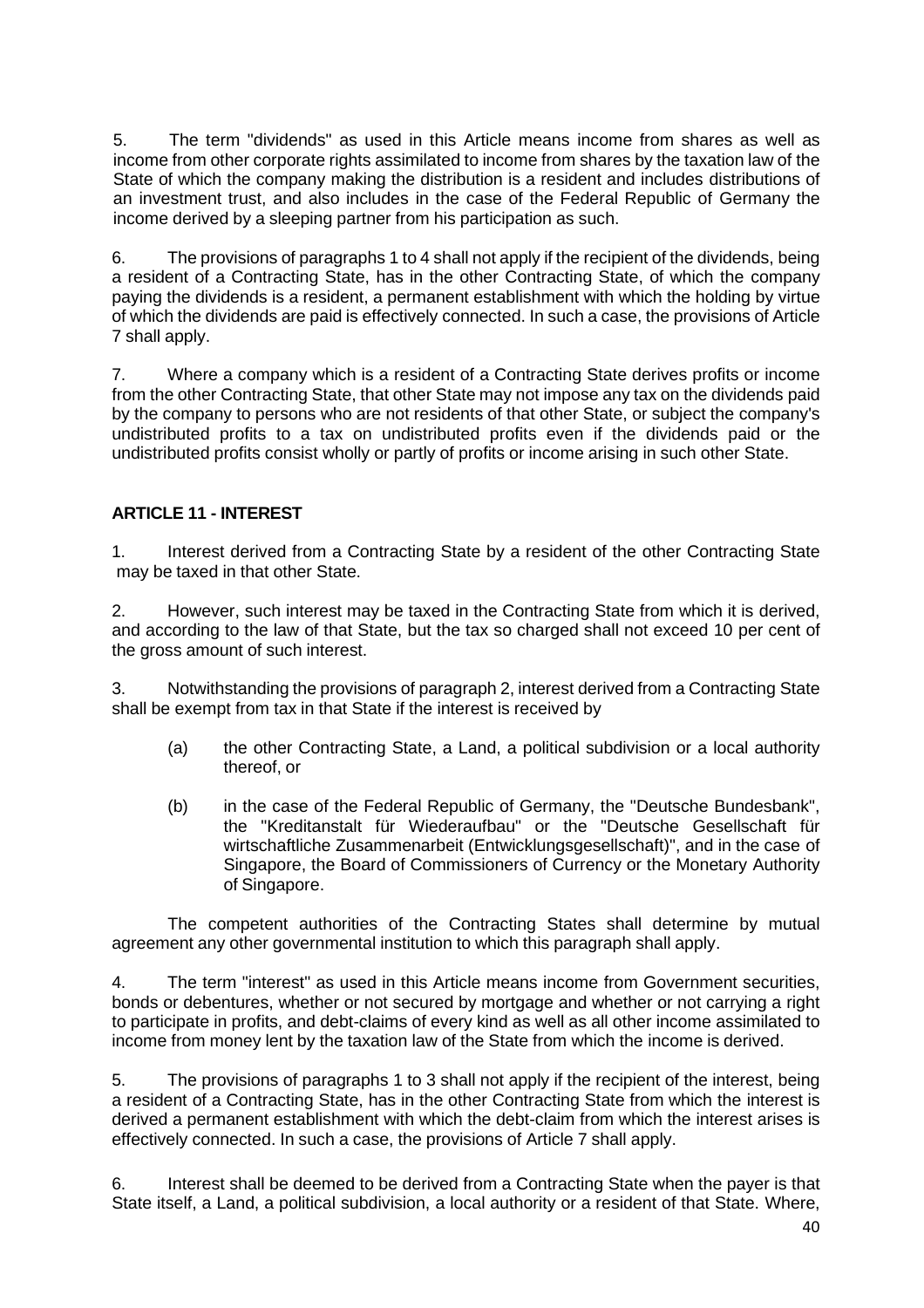however, the person paying the interest, whether he is a resident of a Contracting State or not, has in a Contracting State a permanent establishment in connection with which the indebtedness on which the interest is paid was incurred, and such interest is borne by such permanent establishment, then such interest shall be deemed to be derived from the Contracting State in which the permanent establishment is situated.

7. Where, owning to a special relationship between the payer and the recipient or between both of them and some other person, the amount of the interest paid, having regard to the debtclaim for which it is paid, exceeds the amount which would have been agreed upon by the payer and the recipient in the absence of such relationship, the provisions of this Article shall apply only to the last-mentioned amount. In that case, the excess part of the payments shall remain taxable according to the law of each Contracting State, due regard being had to the other provisions of this Agreement.

# **ARTICLE 12 - ROYALTIES**

1. Royalties derived from a Contracting State by a resident of the other Contracting State shall be taxable only in that other State.

2. Notwithstanding the provisions of paragraph 1, royalties received as consideration for the use of, or the right to use, any copyright of literary of artistic work, including cinematograph films or tapes for television or broadcasting, may be taxed in, and according to the law of, the Contracting State from which they are derived.

3. The term "royalties" as used in this Article means payments of any kind received as consideration for the use of, or the right to use, any copyright of literary, artistic or scientific work, including cinematograph films or tapes for television or broadcasting, any patent, trade mark, design or model, plan, secret formula or process, or for the use of, or the right to use, industrial, commercial or scientific equipment, or for information concerning industrial, commercial or scientific experience.

4. The provisions of paragraphs 1 and 2 shall not apply if the recipient of the royalties, being a resident of a Contracting State, has in the other Contracting State from which the royalties are derived a permanent establishment with which the right or property giving rise to the royalties is effectively connected. In such a case, the provisions of Article 7 shall apply.

5. Royalties derived by a resident of a Contracting State shall be deemed to be derived from the other Contracting State when such royalties are so derived from that other State according to the law of that other State.

6. Where, owning to a special relationship between the payer and the recipient or between both of them and some other person, the amount of the royalties paid, having regard to the use, right or information for which they are paid, exceeds the amount which would have been agreed upon by the payer and the recipient in the absence of such relationship, the provisions of this Article shall apply only to the last-mentioned amount. In that case, the excess part of the payments shall remain taxable according to the law of each Contracting State, due regard being had to the other provisions of this Agreement.

# **ARTICLE 13 - CAPITAL GAINS**

1. Gains from the alienation of immovable property, as defined in paragraph 2 of Article 6, may be taxed in the Contracting State in which such property is situated.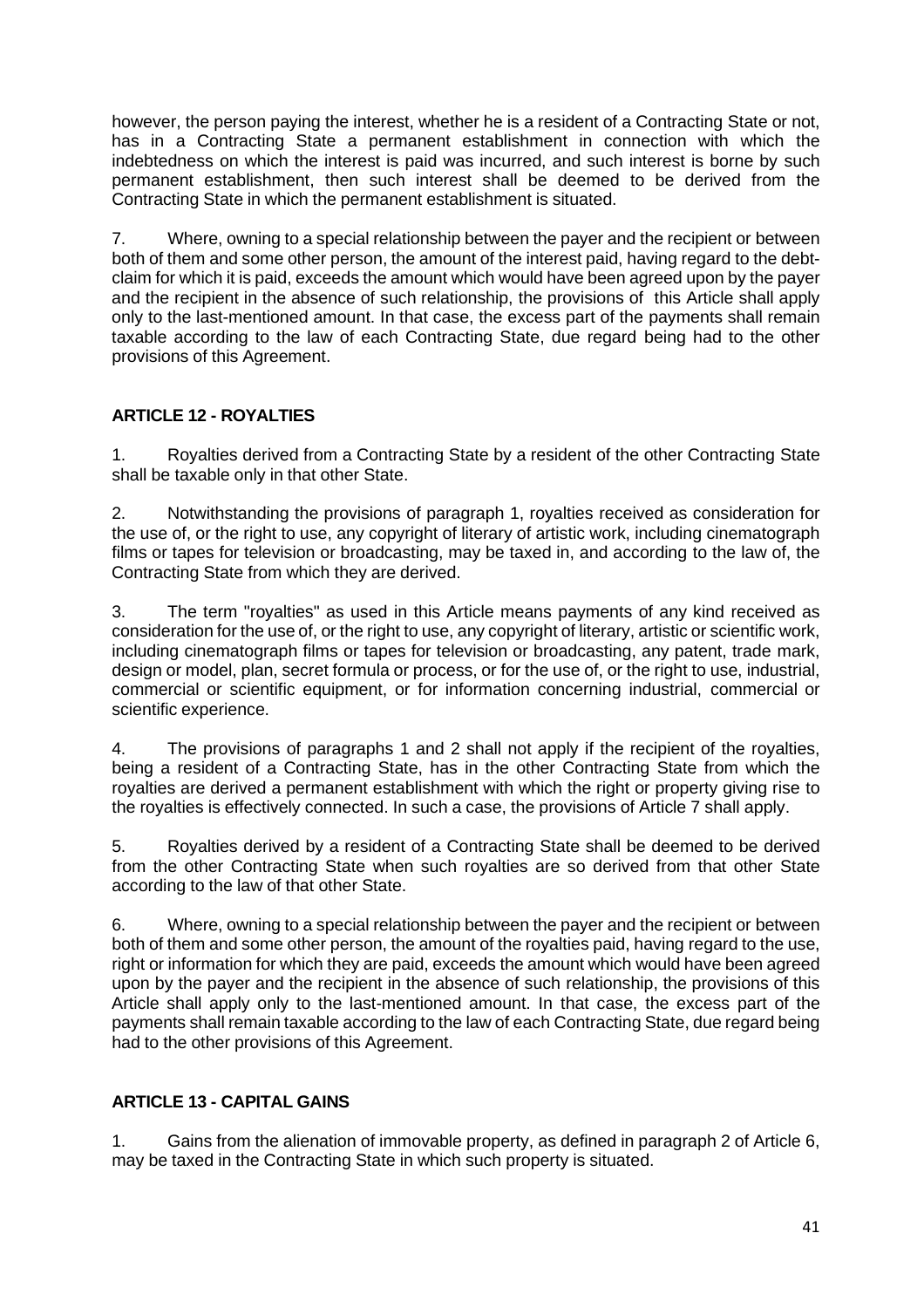2. Gains from the alienation of movable property forming part of the business property of a permanent establishment which an enterprise of a Contracting State has in the other Contracting State, including such gains from the alienation of such a permanent establishment (alone or together with the whole enterprise), may be taxed in the other State. However, gains from the alienation of movable property of the kind referred to in paragraph 3 of Article 22 shall be taxable only in the Contracting State in which such movable property is taxable according to the said Article.

3. Gains from the alienation of any property other than those mentioned in paragraphs 1 and 2 shall be taxable only in the Contracting State of which the alienator is a resident.

# **ARTICLE 14 - PERSONAL SERVICES**

1. Subject to the provisions of Articles 15 to 19, salaries, wages, or other similar compensation or remuneration derived by a resident of a Contracting State in respect of personal services (including professional services) shall be taxable only in that State, unless the services are rendered in the other Contracting State. If the services are so rendered, such compensation or remuneration as is derived therefrom may be taxed in that other State.

2. Notwithstanding the provisions of paragraph 1, compensation or remuneration derived by a resident of a Contracting State in respect of services rendered in the other Contracting State shall be taxable only in the first-mentioned State if

- (a) the recipient is present in the order State for a period or periods not exceeding in the aggregate 183 days during the calendar year;
- (b) the compensation or remuneration is paid by, or on behalf of, a person who is not resident of the other State;
- (c) the compensation or remuneration is not borne by a permanent establishment which the person paying the compensation or remuneration has in the other State; and
- (d) the compensation or remuneration is subject to tax in the first-mentioned State.

3. Notwithstanding the provisions of paragraph 1, compensation or remuneration derived by a resident of a Contracting State in respect of an employment exercised aboard a ship or aircraft in international traffic shall be taxable only in that State.

# **ARTICLE 15 - PUBLIC ENTERTAINERS**

1. The provisions of paragraph 2 of Article 14 shall apply to salaries, wages, or other similar compensation or remuneration in respect of personal services (including professional services) rendered in a Contracting State by public entertainers (such as stage, motion picture, radio or television artistes, musicians and athletes) only if the visit to that Contracting State is substantially supported directly or indirectly from funds created by the other Contracting State, a Land, a political subdivision or a local authority thereof.

2. Notwithstanding anything contained in this Agreement, where the services mentioned in paragraph 1 are provided in a Contracting State by an enterprise of the other Contracting State then the profits derived from providing those services by such an enterprise may be taxed in the first-mentioned State unless the provision of such services by such enterprise is substantially supported directly or indirectly from funds created by that other State, a Land, a political subdivision or a local authority thereof.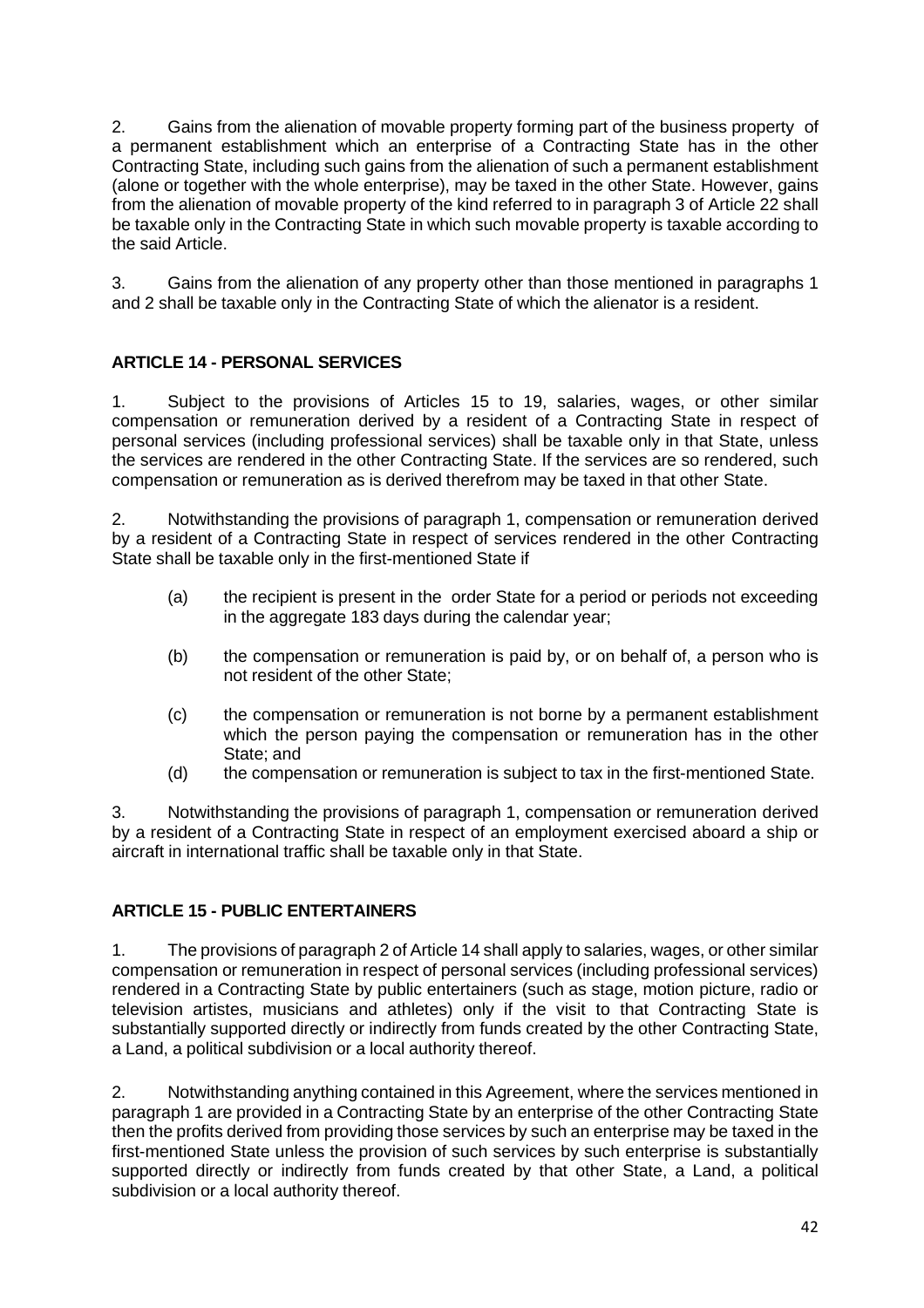## **ARTICLE 16 - DIRECTORS' FEES**

Directors' fees and similar payments derived by a resident of a Contracting State in his capacity as a member of the board of directors of a company which is a resident of the other Contracting State may be taxed in that other State.

## **ARTICLE 17 - PENSIONS**

Pensions and other similar remuneration paid to a resident of a Contracting State in consideration of past employment shall be taxable only in that State.

## **ARTICLE 18 - PUBLIC FUNDS**

1. Subject to the provisions of Article 17, remuneration paid by, or out of funds created by a Contracting State, a Land, a political subdivision or a local authority thereof to any individual in respect of an employment shall be taxable only in that State. If however, the employment is exercised in the other Contracting State by a resident of that State not being a citizen of the first-mentioned State, the remuneration shall be taxable only in that other State.

2. The provisions of Articles 14 to 16 shall apply to remuneration in respect of an employment in connection with any business carried on by a Contracting State, a Land, a political subdivision or a local authority thereof for the purpose of profits.

## **ARTICLE 19 - TEACHERS, STUDENTS AND TRAINEES**

1. A professor or teacher who is, or immediately before was, a resident of a Contracting State and who visits the other Contracting State for a period not exceeding two years for the purpose of carrying out advanced study or research or for teaching at a recognized university, college or other similar institution not operated for the purposes of profit shall not be taxed in that other State on his remuneration for such work, provided that such remuneration is derived by him from outside that other State.

2. An individual who was a resident of a Contracting State immediately before visiting the other Contracting State and is temporarily present in that other State solely as a student at a university, college, school or other similar educational institution in that other State or as a business apprentice (including in the case of the Federal Republic of Germany a Volontär or a Praktikant) shall, from the date of his first arrival in that other State in connection with that visit, be exempt from tax in that other State

- (a) on all remittances from abroad for purposes of his maintenance, education or training; and
- (b) for a period not exceeding three years, on any remuneration not exceeding 6,000 DM or the equivalent in Singapore dollars for the calendar year for personal services rendered in that other Contracting State with a view to supplementing the resources available to him for such purposes.

3. An individual who was a resident of a Contracting State immediately before visiting the other Contracting State and is temporarily present in that other State solely for the purpose of study, research or training as a recipient of a grant, allowance or award from a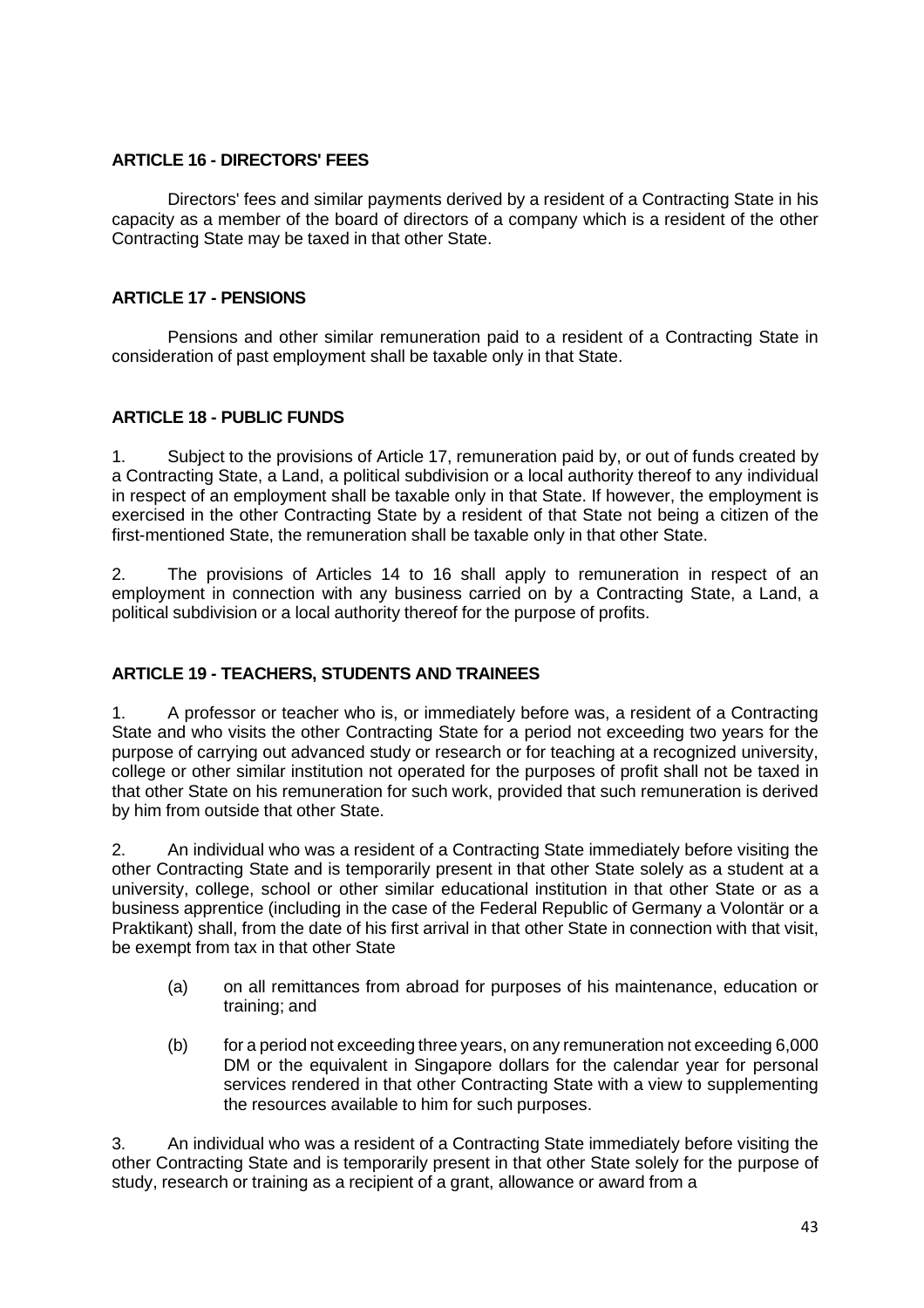scientific, educational, religious or charitable organisation or under a technical assistance program entered into by the Government of a Contracting State shall, for a period not exceeding two years from the date of his first arrival in that other State in connection with that visit, be exempt from tax in that other State on

- (a) the amount of such grant, allowance or award;
- (b) all remittances from abroad for the purposes of his maintenance, education or training; and
- (c) any remuneration not exceeding 6 000 DM or the equivalent in Singapore dollars for the calendar year for personal services rendered in that other State, provided that such services form part of his study, research or training.

# **ARTICLE 20 - INCOME NOT EXPRESSLY MENTIONED**

Items of income of a resident of a Contracting State which are not expressly mentioned in the foregoing Articles of this Agreement shall be taxable only in that State.

## **ARTICLE 21 - LIMITATION OF RELIEF**

Where, under any provision of this Agreement, income derived from a Contracting State, except interest to which paragraph 3 of Article 11 applies, is relieved from tax in that State and, under the law in force in the other Contracting State, such income is subject to tax by reference to the amount thereof which is remitted to or received in that other State and not by reference to the full amount thereof, then the relief to be allowed under this Agreement in the firstmentioned State shall apply only to so much of the income as is remitted to or received in the other State.

## **ARTICLE 22 - CAPITAL**

1. Capital represented by immovable property, as defined in paragraph 2 of Article 6, may be taxed in the Contracting State in which such property is situated.

2. Capital represented by movable property forming part of the business property of a permanent establishment of an enterprise may be taxed in the Contracting State in which the permanent establishment is situated.

3. Ships and aircraft operated in international traffic by an enterprise of a Contracting State and movable property pertaining to the operation of such ships and aircraft, shall be taxable only in that State.

4. All other elements of capital of a resident of a Contracting State shall be taxable only in that State.

# **ARTICLE 23 - RELIEF FROM DOUBLE TAXATION**

1. Tax shall be determined in the case of a resident of the Federal Republic of Germany as follows:

(a) Unless the provisions of sub-paragraph (b) apply, there shall be excluded from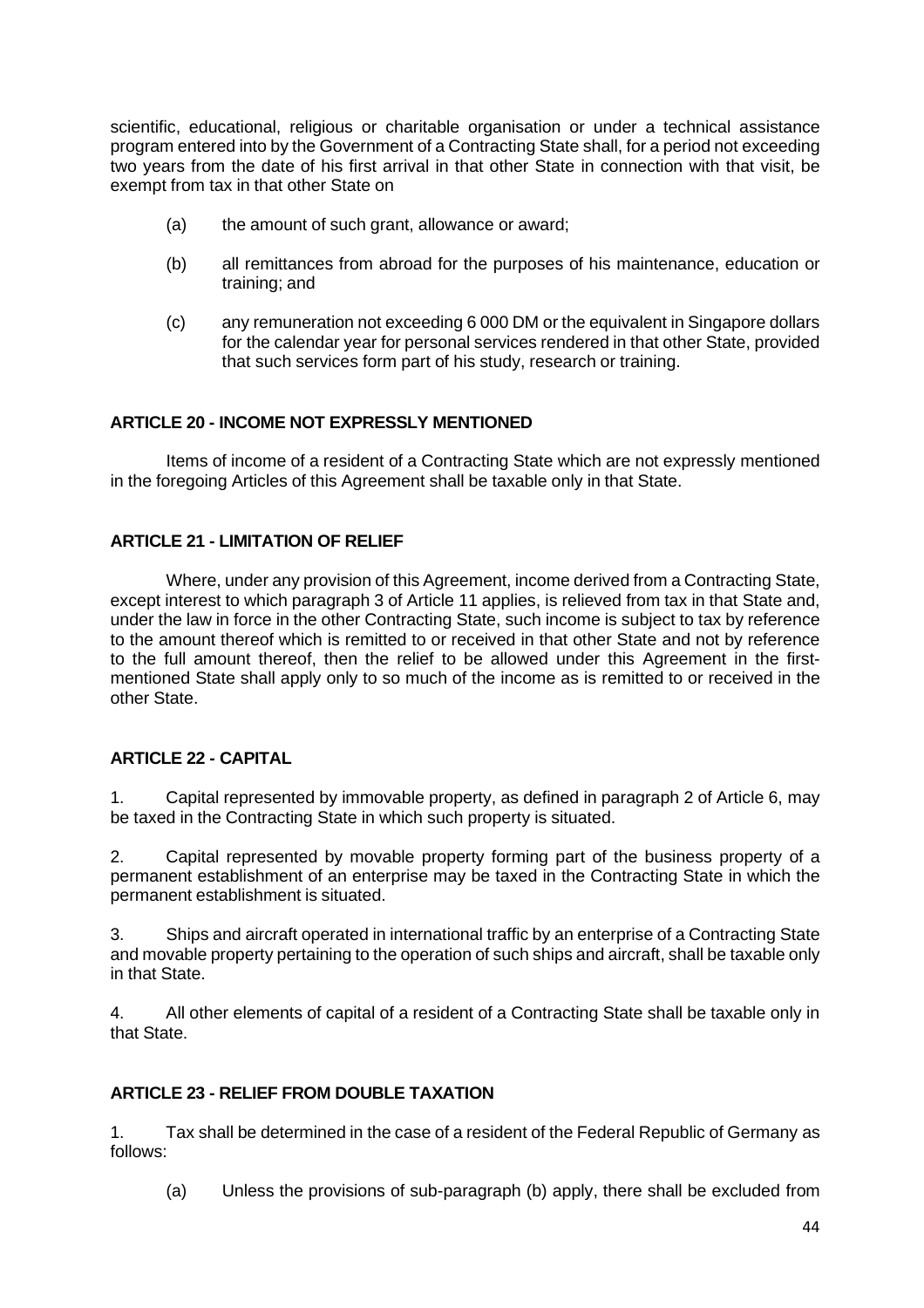the basis upon which German tax is imposed, any item of income derived from, and any item of capital situated within Singapore, which, according to this Agreement, may be taxed in Singapore. The Federal Republic of Germany, however, retains the right to take into account in the determination of its rate of tax the items of income and capital so excluded. In the case of income from dividends, the foregoing provisions of this sub- paragraph shall apply only to such dividends as are paid to a company being a resident of the Federal Republic of Germany by a company being a resident of Singapore if at least 25 per cent of the capital of the Singapore company is owned directly by the German company. There shall also be excluded from the basis upon which German tax is imposed any shareholding, the dividends of which, if paid, would be excluded from the basis upon which tax is imposed according to the immediately foregoing sentence.

- (b) Subject to the provisions of German tax law regarding credit for foreign tax, there shall be allowed as a credit against German income tax or corporation tax payable in respect of the following items of income derived from Singapore, the Singapore tax paid under the laws of Singapore and in accordance with this Agreement on
	- (aa) dividends to which sub-paragraph (a) does not apply;
	- (bb) interest to which paragraph 2 of Article 11 applies;
	- (cc) royalties to which paragraph 2 of Article 12 applies;
	- (dd) income to which article 15 applies;
	- (ee) remuneration to which Article 16 applies.

The credit shall not, however, exceed that part of the German tax, as computed before the credit is given, which is appropriate to such items of income.

- (c) For purposes of credit referred to in sub-paragraph (b), where the rate of Singapore tax on interest to which paragraph 2 of Article 11 applies is reduced below 10 per cent of the gross amount of such interest by virtue of special incentive measures designed to promote economic development in Singapore, the amount of Singapore tax shall be deemed to be 10 per cent of the gross amount of such interest.
- (d) For purposes of taxation of royalties to which paragraph 2 of Article 12 does not apply, where such royalties would, but for paragraph 1 of Article 12, have been exempted from Singapore tax by virtue of special incentive measures designed to promote economic development in Singapore, there shall be allowed as a credit as referred to in sub-paragraph (b) an amount of 10 per cent of the gross amount of such royalties.
- 2. Tax shall be determined in the case of a resident of Singapore as follows:
	- (a) Subject to the provisions of Singapore tax law regarding credit for foreign tax, there shall be allowed as a credit against Singapore tax payable in respect of any item of income derived from, and any item of capital situated within the Federal Republic of Germany, the German tax paid under the laws of the Federal Republic of Germany and in accordance with this Agreement. The credit shall not, however, exceed that part of the Singapore tax, as computed before the credit is given, which is appropriate to such item of income.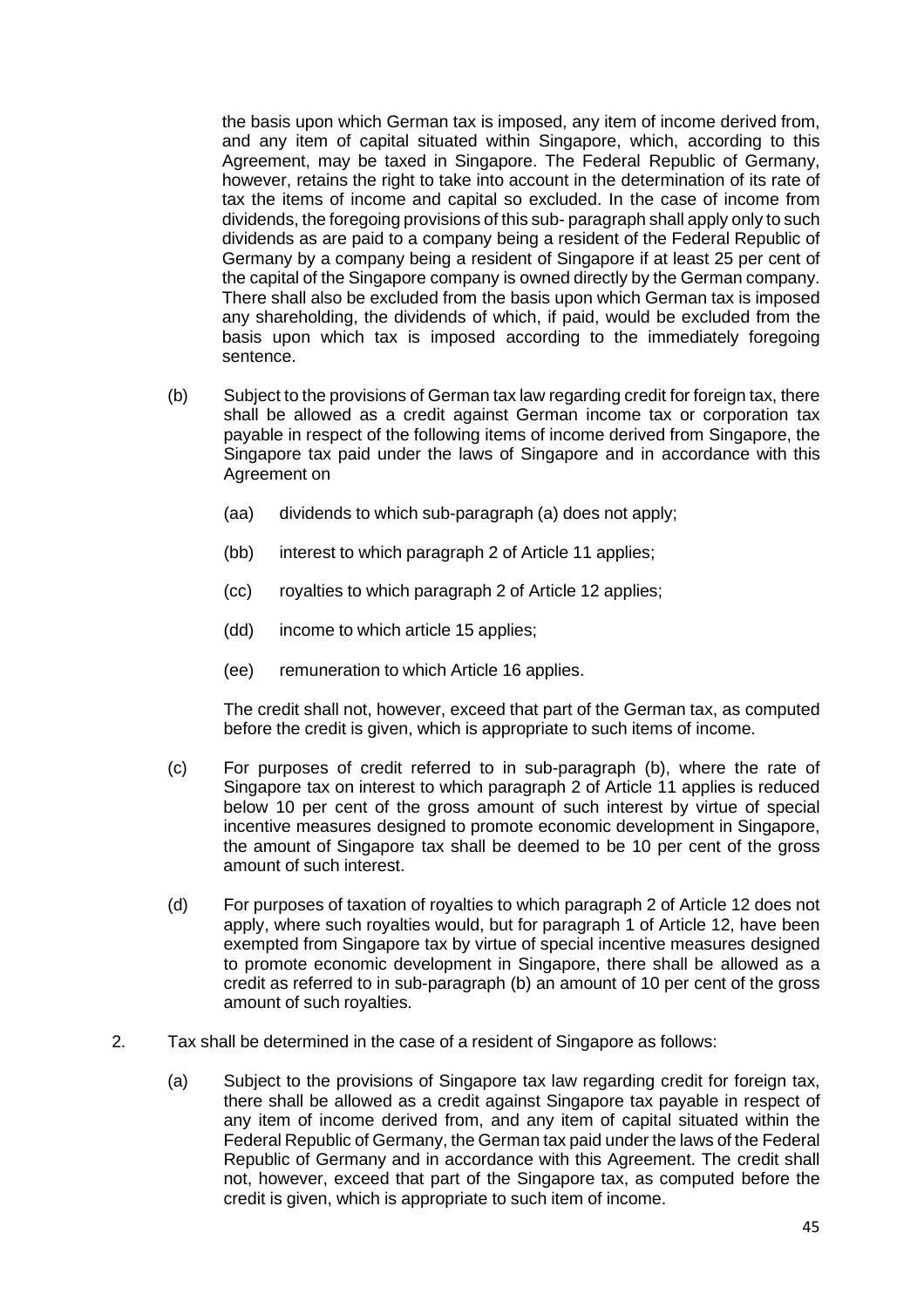(b) Where such income is a dividend paid by a company which is a resident of the Federal Republic of Germany to a company which is a resident of Singapore and which owns directly or indirectly not less than 25 per cent of the capital of the German company, the credit shall take into account (in addition to any German tax on dividends) the German corporation tax payable in respect of its profits by the company paying the dividends.

## **ARTICLE 24 - NON-DISCRIMINATION**

1. The citizens of a Contracting State shall not be subjected in the other Contracting State to any taxation or any requirement connected therewith which is other or more burdensome than the taxation and connected requirements to which citizens of that other State in the same circumstances are or may be subjected.

2. The taxation on a permanent establishment which an enterprise of a Contracting State has in the other Contracting State shall not be less favourably levied in that other State than the taxation levied on enterprises of that other State carrying on the same activities.

This provision shall not be construed as obliging a Contracting State to grant to residents of the other Contracting State any personal allowances, reliefs and reductions for taxation purposes on account of civil status or family responsibilities or any other personal circumstances which it grants to its own residents.

3. Enterprises of a Contracting State, the capital of which is wholly or partly owned or controlled directly or indirectly by one or more residents of the other Contracting State, shall not be subjected in the first-mentioned State to any taxation or any requirement connected therewith which is other or more burdensome than the taxation and connected requirements to which other similar enterprises of that first-mentioned State are or may be subjected.

# **ARTICLE 25 - MUTUAL AGREEMENT PROCEDURE**

1. Where a resident of a Contracting State considers that the actions of one or both of the Contracting States result or will result for him in taxation not in accordance with this Agreement, he may, notwithstanding the remedies provided by the national laws of those States, present his case to the competent authority of the Contracting State of which he is a resident.

2. The competent authority shall endeavour, if the objection appears to it to be justified and if it is not itself able to arrive at an appropriate solution, to resolve the case by mutual agreement with the competent authority of the other Contracting State, with a view to the avoidance of taxation not in accordance with this Agreement.

3. The competent authorities of the Contracting State shall endeavour to resolve by mutual agreement any difficulties or doubts arising as to the interpretation or application of this Agreement. They may also consult together for the elimination of double taxation in cases not provided for in this Agreement.

4. The competent authorities of the Contracting States may communicate with each other directly for the purpose of applying the provisions of this Agreement.

# **ARTICLE 26 - EXCHANGE OF INFORMATION**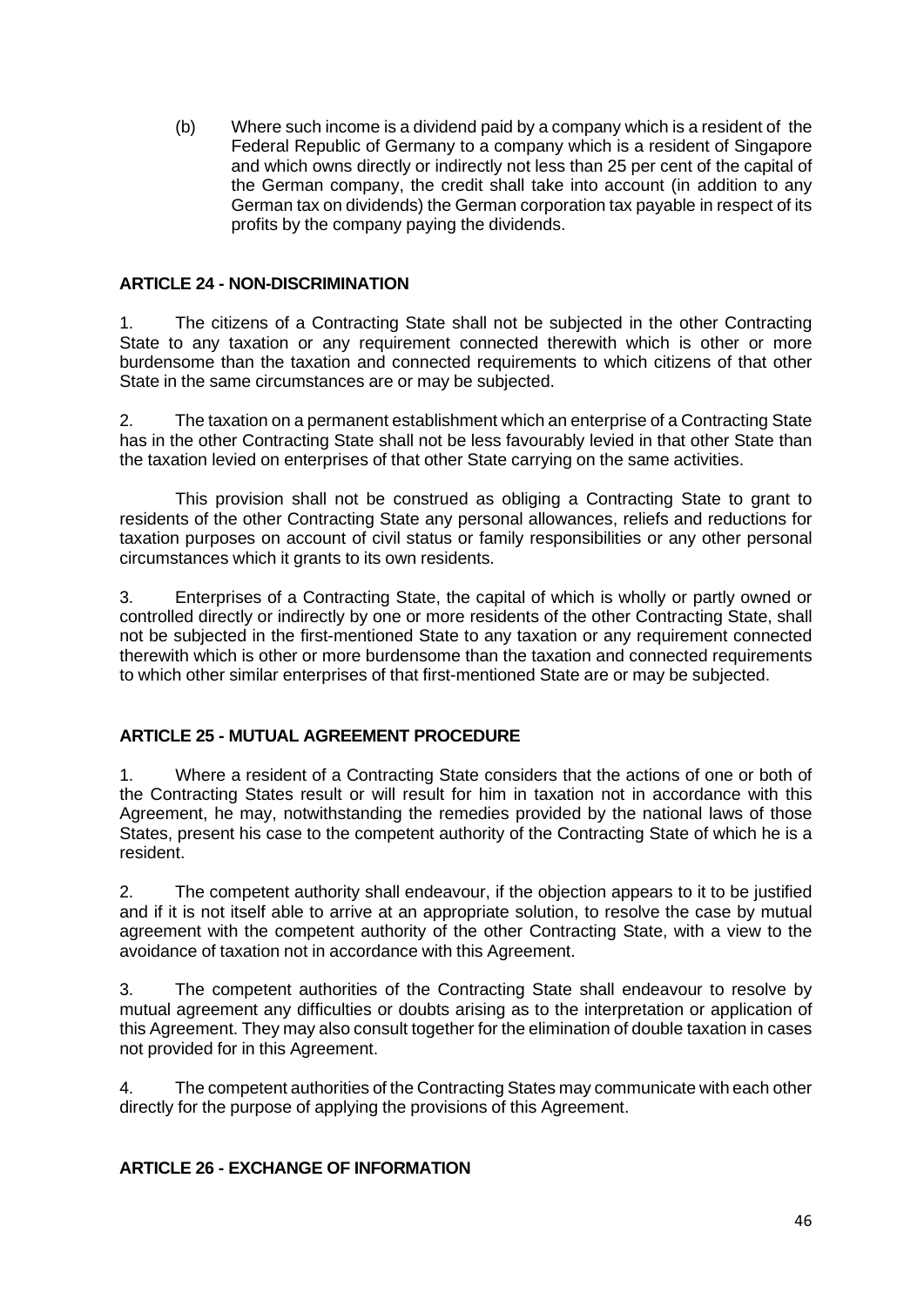1. The competent authorities of the Contracting States shall exchange such information as is necessary for the carrying out of this Agreement. Any information so exchanged shall

be treated as secret and shall not be disclosed to any persons, authorities or courts other than those concerned with the assessment, collection or prosecution in respect of taxes which are the subject of this Agreement.

2. In no case shall the provisions of paragraph 1 be construed so as to impose on one of the Contracting States the obligation:

- (a) to carry out administrative measures at variance with the laws, or the administrative practice of that or of the other Contracting State;
- (b) to supply particulars which are not obtainable under the laws, or in the normal course of the administration of that or of the other Contracting State;
- (c) to supply information which would disclose any trade, business, industrial, commercial or professional secret or trade process, or information, the disclosure of which would be contrary to public policy.

## **ARTICLE 27 - DIPLOMATIC AND CONSULAR PRIVILEGES**

Nothing in this Agreement shall affect diplomatic or consular privileges under the general rules of international law or under the provisions of special international agreements.

#### **ARTICLE 28 - LAND BERLIN**

This Agreement shall also apply to Land Berlin, provided that the Government of the Federal Republic of Germany has not made a contrary declaration to the Government of the Republic of Singapore within three months from the date of entry into force of this Agreement.

#### **ARTICLE 29 - ENTRY INTO FORCE**

1. This Agreement shall be ratified and the instruments of ratification shall be exchanged as soon as possible.

2. This Agreement shall enter into force on the day after the date of exchange of the instruments of ratification and shall have effect:

- (a) in the Federal Republic of Germany in respect of taxes which are levied for any assessment period beginning on or after January 1, 1968;
- (b) in Singapore in respect of taxes which are levied for any year of assessment beginning on or after January 1, 1969.

#### **ARTICLE 30 - TERMINATION**

This Agreement shall continue in effect indefinitely, but either of the Contracting States may, on or before the Thirtieth day of June in any calendar year beginning after the expiration of a period of five years from the date of its entry into force, give to the other Contracting State,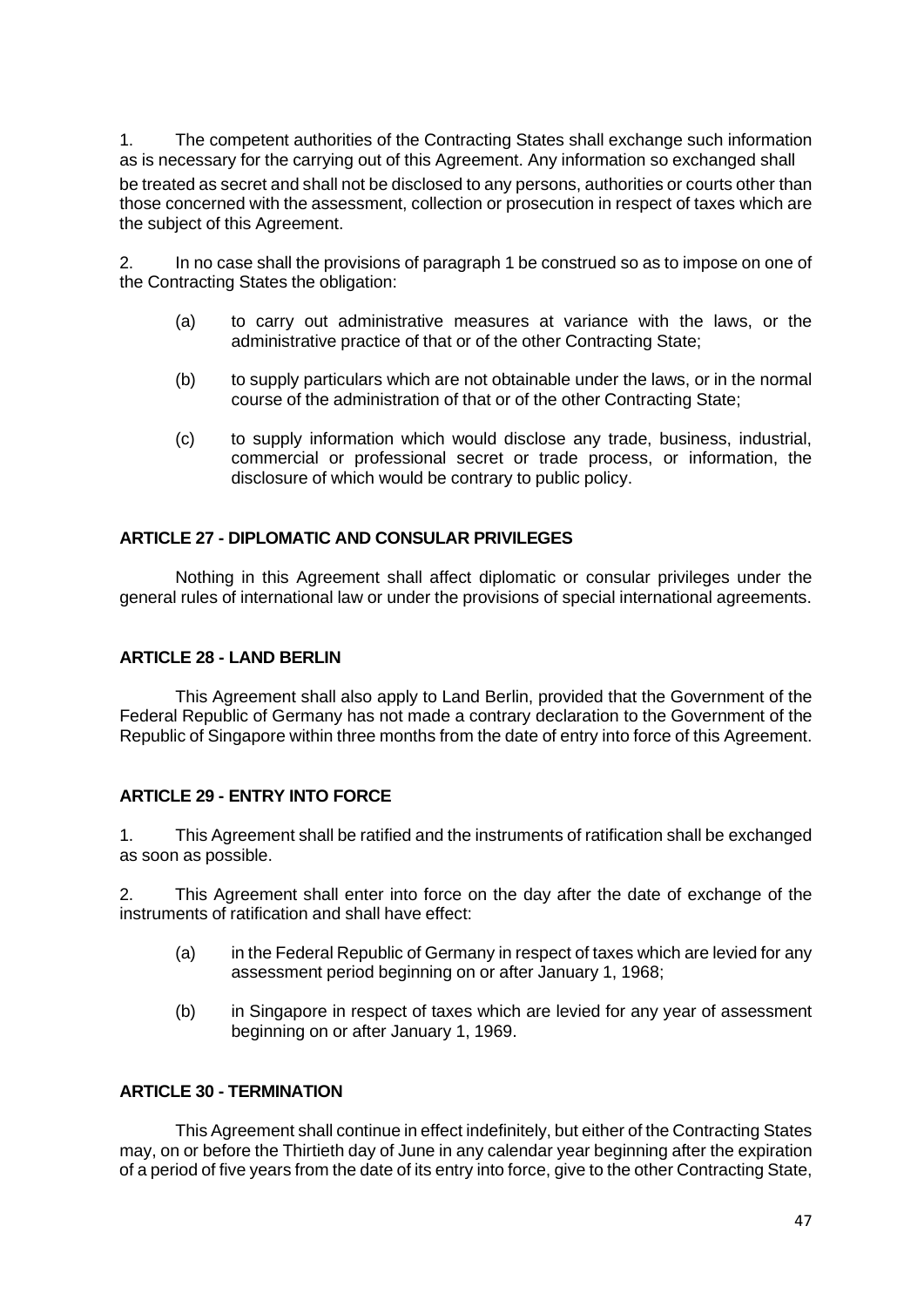through diplomatic channels, written notice of termination and, in such event, this Agreement shall cease to be effective:

- (a) in the Federal Republic of Germany in respect of taxes which are levied for any assessment period following that in which the notice of termination is given;
- (b) in Singapore in respect of taxes which are levied for any year of assessment following the year after the year in which the notice of termination is given.

IN WITNESS WHEREOF the undersigned, being duly authorized thereto by their respective Governments, have signed this Agreement.

DONE at Singapore this 19th day of February, 1972, four originals, two each in the English and German languages, all the texts being equally authentic.

> *For the Government of the Republic of Singapore:*

*For the Government of the Federal Republic of Germany:*

HON SUI SEN WILHELM LÖER